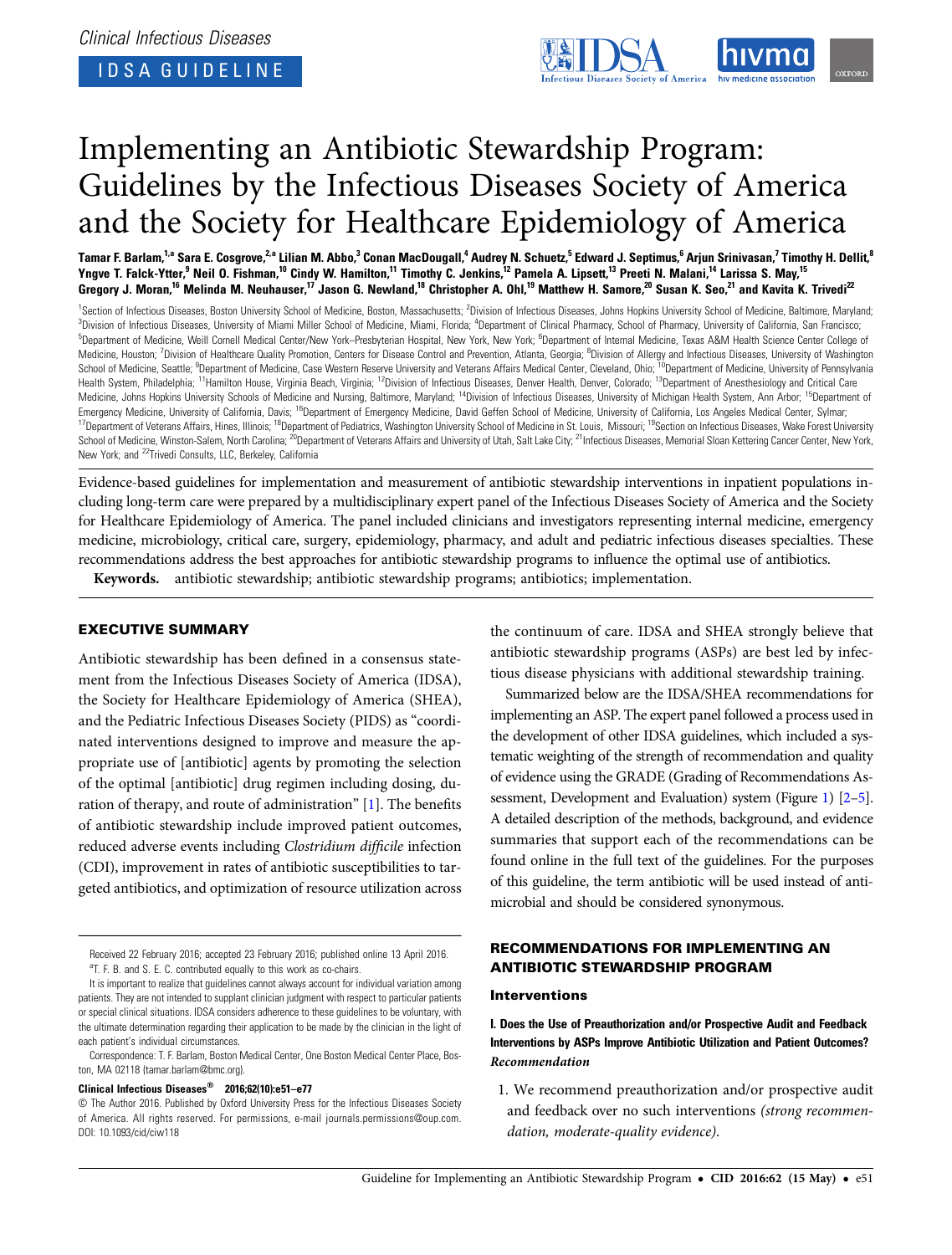<span id="page-1-0"></span>

Figure 1. Approach and implications to rating the quality of evidence and strength of recommendations using the Grading of Recommendations Assessment, Development and Evaluation (GRADE) methodology (unrestricted use of this figure granted by the US GRADE Network).

Comment: Preauthorization and/or prospective audit and feedback improve antibiotic use and are a core component of any stewardship program. Programs should decide whether to include one strategy or a combination of both strategies based on the availability of facility-specific resources for consistent implementation, but some implementation is essential.

#### II. Is Didactic Education a Useful Antibiotic Stewardship Intervention for Reducing Inappropriate Antibiotic Use? Recommendation

2. We suggest against relying solely on didactic educational materials for stewardship (weak recommendation, lowquality evidence).

Comment: Passive educational activities, such as lectures or informational pamphlets, should be used to complement other stewardship activities. Academic medical centers and teaching hospitals should integrate education on fundamental antibiotic stewardship principles into their preclinical and clinical curricula.

# III. Should ASPs Develop and Implement Facility-Specific Clinical Practice Guidelines for Common Infectious Diseases Syndromes to Improve Antibiotic Utilization and Patient Outcomes? Recommendation

3. We suggest ASPs develop facility-specific clinical practice guidelines coupled with a dissemination and implementation strategy (weak recommendation, low-quality evidence).

Comment: Facility-specific clinical practice guidelines and algorithms can be an effective way to standardize prescribing practices based on local epidemiology. ASPs should develop those guidelines, when feasible, for common infectious diseases syndromes. In addition, ASPs should be involved in writing clinical pathways, guidelines, and order sets that address antibiotic use and are developed within other departments at their facility.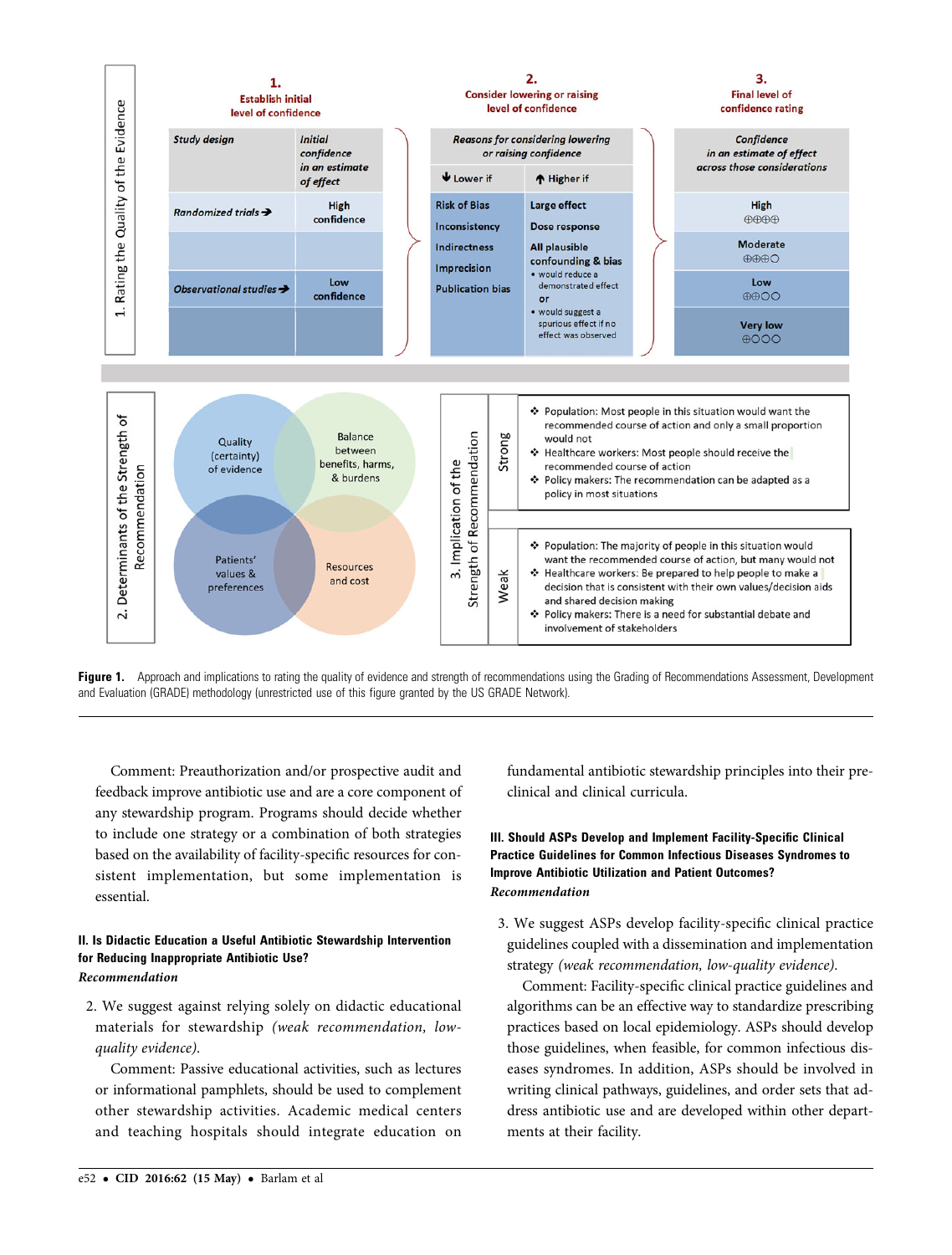#### IV. Should ASPs Implement Interventions to Improve Antibiotic Use and Clinical Outcomes That Target Patients With Specific Infectious Diseases Syndromes? Recommendation

4. We suggest ASPs implement interventions to improve antibiotic use and clinical outcomes that target patients with specific infectious diseases syndromes (weak recommendation, low-quality evidence).

Comment: ASP interventions for patients with specific infectious diseases syndromes can be an effective way to improve prescribing because the message can be focused, clinical guidelines and algorithms reinforced, and sustainability improved. ASPs should regularly evaluate areas for which targeted interventions are needed and adapt their activities accordingly. This approach is most useful if the ASP has a reliable way to identify patients appropriate for review.

#### V. Should ASPs Implement Interventions Designed to Reduce the Use of Antibiotics Associated With a High Risk of CDI? Recommendation

5. We recommend antibiotic stewardship interventions designed to reduce the use of antibiotics associated with a high risk of CDI compared with no such intervention (strong recommendation, moderate-quality evidence).

Comment: The goal of reducing CDI is a high priority for all ASPs and should be taken into consideration when crafting stewardship interventions.

# VI. Do Strategies to Encourage Prescriber-Led Review of Appropriateness of Antibiotic Regimens, in the Absence of Direct Input From an Antibiotic Stewardship Team, Improve Antibiotic Prescribing? Recommendation

6. We suggest the use of strategies (eg, antibiotic time-outs, stop orders) to encourage prescribers to perform routine review of antibiotic regimens to improve antibiotic prescribing (weak recommendation, low-quality evidence).

Comment: Published data on prescriber-led antibiotic review are limited, but successful programs appear to require a methodology that includes persuasive or enforced prompting. Without such a mechanism, these interventions are likely to have minimal impact.

# VII. Should Computerized Clinical Decision Support Systems Integrated Into the Electronic Health Record at the Time of Prescribing be Incorporated as Part of ASPs to Improve Antibiotic Prescribing? Recommendation

7. We suggest incorporation of computerized clinical decision support at the time of prescribing into ASPs (weak recommendation, moderate-quality evidence).

Comment: Computerized clinical decision support for prescribers should only be implemented if information

technology resources are readily available. However, computerized surveillance systems that synthesize data from the electronic health record and other data sources can streamline the work of ASPs by identifying opportunities for interventions.

# VIII. Should ASPs Implement Strategies That Promote Cycling or Mixing in Antibiotic Selection to Reduce Antibiotic Resistance? Recommendation

8. We suggest against the use of antibiotic cycling as a stewardship strategy (weak recommendation, low-quality evidence).

Comment: Available data do not support the use of antibiotic cycling as an ASP strategy, and further research is unlikely to change that conclusion. Because clinical data are sparse for antibiotic mixing, we cannot give any recommendation about its utility.

# **Optimization**

IX. In Hospitalized Patients Requiring Intravenous (IV) Antibiotics, Does a Dedicated Pharmacokinetic (PK) Monitoring and Adjustment Program Lead to Improved Clinical Outcomes and Reduced Costs? Recommendations

- 9. We recommend that hospitals implement PK monitoring and adjustment programs for aminoglycosides (strong recommendation, moderate-quality evidence).
- 10. We suggest that hospitals implement PK monitoring and adjustment programs for vancomycin (weak recommendation, low-quality evidence).

Comment: PK monitoring and adjustment programs can reduce costs and decrease adverse effects. The ASP should encourage implementation and provide support for training and assessment of competencies. The conduct of those programs should be integrated into routine pharmacy activities.

# X. In Hospitalized Patients, Should ASPs Advocate for Alternative Dosing Strategies Based on PK/Pharmacodynamic Principles to Improve Outcomes and Decrease Costs for Broad-Spectrum ß-Lactams and Vancomycin? Recommendation

# 11. In hospitalized patients, we suggest ASPs advocate for the use of alternative dosing strategies vs standard dosing for broad-spectrum β-lactams to decrease costs (weak recommendation, low-quality evidence).

Comment: Although data for improved outcomes for broad-spectrum β-lactam dosing with this approach are still limited, these interventions are associated with antibiotic cost savings. ASPs should consider implementation but must take into account logistical issues such as nursing and pharmacy education and need for dedicated IV access. Considering the limited evidence, we cannot give any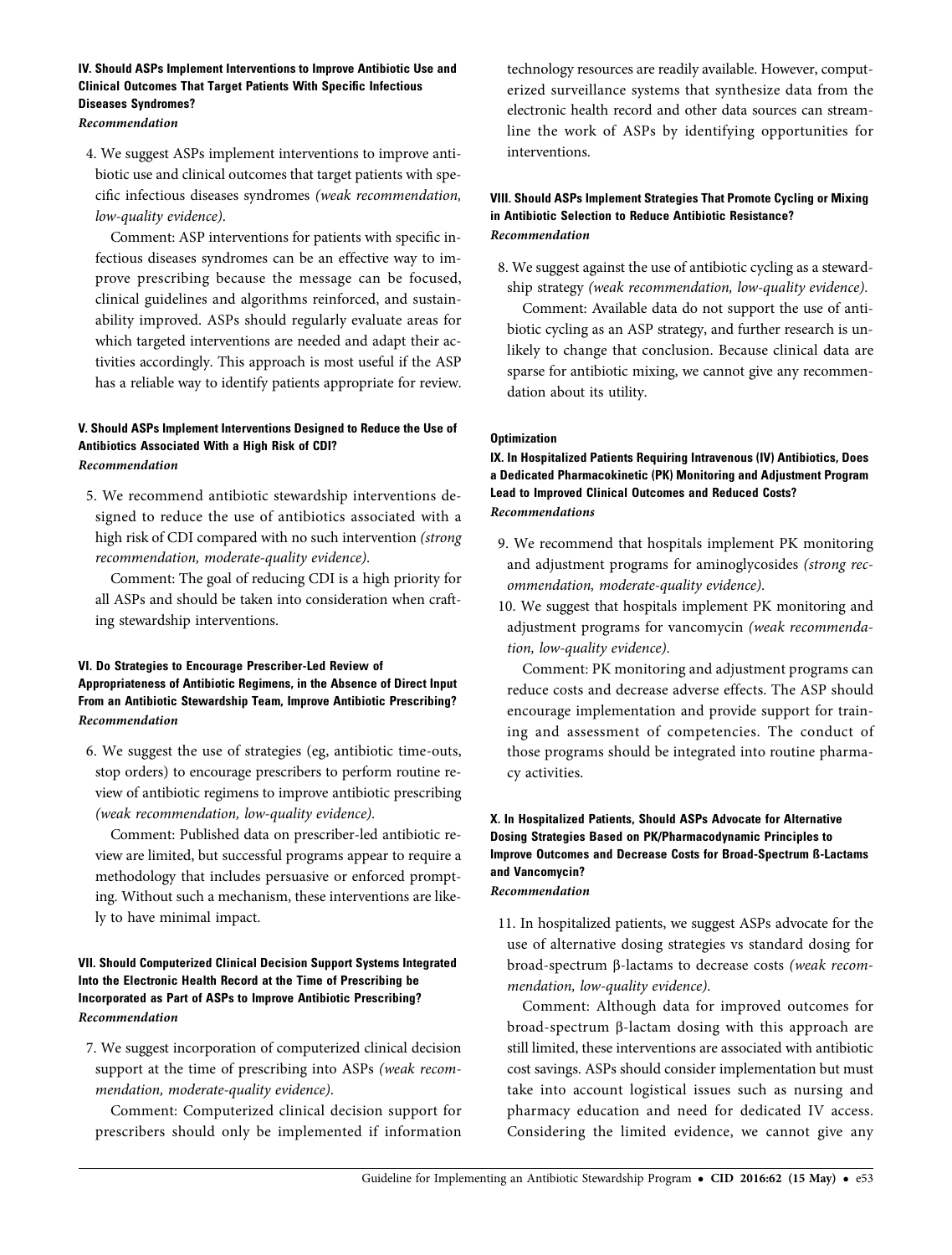recommendation about the utility of alternative dosing strategies for vancomycin.

#### XI. Should ASPs Implement Interventions to Increase Use of Oral Antibiotics as a Strategy to Improve Outcomes or Decrease Costs? Recommendation

12. We recommend ASPs implement programs to increase both appropriate use of oral antibiotics for initial therapy and the timely transition of patients from IV to oral antibiotics (strong recommendation, moderate-quality evidence).

Comment: Programs to increase the appropriate use of oral antibiotics can reduce costs and length of hospital stay. IV-to-oral conversion of the same antibiotic is less complicated than other strategies and is applicable to many healthcare settings. The conduct of those programs should be integrated into routine pharmacy activities. ASPs should implement strategies to assess patients who can safely complete therapy with an oral regimen to reduce the need for IV catheters and to avoid outpatient parenteral therapy.

#### XII. In Patients With a Reported History of ß-Lactam Allergy, Should ASPs Facilitate Initiatives to Implement Allergy Assessments With the Goal of Improved Use of First-Line Antibiotics? Recommendation

13. In patients with a history of β-lactam allergy, we suggest that ASPs promote allergy assessments and penicillin (PCN) skin testing when appropriate (weak recommendation, low-quality evidence).

Comment: Allergy assessments and PCN skin testing can enhance use of first-line agents, but it is largely unstudied as a primary ASP intervention; however, ASPs should promote such assessments with providers. In facilities with appropriate resources for skin testing, the ASPs should actively work to develop testing and treatment strategies with allergists.

# XIII. Should ASPs Implement Interventions to Reduce Antibiotic Therapy to the Shortest Effective Duration?

# Recommendation

14. We recommend that ASPs implement guidelines and strategies to reduce antibiotic therapy to the shortest effective duration (strong recommendation, moderate-quality evidence).

Comment: Recommending a duration of therapy based on patient-specific factors is an important activity for ASPs. Suitable approaches include developing written guidelines with specific suggestions for duration, including duration of therapy recommendations as part of the preauthorization or prospective audit and feedback process, or specifying duration at the time of antibiotic ordering (eg, through an electronic order entry system).

#### Microbiology and Laboratory Diagnostics

XIV. Should ASPs Work With the Microbiology Laboratory to Develop Stratified Antibiograms, Compared With Nonstratified Antibiograms? Recommendation

15. We suggest development of stratified antibiograms over solely relying on nonstratified antibiograms to assist ASPs in developing guidelines for empiric therapy (weak recommendation, low-quality evidence).

Comment: Although there is limited evidence at this time that stratified antibiograms (eg, by location or age) lead to improved empiric antibiotic therapy, stratification can expose important differences in susceptibility, which can help ASPs develop optimized treatment recommendations and guidelines.

# XV. Should ASPs Work With the Microbiology Laboratory to Perform Selective or Cascade Reporting of Antibiotic Susceptibility Test Results?

# Recommendation

16. We suggest selective and cascade reporting of antibiotics over reporting of all tested antibiotics (weak recommendation, low-quality evidence).

Comment: Although data are limited that demonstrate direct impact of those strategies on prescribing, some form of selective or cascaded reporting is reasonable. After implementation, ASPs should review prescribing to ensure there are no unintended consequences.

# XVI. Should ASPs Advocate for Use of Rapid Viral Testing for Respiratory Pathogens to Reduce the Use of Inappropriate Antibiotics? Recommendation

17. We suggest the use of rapid viral testing for respiratory pathogens to reduce the use of inappropriate antibiotics (weak recommendation, low-quality evidence).

Comment: Although rapid viral testing has the potential to reduce inappropriate use of antibiotics, results have been inconsistent. Few studies have been performed to assess whether active ASP intervention would improve those results.

# XVII. Should ASPs Advocate for Rapid Diagnostic Testing on Blood Specimens to Optimize Antibiotic Therapy and Improve Clinical Outcomes?

#### Recommendation

18. We suggest rapid diagnostic testing in addition to conventional culture and routine reporting on blood specimens if combined with active ASP support and interpretation (weak recommendation, moderate-quality evidence).

Comment: Availability of rapid diagnostic tests is expected to increase; thus, ASPs must develop processes and interventions to assist clinicians in interpreting and responding appropriately to results.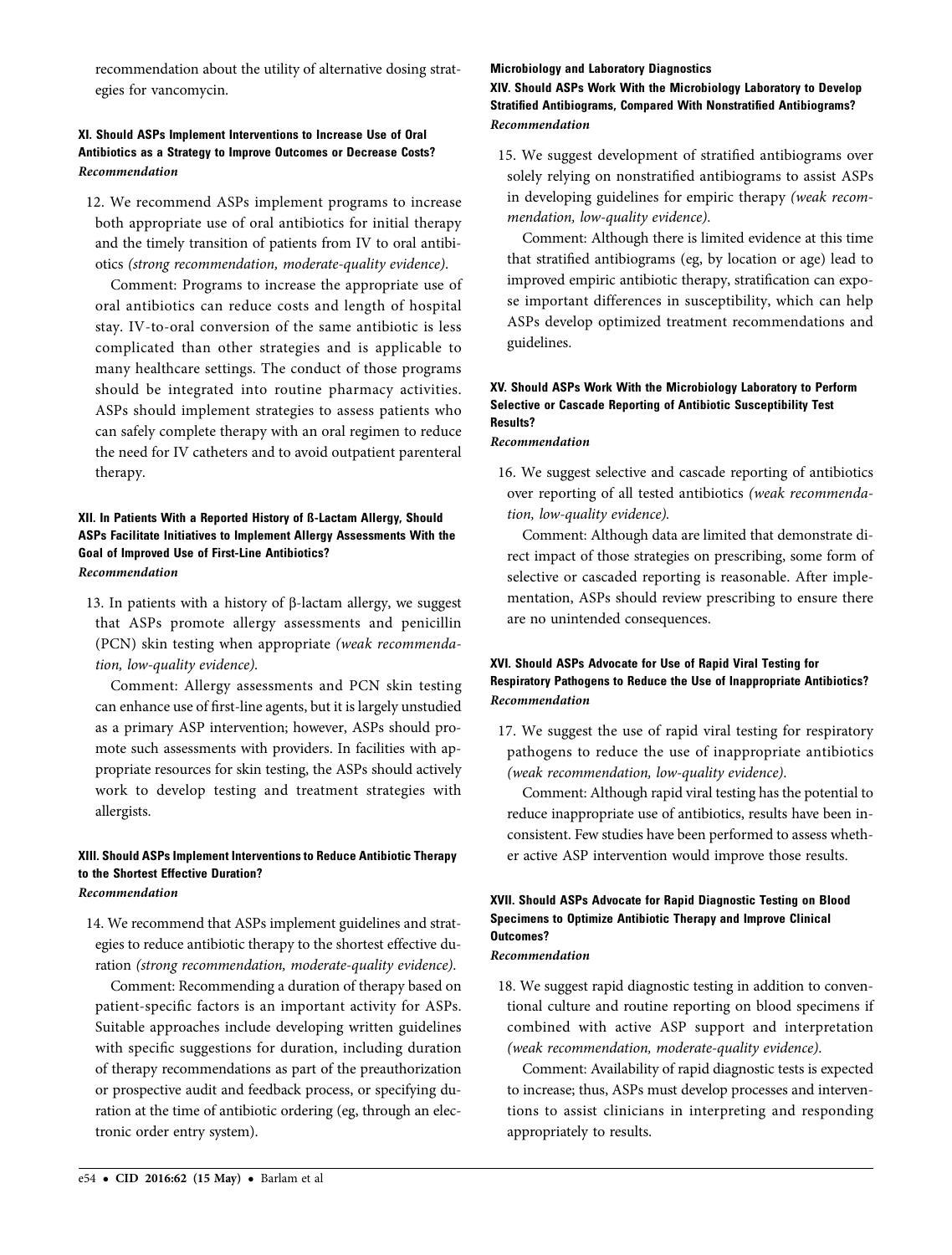XVIII. In Adults in Intensive Care Units (ICUs) With Suspected Infection, Should ASPs Advocate Procalcitonin (PCT) Testing as an Intervention to Decrease Antibiotic Use? Recommendation

19. In adults in ICUs with suspected infection, we suggest the use of serial PCT measurements as an ASP intervention to decrease antibiotic use (weak recommendation, moderatequality evidence).

Comment: Although randomized trials, primarily in Europe, have shown reduction in antibiotic use through implementation of PCT algorithms in the ICU, similar data are lacking for other regions including the United States where the patterns of antibiotic prescribing and approach to stewardship may differ. If implemented, each ASP must develop processes and guidelines to assist clinicians in interpreting and responding appropriately to results, and must determine if this intervention is the best use of its time and resources.

# XIX. In Patients With Hematologic Malignancy, Should ASPs Advocate for Incorporation of Nonculture-Based Fungal Markers in Interventions to Optimize Antifungal Use?

Recommendation

20. In patients with hematologic malignancy at risk of contracting invasive fungal disease (IFD), we suggest incorporating nonculture-based fungal markers in ASP interventions to optimize antifungal use (weak recommendation, low-quality evidence).

Comment: ASPs with an existing intervention to optimize antifungal use in patients with hematologic malignancy can consider algorithms incorporating nonculture-based fungal markers. Those interventions must be done in close collaboration with the primary teams (eg, hematology-oncology). Antibiotic stewards must develop expertise in antifungal therapy and fungal diagnostics for the programs to be successful. The value of those markers for interventions in other populations has not been demonstrated.

#### Measurement

# XX. Which Overall Measures Best Reflect the Impact of ASPs and Their Interventions?

#### Recommendation

21. We suggest monitoring antibiotic use as measured by days of therapy (DOTs) in preference to defined daily dose (DDD) (weak recommendation, low-quality evidence).

Comment: Every ASP must measure antibiotic use, stratified by antibiotic. DOTs are preferred, but DDDs remain an alternative for sites that cannot obtain patient-level antibiotic use data. ASPs should consider measurement of appropriate antibiotic use within their own institutions by examining compliance with local or national guidelines, particularly when assessing results of a targeted intervention, and share

that data with clinicians to help inform their practice. Although rates of CDI or antibiotic resistance may not reflect ASP impact (because those outcomes are affected by patient population, infection control, and other factors), those outcomes may also be used for measurement of targeted interventions.

# XXI. What is the Best Measure of Expenditures on Antibiotics to Assess the Impact of ASPs and Interventions? Recommendation

22. We recommend measuring antibiotic costs based on prescriptions or administrations instead of purchasing data (good practice recommendation).

## XXII. What Measures Best Reflect the Impact of Interventions to Improve Antibiotic Use and Clinical Outcomes in Patients With Specific Infectious Diseases Syndromes? Recommendation

23. Measures that consider the goals and size of the syndromespecific intervention should be used (good practice recommendation).

#### Special Populations

# XXIII. Should ASPs Develop Facility-Specific Clinical Guidelines for Management of Fever and Neutropenia (F&N) in Hematology-Oncology Patients to Reduce Unnecessary Antibiotic Use and Improve Outcomes?

#### Recommendation

24. We suggest ASPs develop facility-specific guidelines for F&N management in hematology-oncology patients over no such approach (weak recommendation, low-quality evidence).

Comment: Clinical guidelines with an implementation and dissemination strategy can be successfully used in the care of cancer patients with F&N and are strongly encouraged.

#### XXIV. In Immunocompromised Patients Receiving Antifungal Therapy, do Interventions by ASPs Improve Utilization and Outcomes? Recommendation

25. We suggest implementation of ASP interventions to improve the appropriate prescribing of antifungal treatment in immunocompromised patients (weak recommendation, low-quality evidence).

Comment: In facilities with large immunocompromised patient populations, ASP interventions targeting antifungal therapy can show benefit. Those interventions must be done in close collaboration with the primary teams (eg hematology-oncology, solid organ transplant providers). Antibiotic stewards must develop expertise in antifungal therapy and fungal diagnostics for the programs to be successful.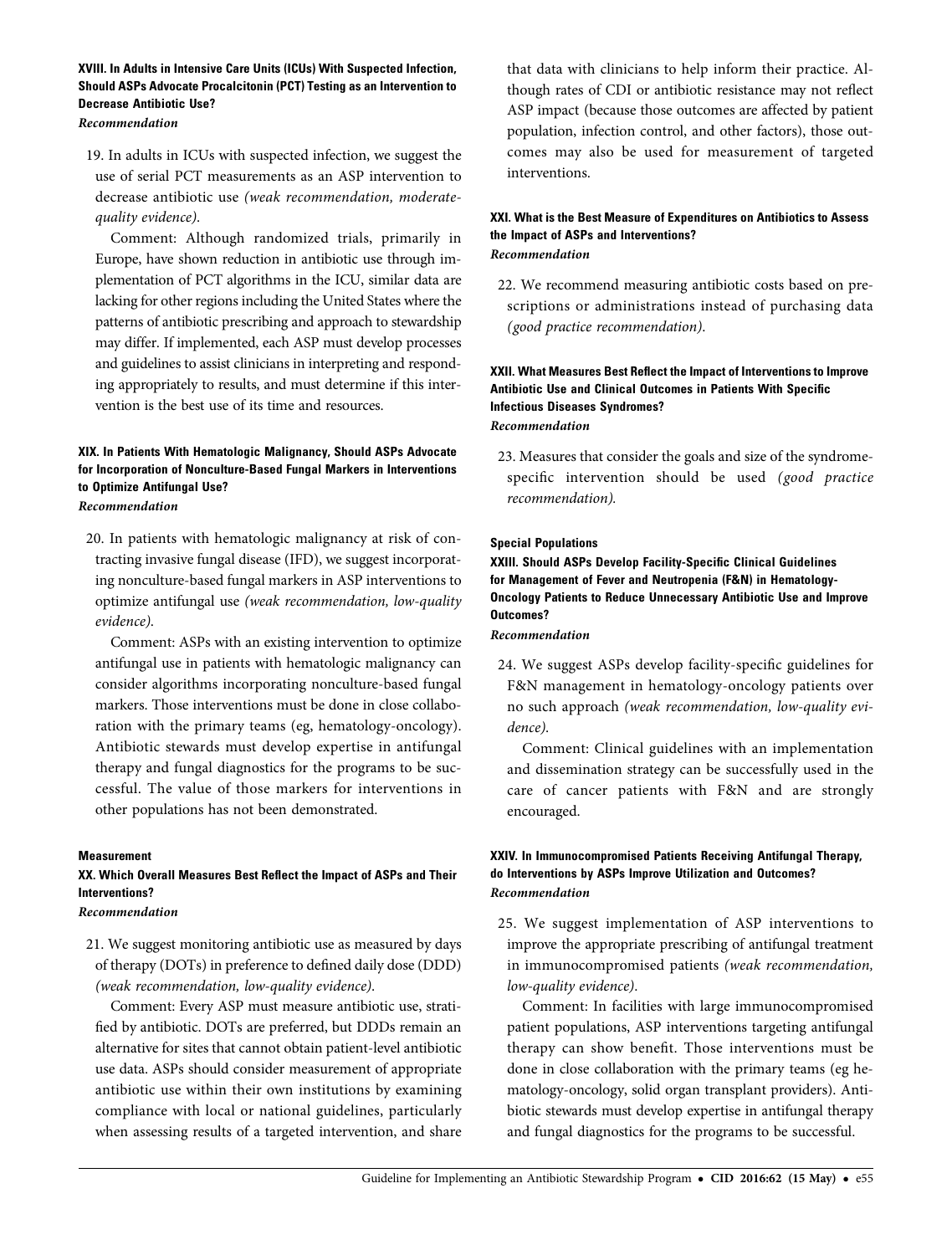## XXV. In Residents of Nursing Homes and Skilled Nursing Facilities, do Antibiotic Stewardship Strategies Decrease Unnecessary Use of Antibiotics and Improve Clinical Outcomes? Recommendation

26. In nursing homes and skilled nursing facilities, we suggest implementation of antibiotic stewardship strategies to decrease unnecessary use of antibiotics (good practice recommendation).

Comment: Implementing ASPs at nursing homes and skilled nursing facilities is important and must involve point-of-care providers to be successful. The traditional physician–pharmacist team may not be available on-site, and facilities might need to investigate other approaches to review and optimize antibiotic use, such as obtaining infectious diseases expertise through telemedicine consultation.

# XXVI. In Neonatal Intensive Care Units (NICUs), do Antibiotic Stewardship Interventions Reduce Inappropriate Antibiotic Use and/or Resistance?

Recommendation

27. We suggest implementation of antibiotic stewardship interventions to reduce inappropriate antibiotic use and/or resistance in the NICU (good practice recommendation).

## XXVII. Should ASPs Implement Interventions to Reduce Antibiotic Therapy in Terminally Ill Patients? Recommendation

28. In terminally ill patients, we suggest ASPs provide support to clinical care providers in decisions related to antibiotic treatment (good practice recommendation).

# INTRODUCTION

The discovery of antibiotics in the early 20th century transformed healthcare, dramatically reducing morbidity and mortality from infectious diseases and allowing for major advancements in medicine. The increase in organisms with resistance to antibiotics in our armamentarium, however, combined with the slow pace of development of new antibiotics threatens those gains. Approaches to optimize the use of both existing antibiotics and newly developed antibiotics are of critical importance to ensure that we continue to reap their benefits and provide the best care to patients.

The need for antibiotic stewardship across the spectrum of healthcare has been recognized in the National Action Plan for Combating Antibiotic-Resistant Bacteria issued by the White House in March 2015 [[6](#page-22-0)]. This plan calls for establishment of ASPs in all acute care hospitals by 2020 and for the Centers for Medicare and Medicaid Services to issue a Condition of Participation that participating hospitals develop programs based on recommendations from the Centers for Disease Control and Prevention's (CDC) Core Elements of Hospital Antibiotic Stewardship Programs [[7](#page-22-0)]. Expansion of stewardship activities to ambulatory surgery centers, dialysis centers, nursing homes and other long-term care facilities, and emergency departments and outpatient settings is also recommended.

The purpose of this guideline is to comprehensively evaluate the wide range of interventions that can be implemented by ASPs in emergency department, acute inpatient, and longterm care settings as they determine the best approaches to influence the optimal use of antibiotics within their own institutional environments. In addition, this guideline addresses approaches to measure the success of these interventions. This guideline does not specifically address the structure of an ASP, which has been well outlined in a previous guideline [\[8\]](#page-22-0) and in the CDC's Core Elements of Hospital Antibiotic Stewardship Programs and Core Elements of Antibiotic Stewardship for Nursing Homes [\[7,](#page-22-0) [9\]](#page-22-0). These documents emphasize the importance of physician and pharmacist leadership for an ASP, the need for infectious diseases expertise, and the role of measurement and feedback as critical components of ASPs. This guideline does not address antibiotic stewardship in outpatient settings.

Although not all of the antibiotic stewardship interventions, optimization measures, diagnostic approaches, and program measurements described in this guideline have been implemented or evaluated in all populations or clinical settings, the majority could be considered for use in pediatrics, oncology, community hospitals, small hospitals, and nursing home and long-term care environments, and not limited to acute care facilities. Any antibiotic stewardship intervention must be customized based on local needs, prescriber behaviors, barriers, and resources. In contrast to other guidelines, this guideline provides comments that supplement the formal recommendations and contain practical input from the expert panel to better guide ASPs in determining which interventions to implement.

# METHODS

# Panel Composition

Led by Co-chairs Tamar Barlam and Sara Cosgrove, a panel of 18 multidisciplinary experts in the management of ASPs was convened per the IDSA Handbook on Clinical Practice Guideline Development [[10](#page-22-0)] in 2012. In addition to members of IDSA and the SHEA, representatives from diverse geographic areas, pediatric and adult practitioners, and a wide breadth of specialties representing major medical societies were included among the panel's membership (American College of Emergency Physicians [ACEP], American Society of Health-System Pharmacists [ASHP], American Society for Microbiology [ASM], PIDS, Society for Academic Emergency Medicine [SAEM], Society of Infectious Diseases Pharmacists [SIDP], and the Surgical Infection Society [SIS]). A guideline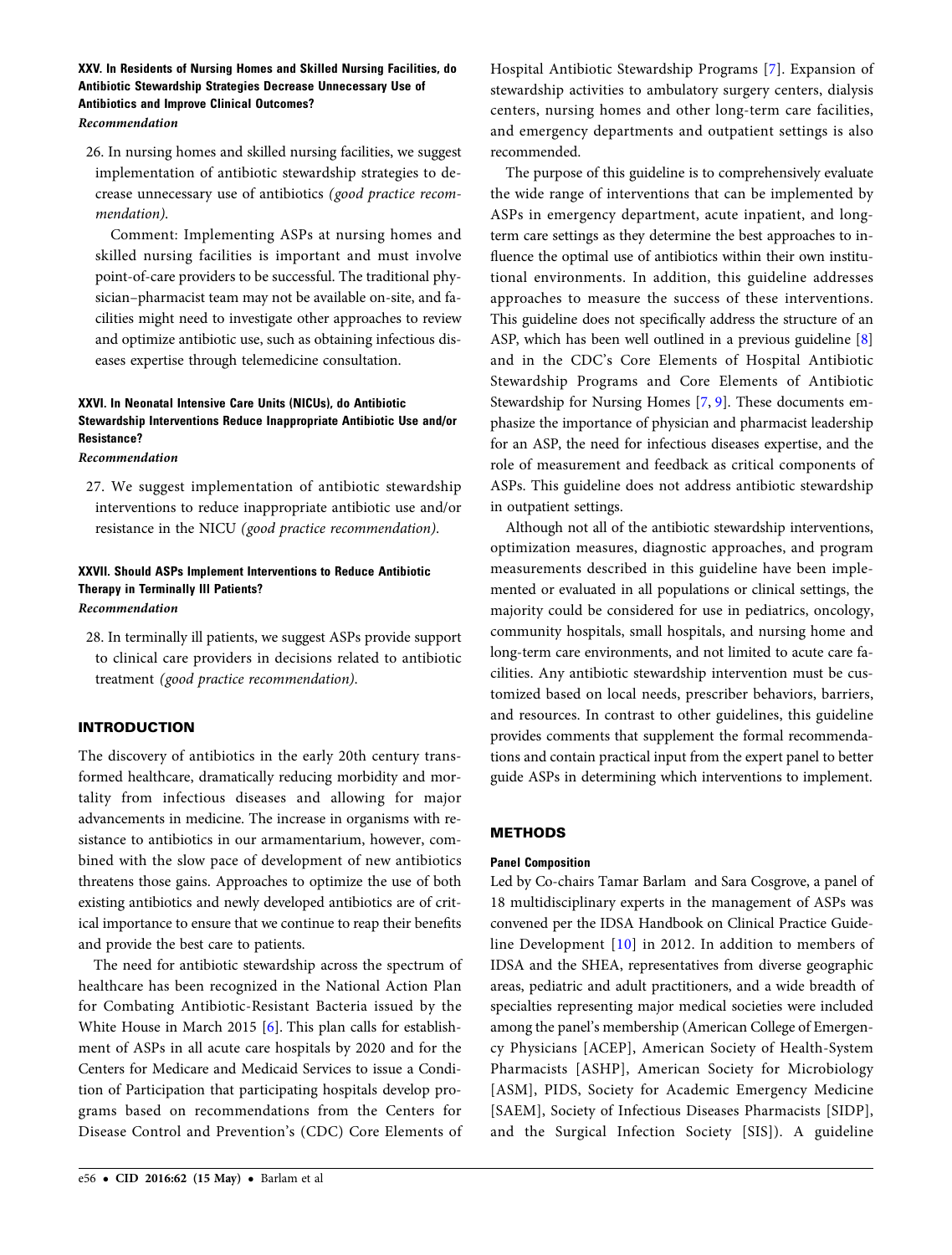methodologist and member of the GRADE Working Group and a medical writer were added to assist the panel.

# Literature Review and Analysis

PubMed, which includes Medline (1946 to present), was searched to identify relevant studies for each of the antibiotic stewardship guideline PICO ( population/patient, intervention/ indicator, comparator/control, outcome) questions. Search strategies were developed and built by 2 independent health sciences librarians from the Health Sciences Library System, University of Pittsburgh. For each PICO question, the librarians developed the search strategies using PubMed's command language and appropriate search fields. Medical Subject Headings terms and keywords were used for the main search concepts of each PICO question. A data supplement that includes search strings can be found following publication on the IDSA website [\[11](#page-22-0)]. Articles in all languages and all publication years were included. Initial searches were created and confirmed with input from the guideline committee chairs and group leaders from February through mid-July 2013. The searches were finalized and delivered between late July and September 2013. After the literature searches were performed, authors continued to review the literature and added relevant articles as needed.

#### Process Overview

To evaluate evidence, the panel followed a process consistent with other IDSA guidelines. The process for evaluating the evidence was based on the IDSA Handbook on Clinical Practice Guideline Development [[10](#page-22-0)] and involved a systematic weighting of the quality of the evidence and the grade of re-commendation using the GRADE system (Figure [1](#page-1-0))  $[2-5]$  $[2-5]$  $[2-5]$  $[2-5]$  $[2-5]$ . Unless otherwise stated, each PICO comparator was usual practice.

For recommendations in the category of good practice statements, we followed published principles by the GRADE working group on how to identify such recommendations and use appropriate wording choices. Accordingly, a formal GRADE rating was not pursued for those statements [[12\]](#page-22-0).

Panel members were divided into 5 subgroups: (1) interventions, (2) optimization of antibiotic administration, (3) microbiology and laboratory diagnostics, (4) measurement and analysis, and (5) antibiotic stewardship in special populations. Each author was asked to review the literature, evaluate the evidence, and determine the initial strength of the recommendations along with an evidence summary supporting each recommendation in his/her assigned subgroup. The evidence was graded based on the effectiveness of the antibiotic stewardship intervention, not the underlying data that provided the groundwork for the intervention. The panel reviewed all recommendations, along with their strength and the quality of the evidence. Discrepancies were discussed and resolved, and all panel members are in agreement with the final recommendations.

# Consensus Development Based on Evidence

The panel met face to face on 3 occasions and conducted numerous teleconferences to complete the work of the guideline. The purpose of the meetings and teleconferences was to develop and discuss the clinical questions to be addressed, assign topics for review and writing of the initial draft, and develop recommendations. The whole panel reviewed all sections. The guideline was reviewed and approved by the IDSA Standards and Practice Guidelines Committee (SPGC), the IDSA Board of Directors, the SHEA Guidelines Committee, and the SHEA Board of Directors, and was endorsed by ACEP, ASHP, ASM, PIDS, SAEM, SIDP, and SIS.

#### Guidelines and Conflicts of Interest

The expert panel complied with the IDSA policy on conflicts of interest, which requires disclosure of any financial or other interest that may be construed as constituting an actual, potential, or apparent conflict. Panel members were provided IDSA's conflicts of interest disclosure statement and were asked to identify ties to companies developing products that may be affected by promulgation of the guideline. Information was requested regarding employment, consultancies, stock ownership, honoraria, research funding, expert testimony, and membership on company advisory committees. Decisions were made on a case-by-case basis as to whether an individual's role should be limited as a result of a conflict. Potential conflicts of interests are listed in the Notes section at the end of the guideline.

#### Revision Dates

At annual intervals, the panel chair, the SPGC liaison advisor, and the chair of the SPGC will determine the need for revisions to the guideline based on an examination of current literature. If necessary, the entire panel will reconvene to discuss potential changes. When appropriate, the panel will recommend revision of the guideline to the IDSA SPGC and SHEA guidelines committees.

# RECOMMENDATIONS FOR IMPLEMENTING AN ANTIBIOTIC STEWARDSHIP PROGRAM

#### Interventions

I. Does the Use of Preauthorization and/or Prospective Audit and Feedback Interventions by ASPs Improve Antibiotic Utilization and Patient Outcomes? Recommendation

1. We recommend preauthorization and/or prospective audit and feedback over no such interventions (strong recommendation, moderate-quality evidence).

Comment: Preauthorization and/or prospective audit and feedback improve antibiotic use and are a core component of any stewardship program. Programs should decide whether to include one strategy or a combination of both strategies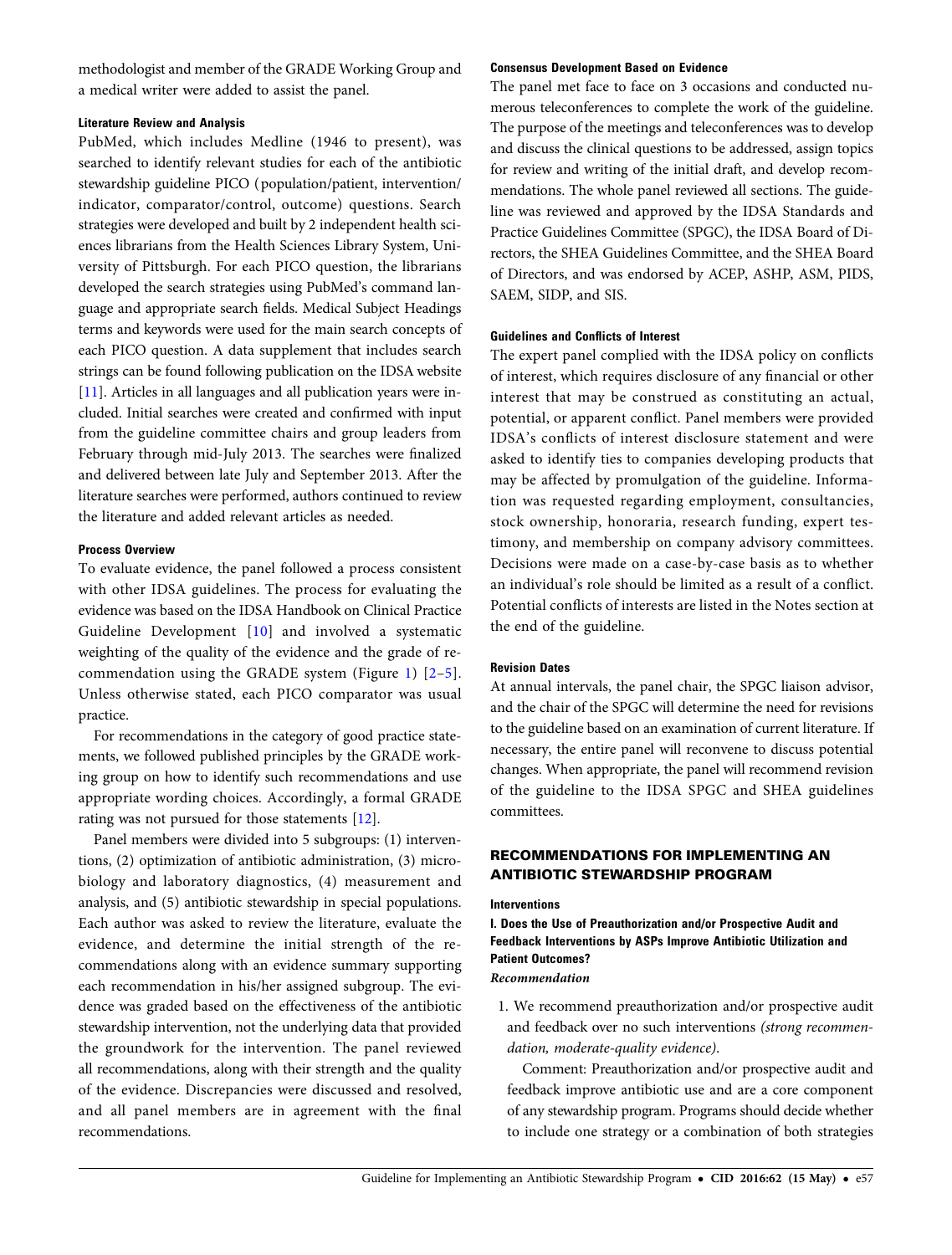based on the availability of facility-specific resources for consistent implementation, but some implementation is essential.

# Evidence Summary

Preauthorization is a strategy to improve antibiotic use by requiring clinicians to get approval for certain antibiotics before they are prescribed. Prospective audit and feedback (PAF) is an intervention that engages the provider after an antibiotic is prescribed. Each type is associated with unique advantages and disadvantages (Table 1).

Preauthorization has been associated with a significant reduction in the use of the restricted agents and of associated costs [[13](#page-22-0)–[16](#page-22-0)]. Outcome studies with preauthorization have shown decreased antibiotic use and decreased antibiotic resistance, particularly among gram-negative pathogens [[13](#page-22-0)–[15,](#page-22-0) [17](#page-22-0)]. Preauthorization studies have demonstrated no adverse effects for patients  $[13, 14]$  $[13, 14]$  $[13, 14]$  $[13, 14]$  $[13, 14]$ . White et al  $[13]$  $[13]$  reported that initiation of a preauthorization requirement for selected antibiotics at a county teaching hospital was associated with a 32% decrease in total parenteral antibiotic expenditures  $(P < .01)$  and increased percentages of susceptible gram-negative isolates—all without changes in hospital length of stay and survival. For example, Pseudomonas aeruginosa susceptibility to imipenem increased for isolates recovered in the ICU (percentage of

Table 1. Comparison of Preauthorization and Prospective Audit and Feedback Strategies for Antibiotic Stewardship

| Preauthorization                                                                                                                                                                                                                                                                                                                                                                                                                                                                                            | Prospective Audit and Feedback                                                                                                                                                                                                                                                                                                                                                                                                                                                                                                                                     |
|-------------------------------------------------------------------------------------------------------------------------------------------------------------------------------------------------------------------------------------------------------------------------------------------------------------------------------------------------------------------------------------------------------------------------------------------------------------------------------------------------------------|--------------------------------------------------------------------------------------------------------------------------------------------------------------------------------------------------------------------------------------------------------------------------------------------------------------------------------------------------------------------------------------------------------------------------------------------------------------------------------------------------------------------------------------------------------------------|
| Advantages                                                                                                                                                                                                                                                                                                                                                                                                                                                                                                  |                                                                                                                                                                                                                                                                                                                                                                                                                                                                                                                                                                    |
| Reduces initiation of<br>unnecessary/inappropriate<br>antibiotics<br>Optimizes empiric choices and<br>influences downstream use<br>Prompts review of clinical data/<br>prior cultures at the time of<br>initiation of therapy<br>Decreases antibiotic costs,<br>including those due to high-cost<br>agents<br>Provides mechanism for rapid<br>response to antibiotic shortages<br>Direct control over antibiotic use                                                                                        | Can increase visibility of<br>antimicrobial stewardship program<br>and build collegial relationships<br>More clinical data available for<br>$\bullet$<br>recommendations, enhancing<br>uptake by prescribers<br>Greater flexibility in timing of<br>$\bullet$<br>recommendations<br>Can be done on less than daily<br>$\bullet$<br>basis if resources are limited<br>Provides educational benefit to<br>$\bullet$<br>clinicians<br>Prescriber autonomy maintained<br>$\bullet$<br>Can address de-escalation of<br>$\bullet$<br>antibiotics and duration of therapy |
| Disadvantages                                                                                                                                                                                                                                                                                                                                                                                                                                                                                               |                                                                                                                                                                                                                                                                                                                                                                                                                                                                                                                                                                    |
| Impacts use of restricted agents<br>only<br>Addresses empiric use to a much<br>greater degree than downstream<br>use<br>Loss of prescriber autonomy<br>May delay therapy<br>٠<br>Effectiveness depends on skill of<br>٠<br>approver<br>Real-time resource intensive<br>Potential for manipulation of<br>$\bullet$<br>system (eg, presenting request in<br>a biased manner to gain approval)<br>May simply shift to other<br>antibiotic agents and select for<br>different antibiotic-resistance<br>patterns | Compliance voluntary<br>Typically labor-intensive<br>Success depends on delivery<br>٠<br>method of feedback to prescribers<br>Prescribers may be reluctant to<br>$\bullet$<br>change therapy if patient is doing<br>well<br>Identification of interventions may<br>require information technology<br>support and/or purchase of<br>computerized surveillance<br>systems<br>May take longer to achieve<br>reductions in targeted antibiotic<br>use                                                                                                                  |

susceptible isolates before vs after preauthorization: 65% vs 83%;  $P \leq .01$ ) and other inpatient settings (83% vs 95%;  $P \leq .01$ ). Overall 30-day survival rates were unchanged in patients with gram-negative bacteremia (79% vs 75%;  $P = .49$ ) [\[13\]](#page-22-0). In addition, restrictive policies such as preauthorization have been shown to be more effective than persuasive strategies in reducing CDI, according to a meta-analysis evaluating antibiotic stewardship and CDI [\[18](#page-22-0)].

There are several factors to consider when implementing a preauthorization intervention. The skills of the person providing approval are important. Antibiotic approval by an antibiotic stewardship team consisting of a clinical pharmacist and an infectious diseases attending physician was more effective than off-hour approval by infectious diseases fellows in recommendation appropriateness (87% vs 47%;  $P < .001$ ), cure rate (64% vs 42%;  $P = .007$ ), and treatment failures (15% vs 28%;  $P = .03$ ) [\[19](#page-22-0)]. Inaccuracy in communication of the clinical scenario by the requesting prescriber to the antibiotic stewardship team increases the likelihood of inappropriate recommendations [\[20\]](#page-22-0). Direct chart review optimizes preauthorization. It is also important to consider the alternative treatments that clinicians may choose when antibiotics are restricted and monitor changes in usage patterns. Rahal et al [\[21](#page-22-0)] implemented a preauthorization requirement for cephalosporins. This was associated with a reduction in the incidence of ceftazidime-resistant Klebsiella, but imipenem use increased and a 69% increase in the incidence of imipenem-resistant P. aeruginosa was seen. Preauthorization requires real-time availability of the person providing approval. Institutions that use preauthorization often allow administration of the restricted antibiotic overnight until approval can be obtained the next day. To provide 24-hour availability and to facilitate communication without impeding provider workflow, Buising et al  $[14]$  $[14]$  $[14]$  developed a computerized approval system based on defined indications for restricted agents, demonstrating reduced antibiotic consumption and increased Pseudomonas susceptibility rates over a 2-year period.

PAF interventions also have been shown to improve antibiotic use, reduce antibiotic resistance, and reduce CDI rates [\[22](#page-22-0)–[27\]](#page-22-0), without a negative impact on patient outcomes [\[26,](#page-22-0) [28](#page-22-0)–[30](#page-22-0)]. For instance, PAF conducted by a clinical pharmacist and infectious diseases physician at a community hospital led to a 22% reduction in the use of parenteral broad-spectrum antibiotics as well as a reduction in rates of CDI and nosocomial infections due to antibiotic-resistant Enterobacteriaceae over a 7-year period of time [\[22\]](#page-22-0). PAF has also been effective in the ICU [[24,](#page-22-0) [25](#page-22-0)]. For example, a PAF intervention in multiple ICUs at a large academic institution demonstrated decreased meropenem resistance and decreased CDIs  $(P = .04)$  without adversely affecting mortality [\[25\]](#page-22-0). PAF has been effective in children's hospitals by significantly reducing antibiotic use and dosing errors while limiting the development of antibiotic resistance  $[26, 27]$  $[26, 27]$  $[26, 27]$  $[26, 27]$ . PAF can also be a strategy to improve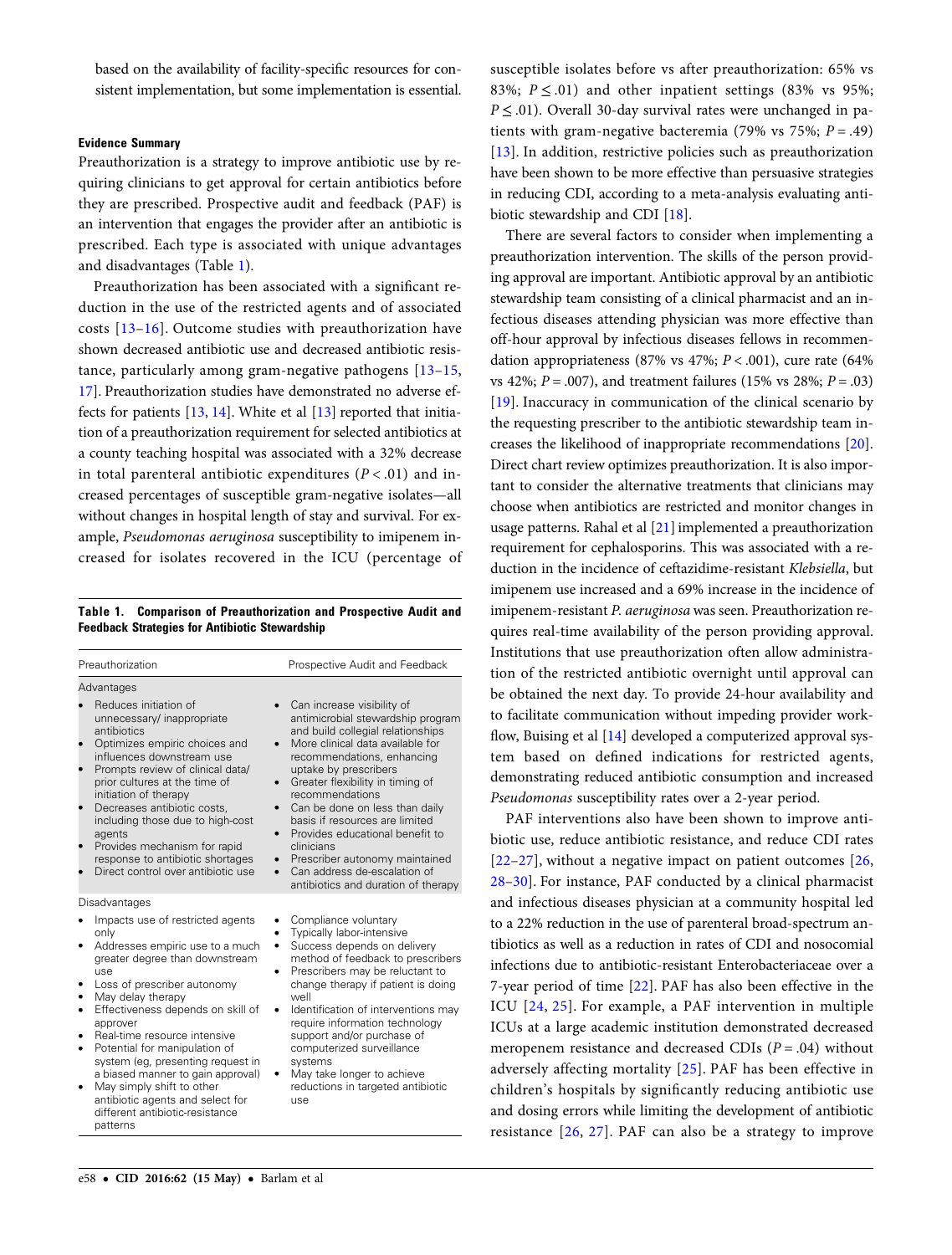antibiotic use in hematology-oncology patients. In one study, the addition of PAF led to a significant decrease in the use of restricted antibiotics during the intervention period from 574.4 to 533.8 study-antibiotic days per 1000 patient-days (incidence rate ratio, 0.93; 95% confidence interval [CI], .88–.97;  $P = .002$ ), although neutropenic patients and those undergoing hematopoietic stem cell transplant were excluded [[31](#page-22-0)].

The effectiveness of PAF may depend on the infrastructure in place at an institution. A multicenter study of a PAF program added to existing ASPs found overall that 27.3% of antibiotic courses were determined to be unjustified, and clinicians accepted recommendations to change or stop the antibiotics in 66.7% of these. In the 2 sites with established ASPs and dedicated personnel, the addition of PAF led to significant reductions in antibiotic usage; however, among the 3 centers without established resources, no impact was identified [\[31\]](#page-22-0).

PAF can be very labor intensive, and identification of appropriate patients for intervention can be challenging and require computerized surveillance systems; however, where daily review or preauthorization is not feasible, limited PAF can still have an impact [\[32](#page-22-0)]. A pharmacist-driven PAF intervention conducted 3 days a week at a 253-bed community hospital demonstrated a 64% decline in DOTs per 1000 patient-days after implementation, a 37% reduction in total antibiotic expenditures, and a decrease in use of carbapenems, vancomycin, and levo-floxacin [\[33\]](#page-22-0).

The benefit of preauthorization compared with PAF has had limited study. Restrictive measures such as preauthorization were compared with persuasive measures such as PAF in a meta-analysis of 52 interrupted time series in a Cochrane review [\[34](#page-22-0)]. Persuasive interventions included PAF, dissemination of educational resources, reminders, and educational outreach. Although equivalent to persuasive measures at 12 or 24 months, restrictive interventions had statistically greater effect size on prescribing outcomes at 1 month (+32%; 95% CI, 2%–61%;  $P = .03$ ) and on colonization or infection with C. difficile or antibiotic-resistant bacteria at 6 months (+53%; 95% CI, 31%–75%;  $P = .001$ ). The authors concluded that restrictive interventions are preferred when the need is urgent [\[34](#page-22-0)]. Another study [[35](#page-22-0)] at an academic institution demonstrated that when a preauthorization strategy was switched to a PAF strategy, overall antibiotic use increased ( preauthorization vs PAF: –9.75 vs +9.65 DOTs per 1000 patient-days per month;  $P < .001$ ), as did hospital length of stay (–1.57 vs +1.94 days per 1000 patient-days;  $P = .016$ ).

Whether one chooses preauthorization, PAF, or a combination of those strategies, implementation should serve as the foundation of a comprehensive ASP. Effective implementation requires the support of hospital administration, allocation of necessary resources for a persistent effort by dedicated, well-trained personnel, and ongoing communication with clinicians.

# II. Is Didactic Education a Useful Antibiotic Stewardship Intervention for Reducing Inappropriate Antibiotic Use? Recommendation

2. We suggest against relying solely on didactic educational materials for stewardship (weak recommendation, lowquality evidence).

Comment: Passive educational activities, such as lectures or informational pamphlets, should be used to complement other stewardship activities. Academic medical centers and teaching hospitals should integrate education on fundamental antibiotic stewardship principles into their preclinical and clinical curricula.

#### Evidence Summary

Education is a common tool for ASPs. Strategies include educational meetings with didactic lectures and distribution of educational pamphlets and materials. No comparative studies are available to determine which educational strategy is most effective.

Dissemination of educational materials in the context of a focused stewardship goal can be successful. For example, in a Cochrane review published in 2013 [\[34\]](#page-22-0), dissemination of educational materials via printed forms or meetings was associated with improved antibiotic use in 5 of 6 studies; the median effect size based on the type of study ranged from 10.6% to 42.5%. Education alone, however, can result in nonsustainable improvements in antibiotic prescribing. Landgren et al [\[36](#page-23-0)] performed a crossover study with an educational marketing campaign that targeted perioperative prophylaxis. Prescribing improved during the intervention period but was not sustained over the next 12 months [\[36](#page-23-0)]. Educational strategies are likely most effective when combined with other stewardship strategies such as PAF [\[34](#page-22-0)].

Educational strategies should include medical, pharmacy, physician assistant, nurse practitioner, and nursing students and trainees. In a survey of fourth-year medical students at 3 schools in the United States [\[37\]](#page-23-0), 90% of respondents confirmed that they would like more education on appropriate antibiotic use. In addition, they had low mean knowledge scores on this topic, suggesting the need for instruction in fundamental antibiotic stewardship principles. The Accreditation Council for Graduate Medical Education announced its commitment to antibiotic stewardship in 2015 and will provide resources and materials to postgraduate training hospitals [[38\]](#page-23-0).

#### III. Should ASPs Develop and Implement Facility-Specific Clinical Practice Guidelines for Common Infectious Diseases Syndromes to Improve Antibiotic Utilization and Patient Outcomes? Recommendation

3. We suggest ASPs develop facility-specific clinical practice guidelines coupled with a dissemination and implementation strategy (weak recommendation, low-quality evidence).

Comment: Facility-specific clinical practice guidelines and algorithms can be an effective way to standardize prescribing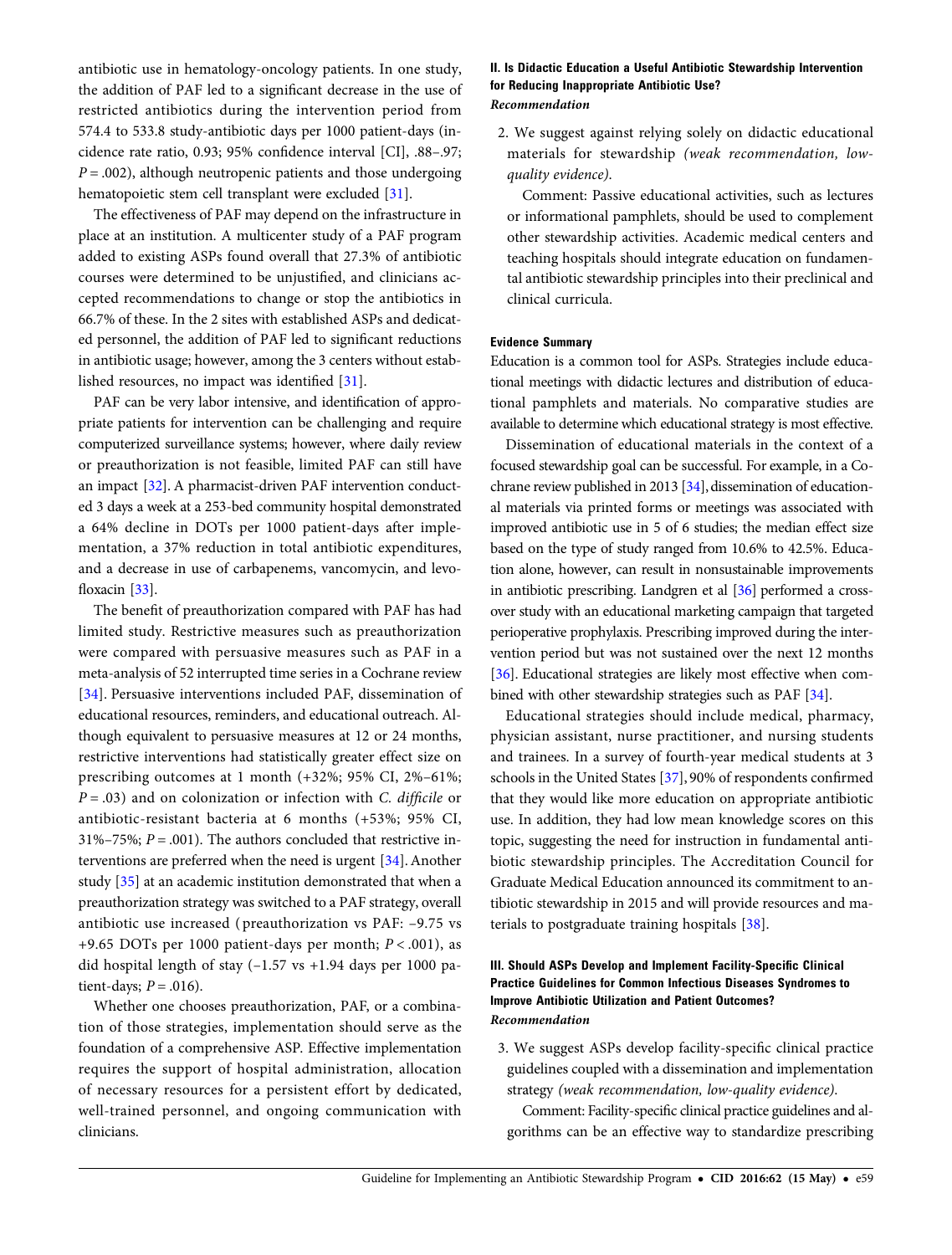practices based on local epidemiology. ASPs should develop those guidelines, when feasible, for common infectious diseases syndromes. In addition, ASPs should be involved in writing clinical pathways, guidelines, and order sets that address antibiotic use and are developed within other departments at their facility.

#### Evidence Summary

Implementation of facility-specific clinical practice guidelines can lead to substantial changes in antibiotic use for infections commonly treated in hospitals. Most published studies of clinical practice guidelines have involved pneumonia, including community-acquired pneumonia (CAP) in adults [\[39](#page-23-0)–[41](#page-23-0)] and children [\[42](#page-23-0)], and healthcare-associated pneumonia [\[43](#page-23-0)-[46\]](#page-23-0). One study involved cellulitis and cutaneous abscesses [[47\]](#page-23-0). Several of these studies described a process of interdisciplinary guideline development along with a multifaceted dissemination and implementation strategy to increase awareness and uptake of the guideline [[40](#page-23-0), [43](#page-23-0), [45,](#page-23-0) [47\]](#page-23-0). Such strategies included guideline dissemination in electronic or hard-copy formats, provider education, engagement of peer champion advocates, audit and feedback of prescribing practices to providers, checklists, and incorporation of recommendations into electronic order sets.

Specific improvements in antibiotic use associated with implementation of facility-specific guidelines have included statistically significant increases in likelihood of adequate initial therapy [[40,](#page-23-0) [46](#page-23-0)], use of narrower-spectrum antibiotic regimens [\[41,](#page-23-0) [42,](#page-23-0) [47\]](#page-23-0), earlier switch from IV to oral therapy [[39](#page-23-0)], and shorter duration of treatment [\[39](#page-23-0), [41,](#page-23-0) [45](#page-23-0)–[47](#page-23-0)]—all without adverse effects on other clinical outcomes. For those studies powered to detect differences in clinical outcomes, reductions in mortality [[40](#page-23-0)], length of hospital stay [[39](#page-23-0)–[41](#page-23-0), [43,](#page-23-0) [44\]](#page-23-0), adverse events [[39](#page-23-0), [48\]](#page-23-0), recurrence or readmission [[46\]](#page-23-0), and treatment costs [\[40](#page-23-0), [44\]](#page-23-0) have been demonstrated.

The sustainability of the effects of guideline implementation has not been well established. In one study, changes in prescribing and outcomes were sustained 3 years after guideline implementation [\[43](#page-23-0)]; however, in another study, removal of measures to promote guideline adherence after 1 year was associated with a reduction in adherence [[49\]](#page-23-0). Therefore, interventions to maintain guideline adherence over time may be necessary, and intended outcomes should be monitored.

# IV. Should ASPs Implement Interventions to Improve Antibiotic Use and Clinical Outcomes That Target Patients With Specific Infectious Diseases Syndromes?

Recommendation

4. We suggest ASPs implement interventions to improve antibiotic use and clinical outcomes that target patients with specific infectious diseases syndromes (weak recommendation, low-quality evidence).

Comment: ASP interventions for patients with specific infectious diseases syndromes can be an effective way to

improve prescribing because the message can be focused, clinical guidelines and algorithms reinforced, and sustainability improved. ASPs should regularly evaluate areas for which targeted interventions are needed and adapt their activities accordingly. This approach is most useful if the ASP has a reliable way to identify patients appropriate for review.

#### Evidence Summary

In addition to hospital-wide activities, such as preauthorization or development of clinical guidelines, a strategy for targeted efforts to improve antibiotic use and clinical outcomes for a specific infectious diseases issue has been shown to be effective. Studies have involved skin and soft tissue infections (SSTIs), asymptomatic bacteriuria (ASB), or CAP.

For example, to reduce the use of broad-spectrum therapy and shorten the duration of treatment for adults with uncomplicated SSTIs, an intervention was developed that included dissemination of a treatment algorithm, electronic order sets, recruitment of physician champions, and quarterly feedback to providers of compliance with the guideline. This study of 169 adults demonstrated a 3-day reduction in the length of therapy, 30% reduction in broad-spectrum antibiotic prescribing, and 0.3% reduction in clinical failure [[47\]](#page-23-0).

Interventions to reduce inappropriate treatment of ASB at geriatric or long-term care institutions have resulted in significant decreases in antibiotic use [[50,](#page-23-0) [51](#page-23-0)]. For example, Zabarsky et al [\[50\]](#page-23-0) developed an intervention that discouraged both nurses from collecting urine cultures from asymptomatic patients and primary care providers from treating ASB. After the intervention, urine cultures decreased from 2.6 to 0.9 per 1000 patient-days ( $P < .0001$ ), ASB overall rate of treatment declined from 1.7 to 0.6 per 1000 patient-days  $(P=.0017)$ , and total days of antibiotic therapy were reduced from 167.7 to 117.4 per 1000 patient-days ( $P < .001$ ). The improvements were sustained for 30 months of follow-up.

ASP interventions for CAP have increased the proportion of patients receiving appropriate therapy (54.9% to 93.4% in one hospital and 64.6% to 91.3% in a second hospital) [[52\]](#page-23-0). In a pediatric population, a CAP intervention resulted in an increase in the proportion of patients receiving empiric ampicillin from 13% to 63% and a decrease in the proportion of patients receiving empiric ceftriaxone from 72% to 21%, without an increased risk of treatment failure. [[42\]](#page-23-0). Other studies have demonstrated optimization of antibiotic use, such as reduced time to oral antibiotic conversion by 1–2 days [[39](#page-23-0), [53\]](#page-23-0), decreased duration of therapy from a median of 10 to 7 days [[54\]](#page-23-0) with 148 days of antibiotic therapy avoided in the 6-month study period, and improved appropriate narrowing of antibiotic therapy from 19% to 67%. There was no difference between the baseline and intervention periods in the proportions of patients who were readmitted within 30 days (14.5% vs 7.7%;  $P = .22$ ) or who developed CDI (4.8% vs 1.5%;  $P = .28$ ). In a study involving 5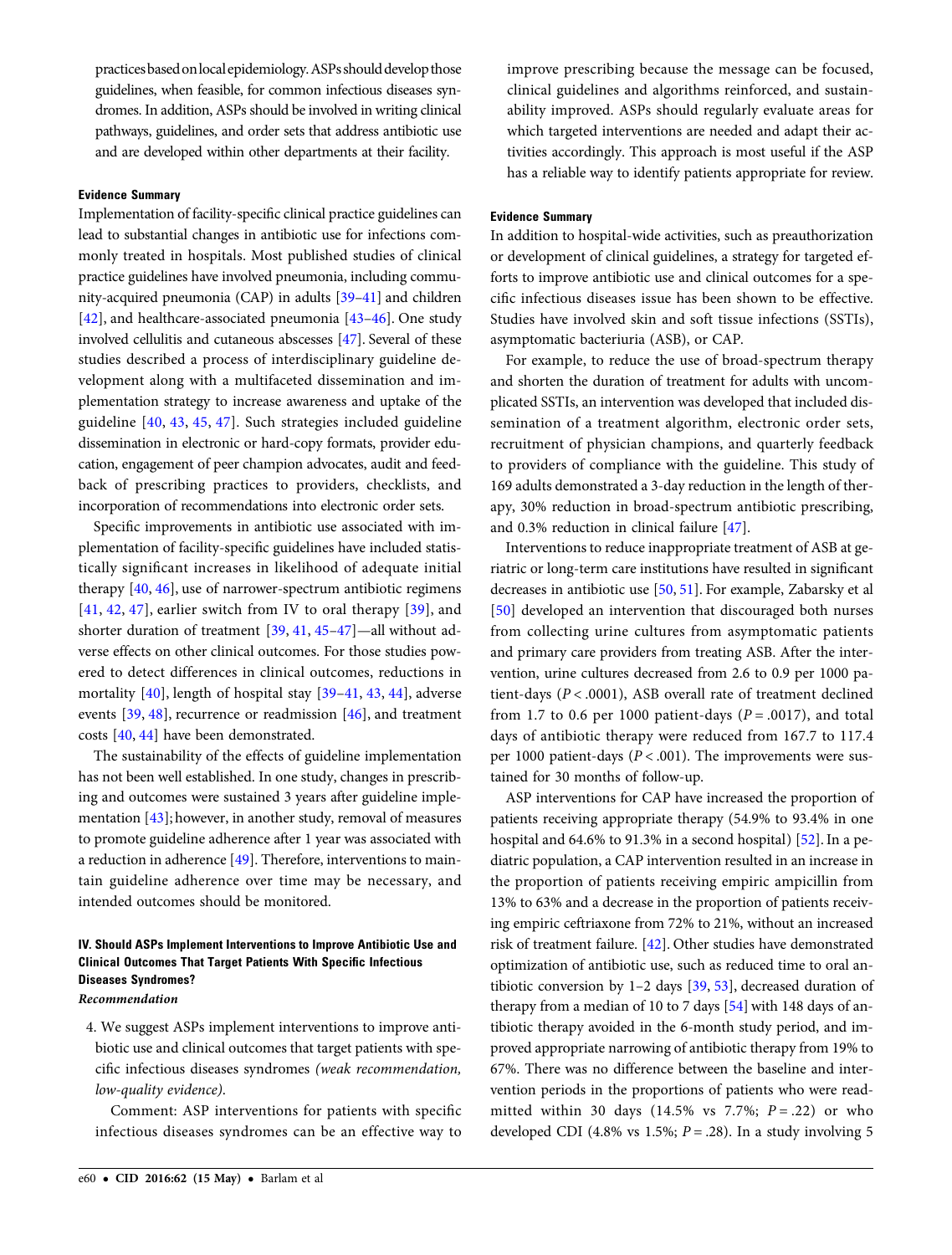hospitals, implementation of a guideline that included criteria for oral conversion and hospital discharge reduced length of stay from 7.3 to 5.7 days ( $P < .001$ ); 30-day readmission proportions did not differ  $(1.9\% \text{ vs } 2.4\%; P = .6) [53].$  $(1.9\% \text{ vs } 2.4\%; P = .6) [53].$  $(1.9\% \text{ vs } 2.4\%; P = .6) [53].$ 

An alternative approach is assessing patients with blood cultures growing specific pathogens. Patients with bacteria or yeast in their blood can usually be identified through communication with the microbiology laboratory or through alerts from computerized surveillance systems. For example, Antworth et al [\[55](#page-23-0)] described the impact of a candidemia-care bundle in which patients were identified by electronic medical records and clinical microbiology reports. Implementation of this bundle was associated with improved care related to both drug therapy (eg, appropriate antifungal therapy selection rates for bundle vs historic control: 100% vs 86.5%;  $P < .05$ ) and nondrug therapy (eg, ophthalmologic examination rates: 97.6% vs 75.7%;  $P = .01$ ). Similarly, Borde et al [\[56](#page-23-0)] observed improvements in both drug therapy (appropriate initial anti-infective therapy: 85% vs 4%;  $P < .001$ ) and nondrug therapy (follow-up cultures: 65% vs 33%;  $P < .001$ )—as well as decreased mortality (10% vs 44%;  $P < .001$ ) after implementing an ASP bundle targeting Staphylococcus aureus bacteremia. In a study targeting gramnegative bacteremia, Pogue et al [\[57](#page-23-0)] combined active alerting of positive blood cultures with ASP intervention. In the subgroup of patients not on appropriate antibiotic therapy at the time of the initial positive blood culture, the intervention was associated with reduced mortality (odds ratio [OR], 0.24; 95% CI, .08–.76) and length of stay (OR, 0.76; 95% CI, .66–.86). In all patients, the intervention group had shorter time to appropriate therapy (8 vs 14 hours;  $P = .01$ ) and length of stay (7 vs 8 days;  $P < .001$ ).

#### V. Should ASPs Implement Interventions Designed to Reduce the Use of Antibiotics Associated With a High Risk of CDI? Recommendation

5. We recommend antibiotic stewardship interventions designed to reduce the use of antibiotics associated with a high risk of CDI compared with no such intervention (strong recommendation, moderate-quality evidence).

Comment: The goal of reducing CDI is a high priority for all ASPs and should be taken into consideration when crafting stewardship interventions.

#### Evidence Summary

ASPs have been shown to reduce hospital-onset CDI. The primary ASP interventions were restriction of high-risk antibiotics such as clindamycin [[58](#page-23-0)–[61\]](#page-23-0) and/or broad-spectrum antibiotics, especially cephalosporins [\[59](#page-23-0)–[64](#page-23-0)] and fluoroquinolones [\[59](#page-23-0)–[63](#page-23-0), [65\]](#page-23-0). Climo et al [[58](#page-23-0)] were among the first to report that restriction of clindamycin was associated with decreased clindamycin use, decreased CDI ( $P < .001$ ), increased clindamycin susceptibility ( $P < .001$ ), and overall cost savings attributable to fewer cases of CDI [\[58](#page-23-0)]. More recent studies have been conducted in a variety of hospital settings. Some have been prompted by outbreaks [[59,](#page-23-0) [65\]](#page-23-0), whereas others were performed in endemic situations [[22,](#page-22-0) [63\]](#page-23-0).

Implementation of ASPs has been associated with statistically significant sudden or linear-trend decreases in nosocomial CDI rates [\[22](#page-22-0), [58](#page-23-0)–[61](#page-23-0), [63](#page-23-0)–[65](#page-23-0)], which have been sustained for up to 7 years [[22\]](#page-22-0). A meta-analysis [\[18\]](#page-22-0) highlights the effectiveness of stewardship for CDI prevention and outlines ASP intervention strategies. Other studies support that antibiotic restriction can further reduce CDI rates when added to previous infection control measures [[58](#page-23-0), [59](#page-23-0)]. In fact, Valiquette et al [[59](#page-23-0)] reported that simply strengthening basic infection control measures did not reduce the CDI rate. CDI rates, however, declined  $(P < .007)$  with antibiotic stewardship interventions to reduce the use of secondand third-generation cephalosporins, clindamycin, macrolides, and fluoroquinolones through dissemination of local treatment guidelines, PAF, and reduction in duration of therapy.

# VI. Do Strategies to Encourage Prescriber-Led Review of Appropriateness of Antibiotic Regimens, in the Absence of Direct Input From an Antibiotic Stewardship Team, Improve Antibiotic Prescribing? Recommendation

6. We suggest the use of strategies (eg, antibiotic time-outs, stop orders) to encourage prescribers to perform routine review of antibiotic regimens to improve antibiotic prescribing (weak recommendation, low-quality evidence).

Comment: Published data on prescriber-led antibiotic review are limited, but successful programs appear to require a methodology that includes persuasive or enforced prompting. Without such a mechanism, these interventions are likely to have minimal impact.

#### Evidence Summary

Strategies to prompt prescribers to assess antibiotic therapy without formal ASP intervention have undergone only limited evaluation. Lee et al [[66](#page-23-0)] developed a structured electronic checklist for antibiotic time-out audit to be performed twice weekly by a senior resident on the medical care team (referred to as "self-stewardship"). Unit pharmacists reminded residents to complete the checklist and compliance was 80%. Initially, the time-outs resulted in changes in antibiotic therapy in 15% of cases; however, the magnitude of change diminished over the 18-month study period. CDI rates decreased by 19% and annual antibiotic costs decreased by 46% (from \$149 743 to \$80 319), but overall antibiotic use did not [\[66](#page-23-0)]. Checklists to guide process of care in a medical ICU have been studied [\[67](#page-23-0), [68](#page-23-0)]. In one study [\[67](#page-23-0)], physicians received face-to-face prompting if they overlooked the antibiotic review on the checklist. Prompting improved compliance with the checklist and was associated with a reduced duration of antibiotic therapy and a lower risk-adjusted mortality than no prompting in patients receiving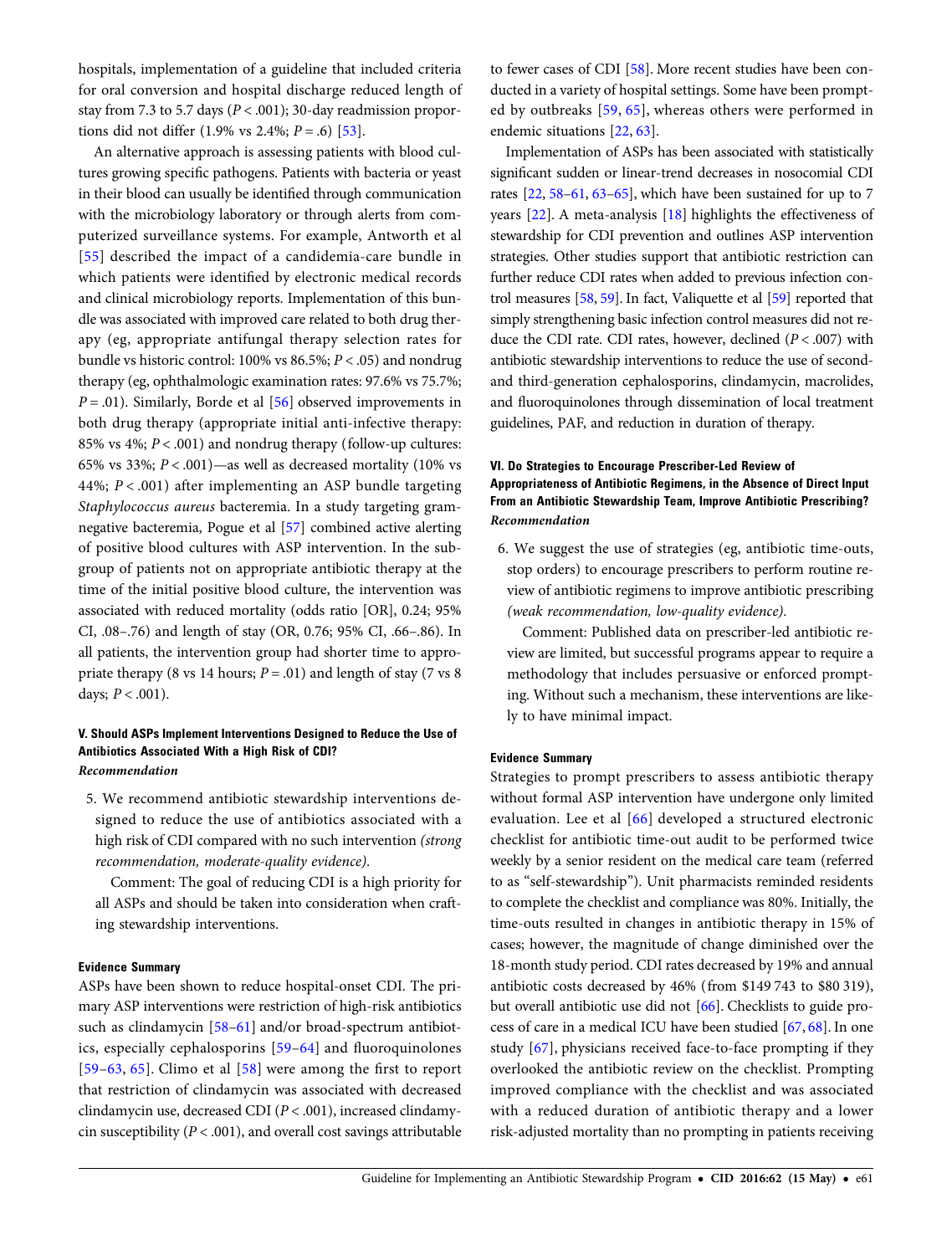empiric antibiotics (OR, 0.41; 95% CI, .18-.92;  $P = .03$ ) [\[67](#page-23-0)]. Even with prompting, prescribers may have difficulty performing self-stewardship. For example, in a study by Lesprit et al [\[69](#page-23-0)], clinicians were prompted to review IV therapy at 72 hours. There was no significant change in the frequency of antibiotic regimen modification compared with the control group; however, requests for infectious diseases input increased.

Antibiotic stop orders are another approach to requiring physicians to review their antibiotic use. This has been best studied for 3-day stop orders for vancomycin [[70,](#page-23-0) [71](#page-23-0)]. Guglielmo et al [\[70](#page-23-0)] reported that the stop order was associated with less continuation of vancomycin in the absence of documented gram-positive infection (33/133 [25%] vs 15/142 [11%];  $P = .002$ ) and less use of vancomycin in febrile neutropenia (37/133 [28%] vs 22/142 [15%]; P < .013). Hospital-wide vancomycin use decreased as well (160 g vs 100–120 g per 1000 patient-days; P not stated) [\[70\]](#page-23-0). A safety mechanism should be paired with stop orders to avoid unintended interruptions and to prevent alienating prescribers against antibiotic stewardship interventions.

Collectively, these findings suggest that antibiotic review by the prescriber can have an important stewardship impact if done with appropriate reminders or prompting, but available data do not confirm feasibility or sustainability.

# VII. Should Computerized Clinical Decision Support Systems Integrated Into the Electronic Health Record at the Time of Prescribing be Incorporated as Part of ASPs to Improve Antibiotic Prescribing? Recommendation

7. We suggest incorporation of computerized clinical decision support at the time of prescribing into ASPs (weak recommendation, moderate-quality evidence).

Comment: Computerized clinical decision support for prescribers should only be implemented if information technology resources are readily available. However, computerized surveillance systems that synthesize data from the electronic health record and other data sources can streamline the work of ASPs by identifying opportunities for interventions.

#### Evidence Summary

Computerized decision support systems are designed to improve antibiotic use by providing treatment recommendations to clinicians at the time of prescribing [\[72](#page-23-0)–[77](#page-23-0)].

Implementation of computerized decision support systems for prescribers has been associated with reduced use of broadspectrum antibiotics [\[73](#page-23-0), [74\]](#page-23-0), improved antibiotic dosing [\[75\]](#page-23-0), reduced antibiotic resistance [[74\]](#page-23-0), more appropriate antibiotic selection [\[73](#page-23-0), [77](#page-23-0)], fewer prescribing errors [[72,](#page-23-0) [75](#page-23-0), [78](#page-23-0)], reduced adverse events [\[72](#page-23-0), [76](#page-23-0)], reduced antibiotic costs [\[72](#page-23-0), [73](#page-23-0), [75,](#page-23-0) [76\]](#page-23-0), reduced length of stay [\[72\]](#page-23-0), and reduced mortality [\[76](#page-23-0)]. Computerized surveillance systems for ASPs may improve efficiency by facilitating more PAF interventions and reducing the time for such interventions [[79](#page-23-0)–[81](#page-24-0)]. Use of those systems by ASPs has been associated with reduced use of broad-spectrum antibiotics [[81\]](#page-24-0) and reduced antibiotic costs [\[79](#page-23-0)].

Among the potential disadvantages of computer decision support and surveillance systems are the time and financial resources required for implementation and maintenance, and the potential for a high proportion of nonactionable alerts that may lead to "alert fatigue" [\[80,](#page-23-0) [81\]](#page-24-0).

#### VIII. Should ASPs Implement Strategies That Promote Cycling or Mixing in Antibiotic Selection to Reduce Antibiotic Resistance? Recommendation

8. We suggest against the use of antibiotic cycling as a stewardship strategy (weak recommendation, low-quality evidence).

Comment: Available data do not support the use of antibiotic cycling as an ASP strategy, and further research is unlikely to change that conclusion. Because clinical data are sparse for antibiotic mixing, we cannot give any recommendation about its utility.

#### Evidence Summary

Antibiotic cycling involves withdrawal of an antibiotic or antibiotic class from general use (within a ward or an institution) for a designated period of time and substitution with antibiotics from a different class having a comparable spectrum of activity but for which bacteria may have different resistance mechanisms. Antibiotic cycling is difficult to achieve, labor intensive, and impractical for most inpatient facilities.

Many studies have been performed, but they fail to provide compelling evidence of the benefit of antibiotic cycling, partly because of methodologic shortcomings. Common weaknesses include single-center setting (usually in ICUs), before-andafter time-series analysis, lack of adherence to prescribing protocols, multiple simultaneous interventions (including infection prevention and guideline implementation), and lack of longterm follow-up. Brown and Nathwani [\[82](#page-24-0)] performed a systematic review of antibiotic cycling in 2005 and concluded that available study results did not permit conclusions regarding the efficacy of cycling.

In contrast to cycling that is performed at the level of the medical facility or patient care ward, a strategy known as antibiotic mixing is performed at the level of the individual patient, in which consecutive patients with the same diagnosis receive an antibiotic from a different class in rotation. Mathematical modeling suggests that antibiotic mixing is a more promising strategy for limiting emergence of resistance than cycling, but few clinical studies validate these models [\[83](#page-24-0), [84](#page-24-0)]. Comprehensive reviews published in 2010 [[85](#page-24-0), [86](#page-24-0)] concluded that more work is needed to demonstrate the usefulness of antibiotic mixing.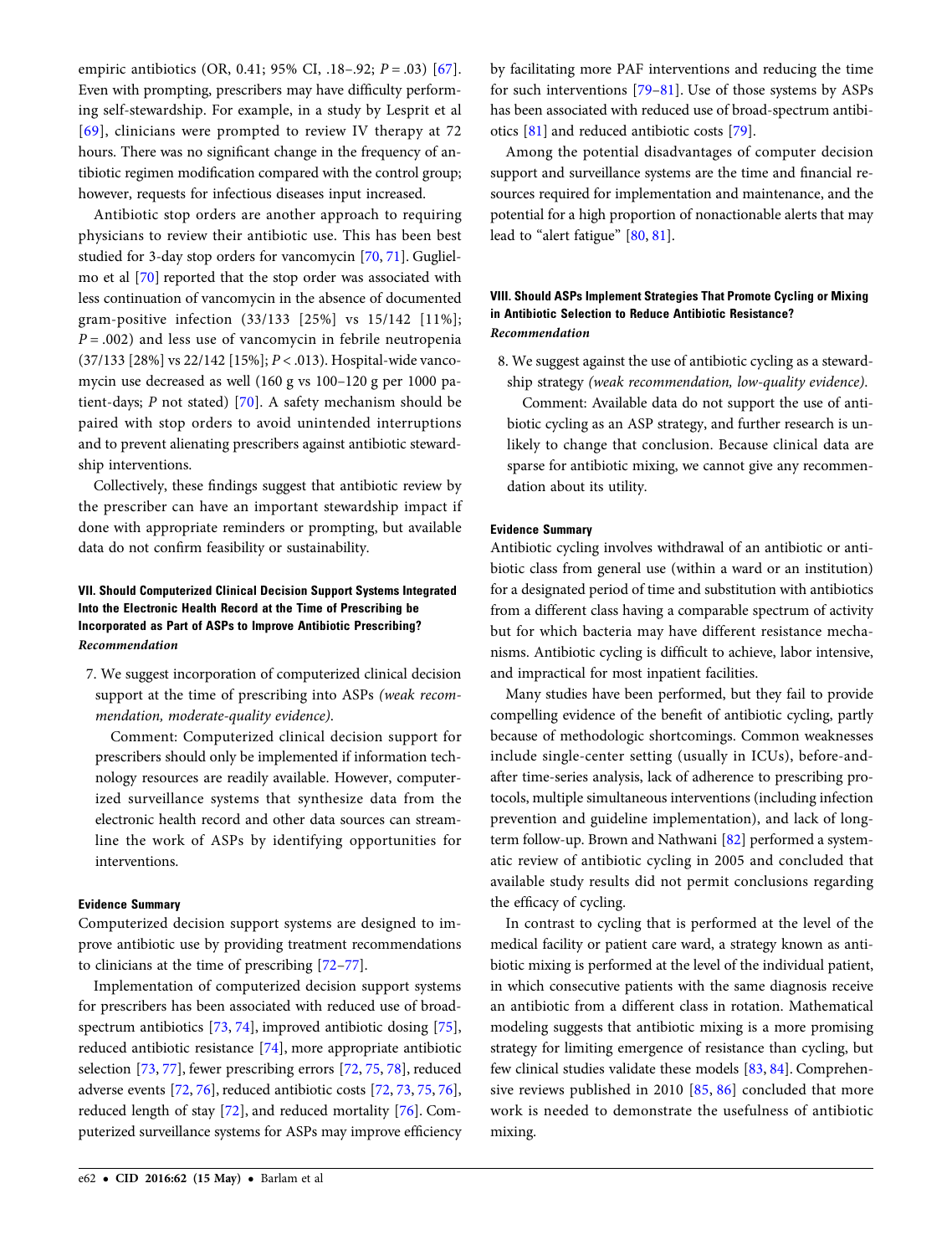#### **Optimization**

#### IX. In Hospitalized Patients IV Intravenous Antibiotics, Does a Dedicated PK Monitoring and Adjustment Program Lead to Improved Clinical Outcomes and Reduced Costs? Recommendations

- 9. We recommend that hospitals implement PK monitoring and adjustment programs for aminoglycosides (strong recommendation, moderate-quality evidence).
- 10. We suggest that hospitals implement PK monitoring and adjustment programs for vancomycin (weak recommendation, low-quality evidence).

Comment: PK monitoring and adjustment programs can reduce costs and decrease adverse effects. The ASP should encourage implementation and provide support for training and assessment of competencies. The conduct of those programs should be integrated into routine pharmacy activities.

#### Evidence Summary

In randomized studies, individualized PK monitoring and adjustment of aminoglycoside dosing compared with standard dosing is associated with increased likelihood of obtaining serum concentrations within therapeutic range [\[87](#page-24-0), [88](#page-24-0)] and reduced institutional costs [[87,](#page-24-0) [89](#page-24-0)]. Reductions in nephrotoxicity, hospital length of stay, and mortality [[87](#page-24-0),[90](#page-24-0)–[92\]](#page-24-0) have been observed in some studies. Leehey et al [[88](#page-24-0)] randomized patients receiving aminoglycosides to dosing directed by one of 3 groups: (1) physicians with PK monitoring input from a pharmacist; (2) physician–pharmacist PK monitoring team; or (3) physicians with no external input (control group). The PK monitoring groups achieved higher peak and marginally lower trough concentrations; however, there was no statistically significant difference in the likelihood of nephrotoxicity among groups 1, 2, and 3 (27%, 16%, and 16%, respectively;  $P = .31$ ). Clinical failure was less common in the PK-monitored groups across all patients (1%, 0%, and 11%, respectively;  $P = .004$ ), but not among patients with microbiologically proven infection. Bartal et al [\[90\]](#page-24-0) compared the outcomes of usual care vs an intensive PK monitoring program among patients receiving initial high-dose extended-interval gentamicin dosing. Nephrotoxicity was lower in the PK monitoring group (5% vs  $21\%$ ;  $P = .03$ ), with similar proportions of patients experiencing cure of infection or death at 28 days between the groups.

Only one randomized controlled study [[93](#page-24-0)] has been performed assessing the impact of a PK monitoring and adjustment program for vancomycin; no difference in efficacy in the concentration-monitoring arm was demonstrated, but there was a lower incidence of nephrotoxicity (adjusted OR, 0.04; 95% CI, .006–.30) at a cost per case of nephrotoxicity avoided of \$435. Observational studies [\[93](#page-24-0)–[96](#page-24-0)] of vancomycin dose individualization showed similar effects, with costs stable or lower.

Broader interventions directed at antibiotic dosing, usually involving integration of dosing support into computerized physician order-entry systems, have shown improved adherence to

dosing guidelines as well as fewer adverse effects, but no difference in effectiveness (eg, clinical cure, hospital mortality, or length of stay) [\[97](#page-24-0)–[99](#page-24-0)]. No studies have examined the relationship between PK monitoring and adjustment programs and institutional antibiotic resistance prevalence.

# X. In Hospitalized Patients, Should ASPs Advocate for Alternative Dosing Strategies Based on PK/Pharmacodynamic Principles to Improve Outcomes and Decrease Costs for Broad-Spectrum ß-Lactams and Vancomycin?

#### Recommendation

11. In hospitalized patients, we suggest ASPs advocate for the use of alternative dosing strategies vs standard dosing for broad-spectrum β-lactams to decrease costs (weak recommendation, low-quality evidence).

Comment: Although data for improved outcomes for broadspectrum β-lactam dosing with this approach are still limited, these interventions are associated with antibiotic cost savings. ASPs should consider implementation but must take into account logistical issues such as nursing and pharmacy education and need for dedicated IV access. Considering the limited evidence, we cannot give any recommendation about the utility of alternative dosing strategies for vancomycin.

#### Evidence Summary

Dosing strategies based on PK/pharmacodynamic (PK/PD) principles for aminoglycosides, such as once-daily dosing, have been shown to be effective in reducing nephrotoxicity and, in some studies, improve clinical outcomes [[100](#page-24-0), [101](#page-24-0)]. The effectiveness of alternative dosing schemes for β-lactam antibiotics and vancomycin based on PK/PD principles is unclear.

For β–lactam antibiotics, one meta-analysis showed decreased mortality (risk ratio, 0.59; 95% CI, .41–.83) among patients receiving continuous infusions of carbapenems or piperacillin-tazobactam vs standard infusions. This metaanalysis included 3 randomized controlled trials (RCTs) that comprised only 25% of the patient outcomes analyzed [[102](#page-24-0)]. In contrast, another meta-analysis that included 14 RCTs did not support improved outcomes using prolonged infusions of broad-spectrum β-lactam antibiotics (either extended or continuous infusion) [\[103\]](#page-24-0). A Cochrane review [\[104\]](#page-24-0) and a recent randomized trial [\[105](#page-24-0)] in critically ill patients of continuous infusions of β-lactam antibiotics compared with standard intermittent dosing also did not demonstrate benefits in outcome.

For vancomycin, continuous infusion has not been shown to improve clinical outcomes in adults but has been associated with decreased nephrotoxicity in a meta-analysis [\[106\]](#page-24-0). Similarly, continuous-infusion vancomycin has been associated with few adverse effects and no nephrotoxicity in children [\[107\]](#page-24-0).

Alternative dosing strategies for β-lactam antibiotics [[108\]](#page-24-0) and vancomycin [\[109](#page-24-0)] were associated with significantly lower costs than intermittent infusions in randomized studies. Savings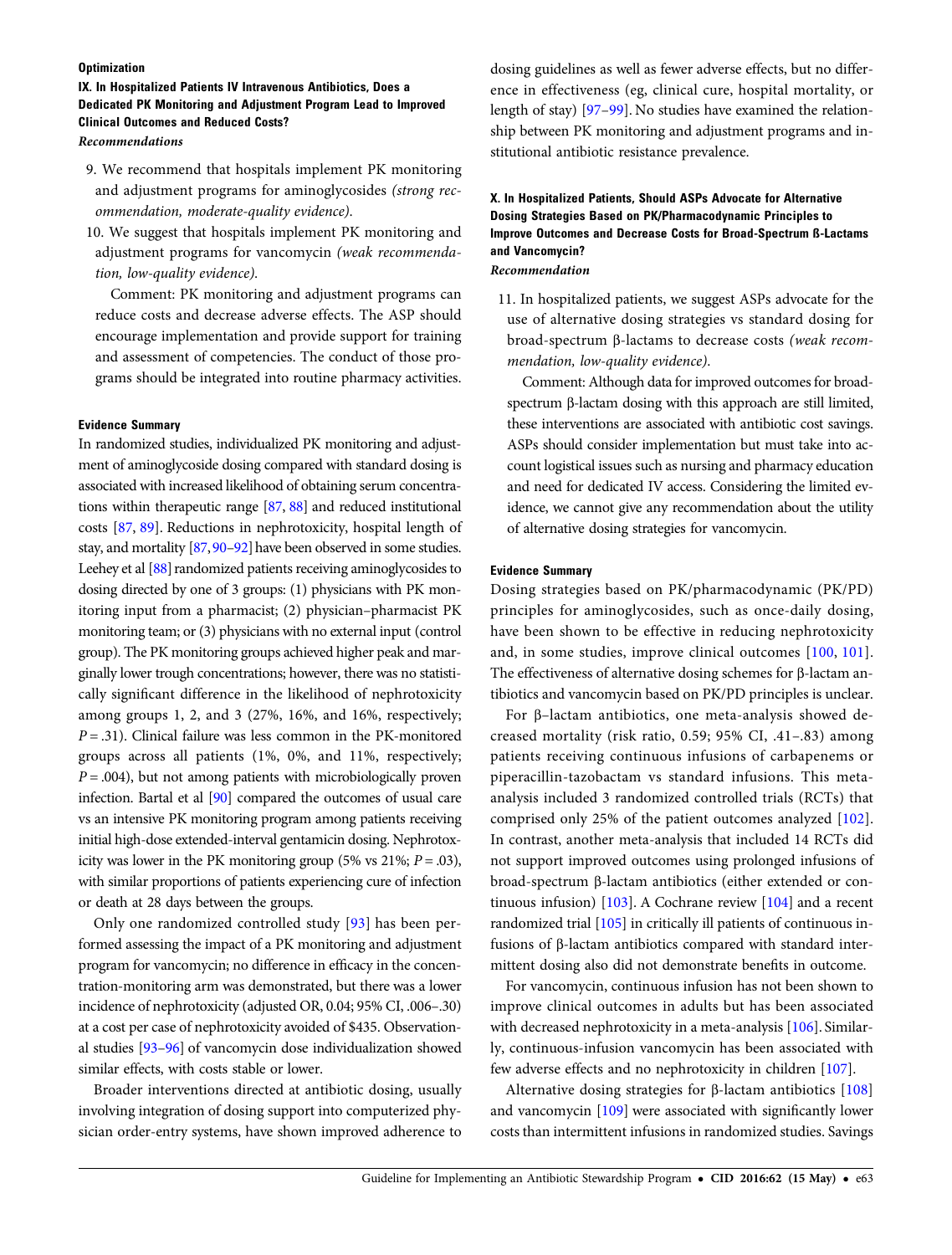were attributable to lower acquisition costs of β-lactam antibiotics but not overall hospital expenses [[108\]](#page-24-0), and lower costs of vancomycin acquisition and monitoring [[109](#page-24-0)].

# XI. Should ASPs Implement Interventions to Increase Use of Oral Antibiotics as a Strategy to Improve Outcomes or Decrease Costs? Recommendation

12. We recommend ASPs implement programs to increase both appropriate use of oral antibiotics for initial therapy and the timely transition of patients from IV to oral antibiotics (strong recommendation, moderate-quality evidence).

Comment: Programs to increase the appropriate use of oral antibiotics can reduce costs and length of hospital stay. IV-to-oral conversion of the same antibiotic is less complicated than other strategies and is applicable to many healthcare settings. The conduct of those programs should be integrated into routine pharmacy activities. ASPs should implement strategies to assess patients who can safely complete therapy with an oral regimen to reduce the need for IV catheters and to avoid outpatient parenteral therapy.

#### Evidence Summary

The findings of many studies [[110](#page-24-0)–[116](#page-24-0)] have shown that programs aimed to increase the use of oral antibiotics are associated with reduced drug costs and length of hospital stay without compromising efficacy or safety. For example, Omidvari et al [\[115](#page-24-0)] reported that patients with CAP randomized to receive an abbreviated course of IV cephalosporin followed by oral cephalosporin had a lower total cost of care (\$5002 vs \$2953;  $P < .05$ ) and shorter hospital stay (10 vs 7 days;  $P = .01$ ) than those treated with conventional IV cephalosporin therapy. There were no differences in clinical course, cure rate, survival, or resolution of chest radiographs  $[115]$  $[115]$ . Laing et al  $[116]$  $[116]$  reported that the incidence of line complications was lower in patients who were switched to oral therapy than in those who remained on IV therapy (17/81 vs 26/81), but this difference was not significant ( $P = .077$ ).

Unlike automatic conversion from IV to oral formulations of the same antibiotic, switching from IV antibiotics without an equivalent oral formulation needs more advanced assistance. Mertz et al [[114](#page-24-0)] reported that early switching on medical wards was associated with a shorter duration of IV antibiotic treatment (reduction in median days, 19%; 95% CI, 9%–29%;  $P = .001$ ), a trend toward a decreased overall duration of antibiotic treatment, and economic savings—all without significant changes in mortality or readmissions; however, only 151 of 246 (61.1%) of potential cases were switched. This might have been partly attributable to the lack of precise recommendations for switching when an oral equivalent was not available (eg, piperacillin-tazobactam or meropenem) as switching occurred less often in such patients. In contrast, Sevinç et al [\[112\]](#page-24-0) reported an increased percentage of eligible patients being converted from IV to oral antibiotics (52/97 [54%] vs 66/80 [83%]; difference, 29%; 95% CI, 16%–42%; P < .001) after implementation of guidelines for switching therapy. They directed providers to seek infectious diseases consultation for patients on IV formulations without an oral equivalent. ASPs can have an important role with more complicated IV-to-oral transitions.

Another example of the potential benefit of IV-to-oral transition is reduction in the need for outpatient parenteral antibiotic therapy (OPAT). For example, Conant et al [\[117\]](#page-24-0) reported outcomes in 56 patients who received oral  $(n = 50)$  or no additional antibiotics ( $n = 6$ ) after mandatory infectious diseases approval of OPAT. Denial of OPAT was associated with true clinical failure in only 1 of 56 patients and a per-patient cost savings of \$3847.

# XII. In Patients With a Reported History of ß-Lactam Allergy, Should ASPs Facilitate Initiatives to Implement Allergy Assessments With the Goal of Improved Use of First-Line Antibiotics? Recommendation

13. In patients with a history of β-lactam allergy, we suggest that ASPs promote allergy assessments and PCN skin testing when appropriate (weak recommendation, low-quality evidence).

Comment: Allergy assessments and PCN skin testing can enhance use of first-line agents, but it is largely unstudied as a primary ASP intervention; however, ASPs should promote such assessments with providers. In facilities with appropriate resources for skin testing, the ASPs should actively work to develop testing and treatment strategies with allergists.

#### Evidence Summary

PCN is the most common drug "allergy" noted at hospital admission, and is reported in 10%–15% of patients and 15%–24% of those requiring antibiotic therapy [\[118,](#page-24-0) [119\]](#page-24-0). Compared with nonallergic patients, patients labeled as having a PCN allergy are exposed to more alternative antibiotics; have increased prevalence of C. difficile, methicillin-resistant S. aureus, and vancomycin-resistant enterococcal infections; and have longer hospital stays [[118](#page-24-0)].

Properly performed skin testing using major and minor PCN determinant reagents has a negative predictive value of 97%–99% and a positive predictive value of 50%. Studies demonstrate that PCN and other β-lactam antibiotics can be safely given to patients with a putative PCN allergy who have had an allergy assessment and negative PCN skin testing [[119,](#page-24-0) [120](#page-24-0)]. Rimawi et al [\[121\]](#page-24-0) reported that all but one of 146 patients with a history of PCN allergy who had a negative skin test tolerated β-lactam therapy, resulting in a negative predictive value of >99%. They also found that the use of skin testing to guide antibiotic therapy yielded an annual savings of \$82 000 at a university teaching hospital.

Using structured drug allergy assessments has been associated with improved antibiotic stewardship as demonstrated by antibiotic selection, reduced alternative antibiotic use, decreased length of hospital stay and costs, and increased guideline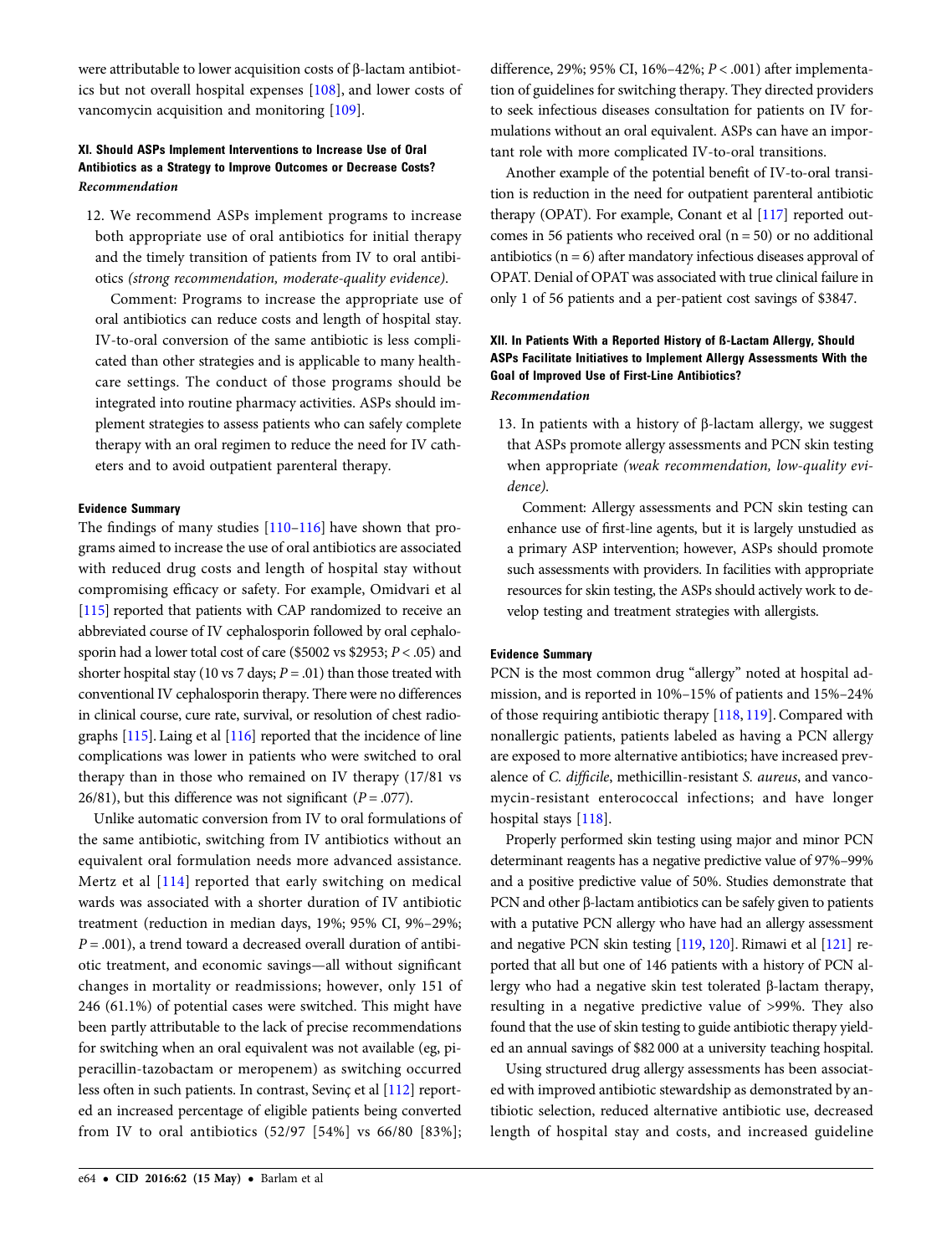adherence [[119](#page-24-0), [120](#page-24-0)]. For example, Park et al [[122\]](#page-24-0) reported that collaboration between trained pharmacists and allergists was associated with increased β-lactam prescriptions in patients with a history of PCN allergy. ASPs should encourage mechanisms that ensure allergy assessments are performed.

#### XIII. Should ASPs Implement Interventions to Reduce Antibiotic Therapy to the Shortest Effective Duration? Recommendation

14. We recommend that ASPs implement guidelines and strategies to reduce antibiotic therapy to the shortest effective duration (strong recommendation, moderate-quality evidence).

Comment: Recommending a duration of therapy based on patient-specific factors is an important activity for ASPs. Suitable approaches include developing written guidelines with specific suggestions for duration, including duration of therapy recommendations as part of the preauthorization or prospective audit and feedback process, or specifying duration at the time of antibiotic ordering (eg, through an electronic order entry system).

#### Evidence Summary

Findings from 2 pre–post investigations suggest that antibiotic stewardship interventions aimed at reducing the duration of antibiotic therapy lead to similar clinical outcomes compared with the preintervention period. Specifically, education and PAF for adult inpatients with CAP led to a median decrease in antibiotic use from 10 to 7 days ( $P < .001$ ), with no significant differences in length of stay or 30-day readmission rates [[54](#page-23-0)]. A second study [[47](#page-23-0)] found reduced antibiotic utilization and duration of therapy (from 13 to 10 days;  $P < .001$ ) after implementation of a guideline for inpatients with SSTIs. There are limited studies specifically evaluating the impact of ASP interventions to reduce duration of antibiotic therapy on clinical outcomes; however, evidence from systematic reviews [\[123](#page-24-0)-[126](#page-24-0)] and RCTs [\[127](#page-24-0)–[136](#page-25-0)] demonstrated that prescription of shorter courses of antibiotic therapy is associated with outcomes similar to those with longer courses in both adults and children with a variety of infection types (Table [2](#page-15-0)) and few adverse events.

#### Microbiology and Laboratory Diagnostics

# XIV. Should ASPs Work With the Microbiology Laboratory to Develop Stratified Antibiograms, Compared With Nonstratified Antibiograms? Recommendation

15. We suggest development of stratified antibiograms over solely relying on nonstratified antibiograms to assist ASPs in developing guidelines for empiric therapy (weak recommendation, low-quality evidence).

Comment: Although there is limited evidence at this time that stratified antibiograms (eg, by location or age) lead to improved empiric antibiotic therapy, stratification can expose important differences in susceptibility, which can help ASPs develop optimized treatment recommendations and guidelines.

#### Evidence Summary

Institutional antibiograms are helpful to ASPs for the development of guidelines for empiric therapy. The Clinical and Laboratory Standards Institute [[137\]](#page-25-0) provides guidelines for antibiogram construction and reporting, both for routine cumulative antibiograms and for enhanced antibiograms, which may be stratified by various parameters including patient location or population if at least 30 isolates are available for each organism. A single institutional, or hospital-wide, antibiogram may mask important susceptibility differences across units within the institution. For example, certain antibiotic-resistant organisms are often significantly more common in ICU than in non-ICU settings. At one medical center, the percentages of bacterial isolates resistant to antibiotics were significantly higher in medical and surgical ICUs than were those predicted by the hospital-wide antibiogram, whereas the percentage of isolates susceptible to antibiotics was higher in non-ICU units, compared with the hospital overall [[138\]](#page-25-0). Similarly, antibiograms can be stratified by population age group (eg, pediatrics) [\[139](#page-25-0)], by infection site (eg, blood or respiratory vs all sources) [[140,](#page-25-0) [141](#page-25-0)], by patient comorbidities (eg, cystic fibrosis) [\[142\]](#page-25-0), or by acquisition in the community vs healthcare setting [[143\]](#page-25-0).

One institution [\[144\]](#page-25-0) constructed a pediatric-specific antibiogram for Escherichia coli and compared it with antibiograms generated from combined data from both adult and pediatric isolates. There were significant antibiotic susceptibility differences between E. coli isolates obtained from pediatric patients vs the hospital-wide antibiogram data [\[144\]](#page-25-0). Provision of pediatric-specific data optimized prescribing choice when compared with no antibiogram and also with the hospital-wide antibiogram. Another institution [\[139\]](#page-25-0) also found age-specific differences with overestimation of resistance in E. coli and S. aureus for children and underestimation for the elderly.

# XV. Should ASPs Work With the Microbiology Laboratory to Perform Selective or Cascade Reporting of Antibiotic Susceptibility Test Results?

#### Recommendation

16. We suggest selective and cascade reporting of antibiotics over reporting of all tested antibiotics (weak recommendation, low-quality evidence).

Comment: Although data are limited that demonstrate direct impact of those strategies on prescribing, some form of selective or cascaded reporting is reasonable. After implementation, ASPs should review prescribing to ensure there are no unintended consequences.

#### Evidence Summary

Selective reporting is the practice of reporting susceptibility results for a limited number of antibiotics instead of all tested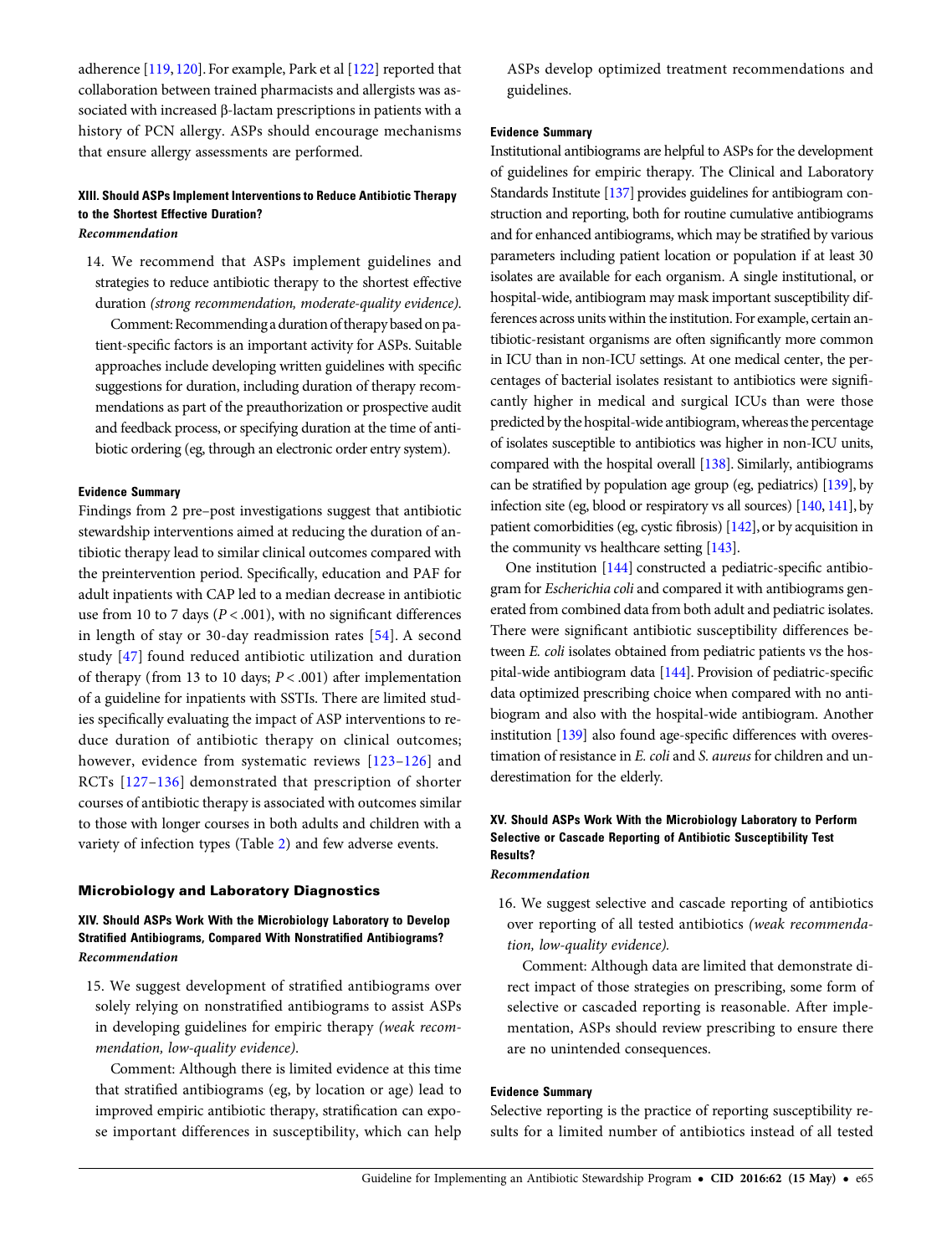#### <span id="page-15-0"></span>Table 2. Meta-analyses and Examples of Randomized Clinical Studies Comparing Shorter Versus Longer Duration of Antibiotics

| Reference                      | Clinical Condition/Population                 | Treatment<br>Duration, d             | Clinical Outcome <sup>a</sup>                                                          |
|--------------------------------|-----------------------------------------------|--------------------------------------|----------------------------------------------------------------------------------------|
| Meta-analyses                  |                                               |                                      |                                                                                        |
| Dimopoulos et al, 2008 [123]   | Adults and children with CAP                  | $3 - 7$ vs $5 - 10$                  | Clinical success, relapse, mortality, adverse events                                   |
| Pugh et al, 2011 [124]         | Adults with VAP                               | 7-8 vs 10-15                         | Antibiotic-free days <sup>b</sup> , recurrence <sup>b</sup>                            |
| Dimopoulos et al, 2013 [125]   | Adults with VAP                               | 7-8 vs 10-15                         | Relapse, mortality, antibiotic-free days <sup>c</sup>                                  |
| Randomized clinical trials     |                                               |                                      |                                                                                        |
| Chastre et al, 2003 [127]      | Adults with VAP                               | 8 vs 15                              | Mortality, recurrent infections <sup>d</sup>                                           |
| El Moussaoui et al, 2006 [128] | Adults with CAP                               | $3$ vs $5$                           | Clinical and radiological success                                                      |
| Greenberg et al, 2014 [129]    | Children with CAP                             | 5 vs 10                              | Treatment failure <sup>e</sup>                                                         |
| Hepburn et al, 2004 [130]      | Adults with cellulitis                        | $5 \text{ vs } 10$                   | Clinical success                                                                       |
| Sandberg et al, 2012 [131]     | Adult females with acute pyelonephritis       | 7 vs 14                              | Clinical efficacy, adverse events                                                      |
| Talan et al, 2000 [132]        | Women with acute uncomplicated pyelonephritis | 7 vs 14                              | Bacteriologic and clinical cure <sup>t</sup>                                           |
| Runyon et al, 1991 [133]       | Adults with spontaneous bacterial peritonitis | $5 \text{ vs } 10$                   | Mortality, bacteriologic cure, recurrence                                              |
| Saini et al, 2011 [134]        | Neonatal septicemia                           | $2-4$ vs 7 (with<br>sterile culture) | Treatment failure                                                                      |
| Sawyer et al, 2015 [135]       | Adults with intra-abdominal infection         | 4 vs $\leq 10$                       | Composite of surgical site infection, recurrent<br>intra-abdominal infection, or death |
| Bernard et al, 2015 [136]      | Adults with vertebral osteomyelitis           | 42 vs 84                             | Cure at 1 y by independent committee and<br>secondary outcomes                         |

Abbreviations: CAP, community-acquired pneumonia; VAP, ventilator-associated pneumonia.

a There were no statistically significant between-group differences in outcomes unless otherwise noted.

<sup>b</sup> Shorter course was associated with more antibiotic-free days (mean difference, 4.02; 95% confidence interval [CI], 2.26-5.78) and fewer VAP recurrences due to multidrug-resistant organisms (odds ratio [OR], 0.44; 95% CI, .21–.95), without adverse effects on other outcomes. For VAP due to nonfermenting gram-negative bacilli, however, shorter course was associated with more recurrences (OR, 2.18; 95% CI, 1.14–4.16).

<sup>c</sup> Shorter course was associated with more antibiotic-free days (mean difference, 3.40 days; 95% CI, 1.43–5.37).

 $^d$  Shorter course was associated with more antibiotic-free days (13.1 v 8.7 days;  $P < .001$ ) and no increase in recurrent infection except in the subset with nonfermenting gram-negative bacilli. <sup>e</sup> The 5-day, but not the 3-day, course was not inferior to the 10-day course.

<sup>f</sup> Shorter course was associated with higher bacteriologic (99% vs 89%; 95% CI, .04-.16;  $P = .004$ ) and clinical cure rates (96% vs 83%; 95% CI, .06-.22;  $P = .002$ ).

antibiotics. For example, a laboratory that practices selective reporting would routinely release linezolid and daptomycin results only when enterococci are nonsusceptible to ampicillin and vancomycin. In a randomized study for urinary tract infections, Coupat et al [[145](#page-25-0)] used a case-vignette format and randomly assigned residents to an intervention group, which received antibiotic susceptibility results for 2–4 antibiotics, or to a control group, which received full-length results for all 25 antibiotics tested. The increase in appropriateness of antibiotic prescription with the use of selective reporting ranged from 7% to 41%, depending upon the clinical scenario. Similar results have been seen in some prospective surveys [\[146](#page-25-0), [147](#page-25-0)].

Cascade reporting is one type of selective reporting in which susceptibility results of secondary antibiotics (either more costly or broader spectrum) are only reported if an organism is resistant to the primary antibiotic within the particular antibiotic class (eg, if the organism is cefazolin susceptible, ceftriaxone would not be reported). There are no published guidelines for cascade antibiotic reporting. The Clinical and Laboratory Standards Institute [[148](#page-25-0)] provides guidance for testing and reporting susceptibilities for certain organisms, but does not cover all organism-antibiotic combinations. ASPs should work with the microbiology laboratory to assess the impact these strategies may have on development of the antibiogram (eg, susceptibility data for suppressed results may not be available for inclusion).

# XVI. Should ASPs Advocate for Use of Rapid Viral Testing for Respiratory Pathogens to Reduce the Use of Inappropriate Antibiotics? Recommendation

17. We suggest the use of rapid viral testing for respiratory pathogens to reduce the use of inappropriate antibiotics (weak recommendation, low-quality evidence).

Comment: Although rapid viral testing has the potential to reduce inappropriate use of antibiotics, results have been inconsistent. Few studies have been performed to assess whether active ASP intervention would improve those results.

#### Evidence Summary

Studies of the value of ASP interventions based on rapid testing for respiratory viruses are lacking. However, some data are available on decreased inappropriate antibiotic use with rapid viral testing. Those studies have been performed primarily in pediatric populations such as children presenting to physicians' offices [\[149](#page-25-0)] or emergency departments [[150](#page-25-0)-[152](#page-25-0)], or children requiring hospitalization [[153\]](#page-25-0). One study focused specifically on immunocompromised children [\[154\]](#page-25-0) and 2 focused on adults [\[155](#page-25-0), [156\]](#page-25-0).

Findings from some trials showed that rapid diagnostic testing for respiratory viruses by rapid antigen, rapid immunoassay, or direct fluorescent antigen was associated with decreased ancillary test orders (eg, chest radiograph, urinalysis) [\[150](#page-25-0), [157](#page-25-0)], decreased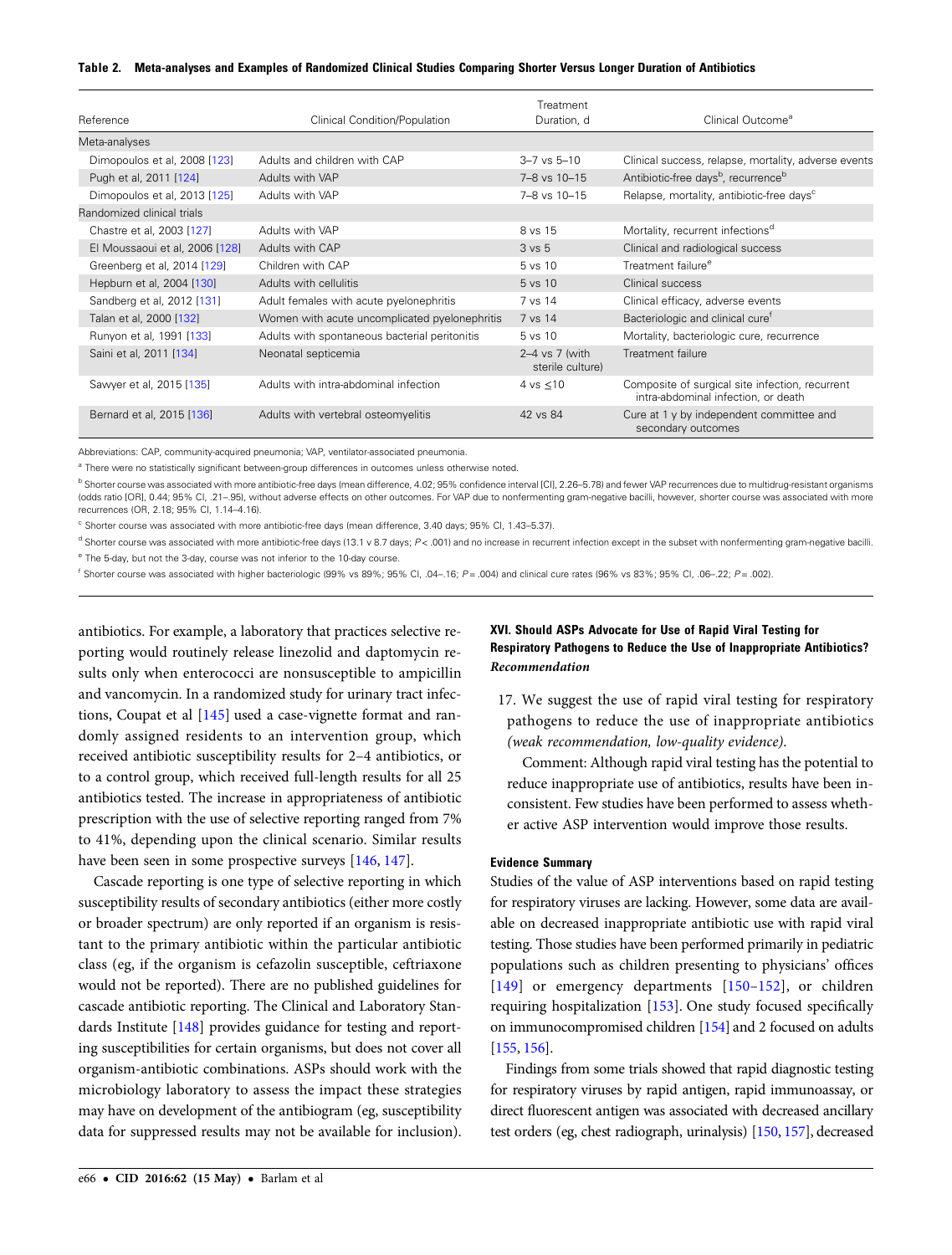antibiotic use [\[149,](#page-25-0) [150](#page-25-0), [153](#page-25-0), [156](#page-25-0), [157\]](#page-25-0), and increased antiviral use [\[149](#page-25-0), [150,](#page-25-0) [157](#page-25-0)]. For example, Bonner et al [[150\]](#page-25-0) reported that physician awareness of positive influenza results by a rapid immunoassay reduced the number of laboratory tests ordered  $(P = .01)$ , the number of radiographs ordered  $(P < .001)$ , and the associated charges ( $P < .001$ ). The authors also noted decreased antibiotic use ( $P < .001$ ), increased antiviral use ( $P = .02$ ), and shortened time to discharge  $(P < .001)$ . There was no impact on the above outcomes for patients with negative rapid test results.

Kadmon et al [[154](#page-25-0)] recently reported that polymerase chain reaction (PCR) test results prompted initiation of specific antiviral therapy and avoidance of unnecessary antibiotics in 17 of 50 episodes (34%). Other studies [[152,](#page-25-0) [155](#page-25-0)], however, have failed to detect statistically significant benefits in antibiotic use, hospital stays, or hospital admissions when reporting PCR or direct fluorescent antigen results. The lack of an appreciable benefit was attributable in part to the time to reporting of PCR results, which ranged from 12 to 24 hours in one study [\[152\]](#page-25-0) to a mean of 30 hours in another study [[155](#page-25-0)].

# XVII. Should ASPs Advocate for Rapid Diagnostic Testing on Blood Specimens to Optimize Antibiotic Therapy and Improve Clinical Outcomes?

#### Recommendation

18. We suggest rapid diagnostic testing in addition to conventional culture and routine reporting on blood specimens if combined with active ASP support and interpretation (weak recommendation, moderate-quality evidence).

Comment: Availability of rapid diagnostic tests is expected to increase; thus, ASPs must develop processes and interventions to assist clinicians in interpreting and responding appropriately to results.

#### Evidence Summary

The use of rapid molecular assays and mass spectrometry to identify bacterial species and susceptibility in blood cultures has been associated with statistically significant improvements in time to initiation of appropriate antibiotic therapy [[158](#page-25-0)– [162](#page-25-0)], rates of recurrent infection [\[159](#page-25-0)], mortality [[159,](#page-25-0) [163](#page-25-0)], length of stay [[159,](#page-25-0) [161\]](#page-25-0), and hospital costs [\[160,](#page-25-0) [161\]](#page-25-0). For example, Forrest et al [[163\]](#page-25-0) described the use of peptide nucleic acid fluorescence in situ hybridization (PNA-FISH) for enterococci. Compared with pre–PNA-FISH, rapid testing coupled with antibiotic stewardship team support was associated with more rapid identification of Enterococcus faecalis (1.1 vs 4.1 days) and Enterococcus faecium (1.1 vs 3.4 days), faster time to effective therapy (1.3 vs 3.1 days), and decreased 30-day mortality for E. faecium (26% vs 45%) (all  $P < .05$ ) [\[163\]](#page-25-0). Matrix-assisted laser desorption/ionization time-of-flight (MALDI-TOF) mass spectrometry can rapidly identify bacteria, including rare species not ordinarily associated with clinical infection or pathogens that are difficult to grow or to identify to the species level [\[164\]](#page-25-0). In the study by Huang et al [[159](#page-25-0)], the stewardship team received immediate notification of blood culture Gram stain, MALDI-TOF identification, and susceptibility results, and then gave recommendations. MALDI-TOF was associated with more rapid identification of organisms (55.9 vs 84.0 hours; P < .001). Identification of organisms with MALDI-TOF in combination with real-time ASP review and intervention was associated with faster time to initiation of both effective (20.4 vs 30.1 hours;  $P = .021$ ) and optimal antibiotic therapy (47.3) vs 90.3 hours;  $P < .001$ ). A recent RCT [\[162\]](#page-25-0) compared standard blood culture processing (that included MALDI-TOF for organism identification) with rapid multiplex PCR (rmPCR) with templated comments, and rmPCR with templated comments and real-time ASP audit and feedback (rmPCR/AS). Both interventions were associated with greater use of narrow-spectrum β-lactams (rmPCR 71 hours and rmPCR/AS 85 hours vs control 42 hours;  $P = .04$ ) and faster time to appropriate escalation (rmPCR 6 hours and rmPCR/AS 5 hours vs control 24 hours;  $P = .04$ ). The intervention with ASP involvement was also associated with more rapid appropriate de-escalation (21 hours vs control 34 hours and rmPCR 38 hours;  $P < .0001$ ). These interventions were not, however, associated with improved mortality, length of stay, or cost, possibly because of the use of other rapid tests and ASP support at the institution.

These studies underscore the importance of combining use of rapid testing with 2 strategies to maximize the benefits and likelihood of a favorable impact on outcomes. First, ASP support [\[159](#page-25-0)–[163](#page-25-0)] or rapid notification of results  $[158, 162]$  $[158, 162]$  $[158, 162]$  was a consistent feature of the studies that found statistically significant associations between rapid testing and outcomes. In contrast, studies lacking these features often did not find evidence of associations between rapid testing and improved antibiotic use [\[165\]](#page-25-0), time to initiation of appropriate antibiotic therapy [\[166](#page-25-0)], or length of stay benefit [\[165](#page-25-0)]—despite shortening the time to pathogen identification. Second, rapid testing should be performed continuously (ie, 24/7) or at least in frequent batches [\[167](#page-25-0), [168](#page-25-0)]. The optimal implementation of rapid testing requires increased laboratory resources and additional costs.

# XVIII. In Adults in ICUS With Suspected Infection, Should ASPs Advocate PCT Testing as an Intervention to Decrease Antibiotic Use? Recommendation

19. In adults in ICUs with suspected infection, we suggest the use of serial PCT measurements as an ASP intervention to decrease antibiotic use (weak recommendation, moderate-quality evidence).

Comment: Although randomized trials, primarily in Europe, have shown reduction in antibiotic use through implementation of PCT algorithms in the ICU, similar data are lacking for other regions including the United States where the patterns of antibiotic prescribing and approach to stewardship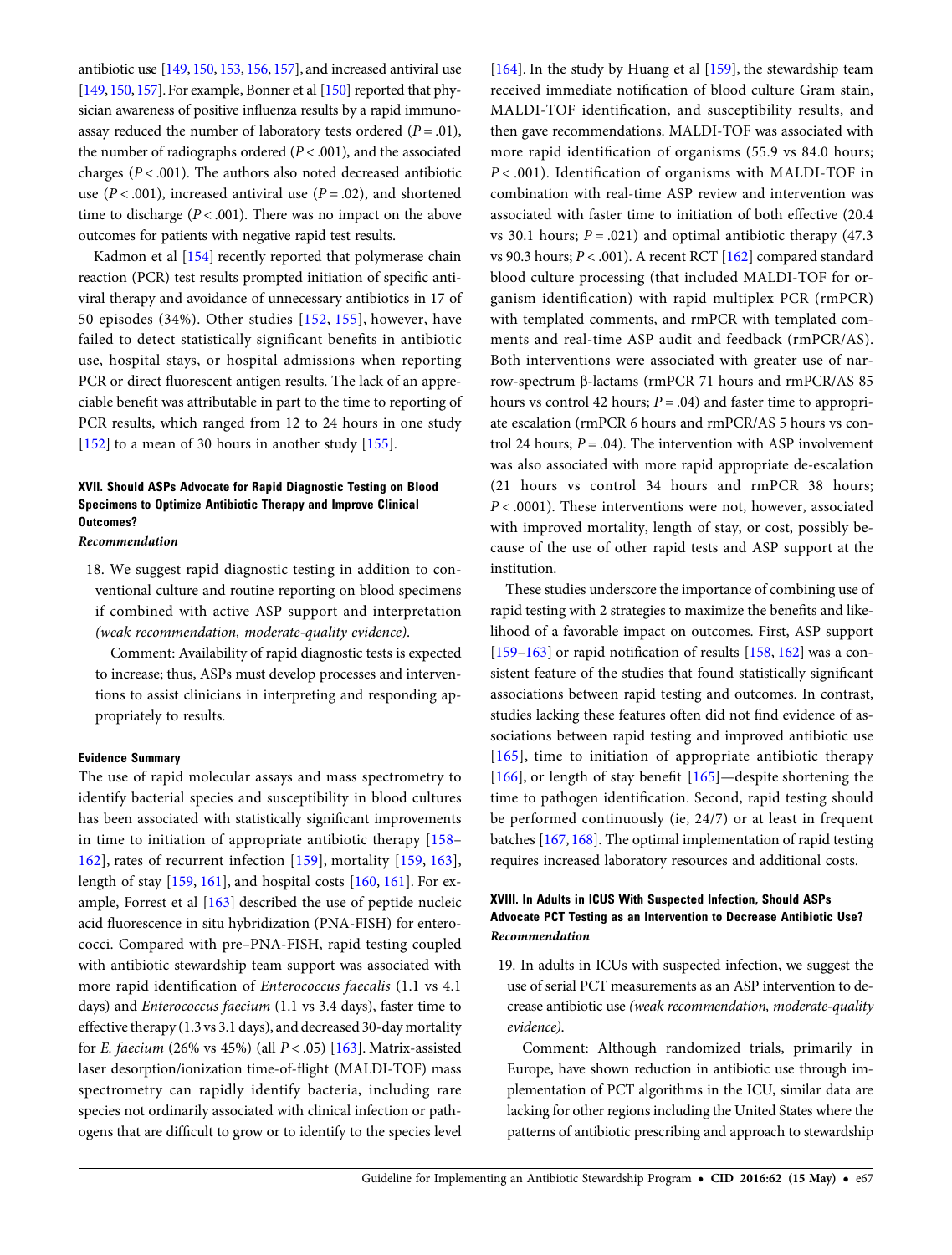may differ. If implemented, each ASP must develop processes and guidelines to assist clinicians in interpreting and responding appropriately to results, and must determine if this intervention is the best use of its time and resources.

# Evidence Summary

PCT has been assessed for its role in (1) shortening the duration of antibiotic therapy for bacterial infection based on serial measurements of PCT levels, and (2) avoidance of initiation of antibiotic therapy when the PCT level is low. Evidence from several prospective RCTs supports the use of PCT in decisions concerning discontinuation of antibiotic therapy in critically ill patients in ICUs [\[169](#page-25-0)–[172](#page-25-0)]. In general, trials assessing PCTguided discontinuation of antibiotic therapy report significantly more antibiotic-free days (2–4 days) in the PCT arm, without a negative effect on mortality. A meta-analysis focusing exclusively on critically ill ICU patients with severe sepsis or septic shock (including 7 studies and 1075 patients) showed no significant difference in 28-day mortality or hospital mortality and a median reduction of approximately 2 days in the length of antibiotic therapy with PCT guidance  $[173]$  $[173]$ . In a European multicenter study, Bouadma et al [[172](#page-25-0)] examined de-escalation of therapy in 621 septic patients and demonstrated 2.7 more antibioticfree days in the PCT group ( $P < .001$ ), although days of antibiotic exposure per 1000 inpatient-days were high for each group (653 PCT vs 812 control) [\[172](#page-25-0)]. Available evidence does not support the use of PCT to avoid initiation of antibiotics in the critically ill ICU population when the PCT result is negative [\[174,](#page-25-0) [175\]](#page-25-0).

# XIX. In Patients With Hematologic Malignancy, Should ASPs Advocate for Incorporation of Nonculture-Based Fungal Markers in Interventions to Optimize Antifungal Use?

Recommendation

20. In patients with hematologic malignancy at risk of contracting IFD, we suggest incorporating nonculture-based fungal markers in ASP interventions to optimize antifungal use (weak recommendation, low-quality evidence).

Comment: ASPs with an existing intervention to optimize antifungal use in patients with hematologic malignancy can consider algorithms incorporating nonculture-based fungal markers. Those interventions must be done in close collaboration with the primary teams (eg, hematology-oncology). Antibiotic stewards must develop expertise in antifungal therapy and fungal diagnostics for the programs to be successful. The value of those markers for interventions in other populations has not been demonstrated.

#### Evidence Summary

Some studies have demonstrated that the use of nonculturebased fungal markers can safely reduce antifungal treatments for patients with hematologic malignancy at high risk for IFD. Although not specifically studied as part of an ASP intervention, incorporation into existing ASPs for antifungal

stewardship in that population may be useful. A variety of fungal tests such as galactomannan (GM), (1,3)-β-D-glucan (BDG), or single- or multipathogen fungal PCR have been studied. For example, Cordonnier et al [[176\]](#page-25-0) compared a preemptive approach (antifungal treatment initiation using both clinical and GM evidence of IFD) with an empiric strategy (antifungal treatment for any high-risk patient with suggestive clinical signs of IFD). The preemptive approach was associated with decreased antifungal treatment (39.2% vs 61.3%;  $P < .001$ ) and no detrimental effect on mortality.

Few studies assessed utilization of BDG or PCR to target therapy. An RCT [\[177\]](#page-25-0) of Aspergillus and Candida PCR compared survival between allogeneic stem cell transplant recipients who received empiric antifungal treatment with those who received empiric plus PCR-based antifungal treatment. The authors demonstrated improved 30-day survival in the group in which treatment decisions were in part based upon PCR, but survival did not differ by day 100.

There are limited data assessing the value of fungal markers in other patient populations. Pediatric data are limited, but studies [\[178\]](#page-25-0) have shown that GM assay is a useful adjunctive tool when monitored twice weekly in hospitalized children with hematologic malignancies and fever.

#### Measurement

# XX. Which Overall Measures Best Reflect the Impact of ASPs and Their Interventions?

#### Recommendation

21. We suggest monitoring antibiotic use as measured by DOTs in preference to DDD (weak recommendation, low-quality evidence).

Comment: Every ASP must measure antibiotic use, stratified by antibiotic. DOTs are preferred, but DDDs remain an alternative for sites that cannot obtain patient-level antibiotic use data. ASPs should consider measurement of appropriate antibiotic use within their own institutions by examining compliance with local or national guidelines, particularly when assessing results of a targeted intervention, and share that data with clinicians to help inform their practice. Although rates of CDI or antibiotic resistance may not reflect ASP impact (because those outcomes are affected by patient population, infection control, and other factors), those outcomes may also be used for measurement of targeted interventions.

#### Evidence Summary

DOTs and DDDs are standardized methods for measurement of antibiotic use. Both are useful for facility-level monitoring and interfacility comparisons. DOTs have some important advantages. DOTs are not impacted by dose adjustments and can be used in both adult and pediatric populations, whereas DDDs have more limited use in pediatrics due to weight-based dosing. In addition, the Antimicrobial Use and Resistance Module in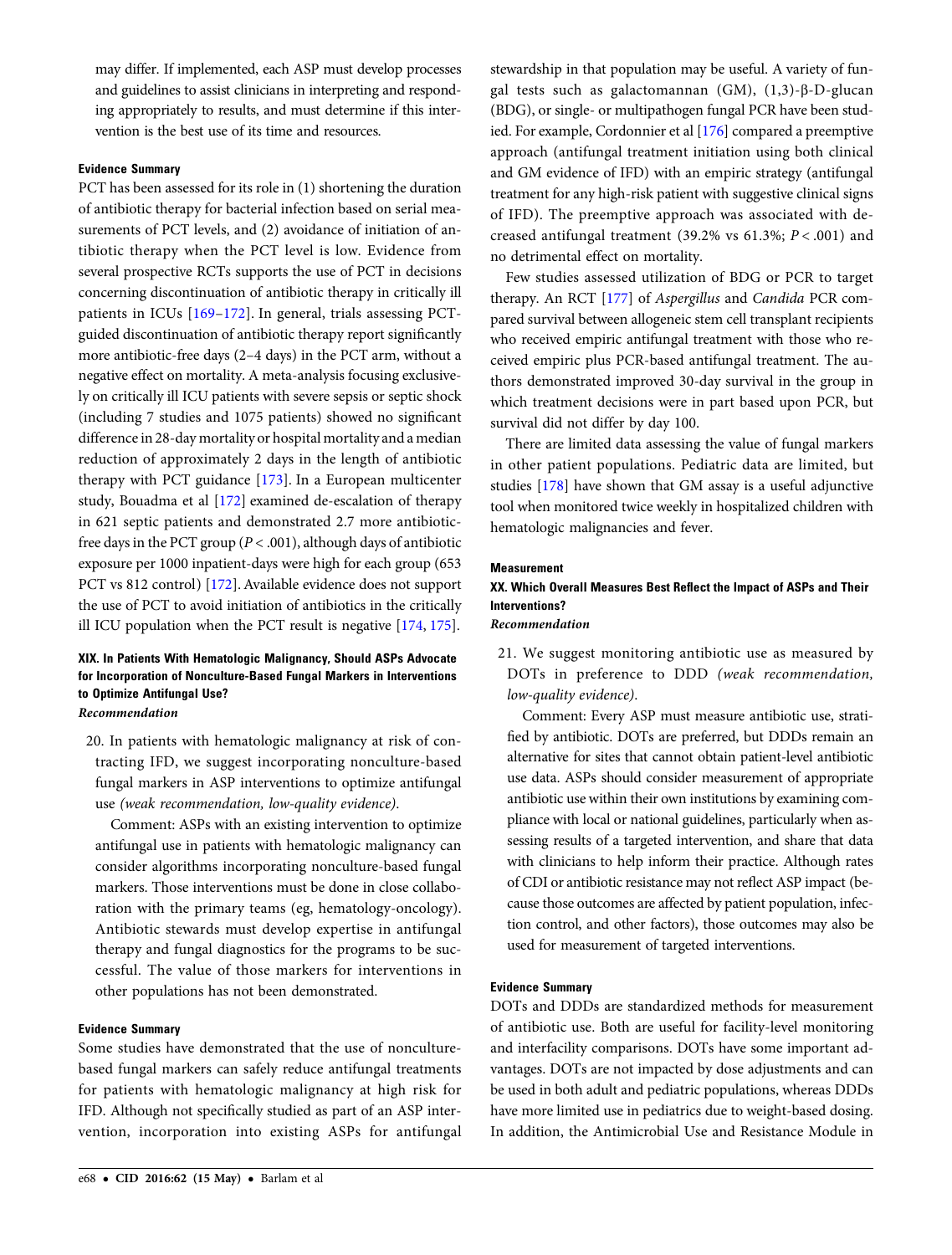the CDC's National Healthcare Safety Network requires reporting of antibiotic use by DOTs [[179\]](#page-26-0). DOTs, however, require patient-level antibiotic use data, which currently may not be feasible at every facility [\[180](#page-26-0)–[182](#page-26-0)]. Either method can be used to examine overall use or specific use by unit, provider, or service in the hospital. In addition to measurement of antibiotic use, appropriateness of prescribing can be assessed by determining compliance with facility-specific antibiotic treatment guidelines. This is particularly useful when assessing the success of a targeted intervention.

Measurement of ASP impact on patient outcomes is important but is more challenging than measurement of antibiotic use or guideline compliance. For example, using CDI rates to measure the effectiveness of stewardship interventions has significant limitations. Although implementation of ASPs has been associated with reduced CDI rates in quasi-experimental studies [\[18](#page-22-0)], the quantitative relationships between changes in antibiotic use and CDI incidence are largely unknown. Because CDI rates are affected by other practices besides antibiotic use, such as compliance with infection control measures, they may be a relatively insensitive metric for judging the effectiveness of ASPs. Moreover, traditional statistical techniques have significant limitations when applied to nonindependent events such as CDI. Despite this, when implementing ASP interventions directed at reduction of antibiotics considered to be high risk for promoting CDI (eg, cephalosporins, clindamycin, fluoroquinolones), including rates of healthcare-facility-onset CDI as a secondary outcome measure is recommended in that population.

Antibiotic resistance is an even more complex metric than CDI because the development and spread of resistance is impacted by many factors. Implementation of stewardship interventions has been associated with reduced resistance in both gram-positive and gram-negative bacteria [\[34\]](#page-22-0); however, observed effects on resistance are unpredictable because of confounding variables and many pathogen and host factors. Still, measurement of resistance may be useful for selected bacterial pathogens and in focused patient populations receiving a targeted ASP intervention.

ASPs have the potential to decrease length of stay, primarily as a consequence of timely switching from IV to oral antibiotics or by stopping unnecessary IV antibiotics; however, the impact depends on the preexisting contribution of prolonged administration of parenteral antibiotics to excess length of stay. Days of hospitalization avoided is a better measure of the effectiveness of ASP. Parenteral therapy and days of central venous access avoided are other metrics that can be useful.

#### XXI. What is the Best Measure of Expenditures on Antibiotics to Assess the Impact of ASPs and Interventions? Recommendation

22. We recommend measuring antibiotic costs based on prescriptions or administrations instead of purchasing data (good practice recommendation).

#### Evidence Summary

ASPs result in cost savings for facilities [[183](#page-26-0)]. It is important to monitor program costs in addition to measuring antibiotic use as one way to justify continued administrative support for ASP activities. Antibiotic costs should be measured based on pre-scriptions or administrations instead of purchasing data [[184\]](#page-26-0) and normalized to account for patient census (eg, antibiotic cost per patient-day) [\[184](#page-26-0)]. Program costs (eg, salary for stewardship personnel) [\[19,](#page-22-0) [185\]](#page-26-0) and adjustment for inflation or standardizing costs across years [\[185\]](#page-26-0) should be considered. Analyses that measure the effects of an intervention over time should compare actual costs after the initiation of the intervention vs projected costs in the absence of the intervention, as direct cost reductions tend to plateau [[185,](#page-26-0) [186\]](#page-26-0). More robust analyses include expenditures beyond drug acquisition such as those for drug administration, therapeutic drug monitoring, and toxicities [\[187](#page-26-0)]. If resources are available, programs should analyze broader effects on budgets, such as total hospitalization costs [\[58](#page-23-0), [160](#page-25-0), [188](#page-26-0)].

# XXII. What Measures Best Reflect the Impact of Interventions to Improve Antibiotic Use and Clinical Outcomes in Patients With Specific Infectious Diseases Syndromes?

Recommendation

23. Measures that consider the goals and size of the syndromespecific intervention should be used (good practice recommendation).

#### Evidence Summary

The choice of metrics for syndrome-specific interventions (see Section IV) to improve therapy can measure process or outcome (Table [3\)](#page-19-0) [\[39](#page-23-0), [50](#page-23-0)–[57,](#page-23-0) [189](#page-26-0)–[191](#page-26-0)]. For example, interventions designed to increase compliance with a guideline should evaluate the proportion of patients in each period who are compliant. Evidence of unintended negative effects such as hospital readmission or increase in rates of hospital-acquired CDI should also be monitored. The major limitation to these metrics is the availability of reliable data.

#### Special Populations

XXIII. Should ASPs Develop Facility-Specific Clinical Guidelines for Management of F&N in Hematology-Oncology Patients to Reduce Unnecessary Antibiotic Use and Improve Outcomes? Recommendation

24. We suggest ASPs develop facility-specific guidelines for F&N management in hematology-oncology patients over no such approach (weak recommendation, low-quality evidence).

Comment: Clinical guidelines with an implementation and dissemination strategy can be successfully used in the care of cancer patients with F&N and are strongly encouraged.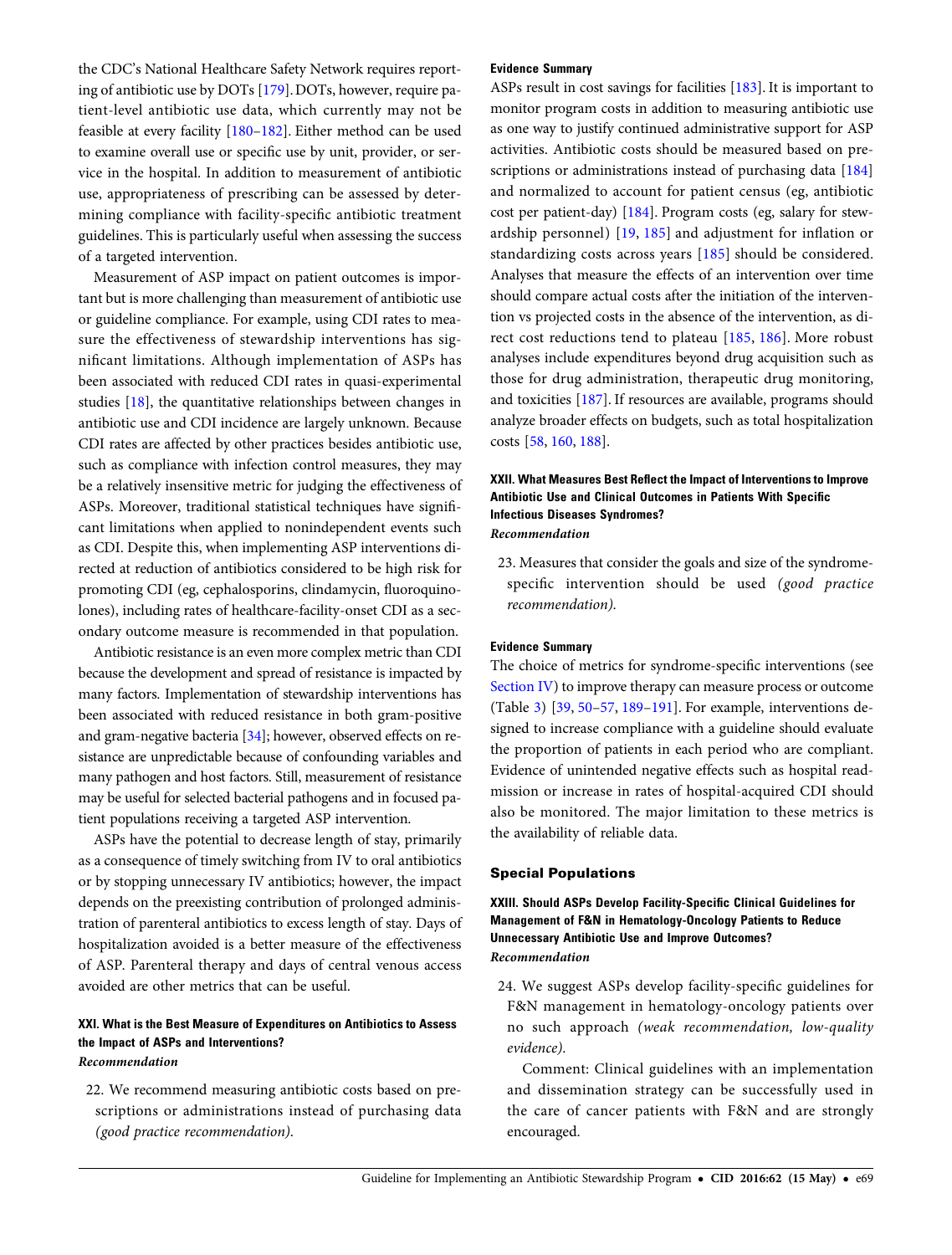<span id="page-19-0"></span>Table 3. Possible Metrics for Evaluation of Interventions to Improve Antibiotic Use and Clinical Outcomes in Patients With Specific Infectious Diseases Syndromes

| Process Measures                                                                                                                                                                                                                                                                                                                                                                                                  | Outcome Measures                                                                                                                                                                                                                                                                                                                                                                        |
|-------------------------------------------------------------------------------------------------------------------------------------------------------------------------------------------------------------------------------------------------------------------------------------------------------------------------------------------------------------------------------------------------------------------|-----------------------------------------------------------------------------------------------------------------------------------------------------------------------------------------------------------------------------------------------------------------------------------------------------------------------------------------------------------------------------------------|
| Excess days of therapy (ie,<br>unnecessary days of therapy<br>avoided based on accepted targets<br>and benchmarks) <sup>a</sup><br>Duration of therapy<br>Proportion of patients compliant with<br>facility-based quideline or treatment<br>algorithm <sup>a</sup><br>Proportion of patients with revision of<br>antibiotics based on microbiology<br>data<br>Proportion of patients converted to oral<br>therapy | Hospital length of stay<br>30-day mortality<br>Unplanned hospital readmission<br>within 30 d<br>Proportion of patients diagnosed<br>with hospital-acquired Clostridium<br>difficile infection or other adverse<br>event(s) related to antibiotic<br>treatment <sup>a</sup><br>Proportion of patients with clinical<br>failure (eq. need to broaden<br>therapy, recurrence of infection) |

Sources: [\[39,](#page-23-0) [50](#page-23-0)–[57,](#page-23-0) [189](#page-26-0)–[191](#page-26-0)].

<sup>a</sup> These metrics are applicable for antibiotic stewardship program interventions to reduce antibiotic treatment of asymptomatic bacteriuria, which, in most cases, should not be treated; therefore, the other metrics do not apply.

#### Evidence Summary

Implementing clinical pathways for management of F&N can reduce unnecessary antibiotic use without adverse outcomes in hematology-oncology units, although data are limited. Nucci et al [\[192](#page-26-0)] reported that adoption of 1997 IDSA guidelines in patients with hematologic malignancies or who were undergoing hematopoietic stem cell transplant was associated with reductions in empiric glycopeptide use ( pre- vs postguidelines: 33% vs 7% of F&N episodes;  $P < .0001$ ) and total glycopeptide use (73% vs 43% of F&N episodes;  $P = .0008$ ). Success rates for empiric regimen, time to defervescence, duration of antibiotic therapy, and death rates were similar before and after guideline adoption. No deaths were attributed to infections due to gram-positive organisms [\[192\]](#page-26-0).

Studies have shown that adherence to treatment guidelines resulted in improvement in important clinical outcomes. For example, Pakakasama et al [[193\]](#page-26-0) demonstrated that implementation of clinical guidelines in pediatric cancer patients resulted in statistically significant reductions in septic shock (intervention vs control: 3.5% vs 10.9%;  $P = .011$ ), ICU admissions  $(2.9\% \text{ vs } 9.4\%; P = .016)$ , and death  $(0\% \text{ vs } 6.5\%; P = .001)$ . In another study [[194\]](#page-26-0), adherence to an ASP protocol for initial antibiotic therapy based on IDSA guidelines was associated with lower mortality (hazard ratio, 0.36; 95% CI, .14–.92) in 169 adult patients with 307 episodes of F&N (79% with hematologic malignancy).

## XXIV. In Immunocompromised Patients Receiving Antifungal Therapy, do Interventions by ASPs Improve Utilization and Outcomes? Recommendation

25. We suggest implementation of ASP interventions to improve the appropriate prescribing of antifungal treatment in immunocompromised patients (weak recommendation, low-quality evidence).

Comment: In facilities with large immunocompromised patient populations, ASP interventions targeting antifungal therapy can show benefit. Those interventions must be done in close collaboration with the primary teams (eg, hematologyoncology, solid organ transplant providers). Antibiotic stewards must develop expertise in antifungal therapy and fungal diagnostics for the programs to be successful.

#### Evidence Summary

Programs that have successfully implemented antifungal stewardship interventions have used a multipronged approach that included PAF, education, and development of clinical guidelines [\[195](#page-26-0)–[198](#page-26-0)]. Published studies have not focused exclusively on immunocompromised patients, but those patients accounted for the largest group in most reports. Patients in the ICU made up the second-largest group. One study [\[196](#page-26-0)] reviewed 636 antifungal prescriptions for 6 years after implementing an antifungal ASP, of which 72% were from the adult and pediatric hematology services. That study utilized their ASP to provide feedback to the primary teams regarding fungal diagnosis, serologic and radiographic investigations, drug therapeutic monitoring, and/or starting, stopping, or modifying antifungal therapy. The primary teams had a high compliance rate (88%) with the ASP recommendations. Process of care measures for the management of candidemia and aspergillosis (eg, optimal voriconazole monitoring, use of recommended first-line therapy) improved. Patient outcomes were favorable in 47 of 63 (75%) patients with aspergillosis and 52 of 60 (87%) with candidemia, and did not change significantly during the observation period—although the study was underpowered to demonstrate improvement. The total cost of antifungals was considered to be stable and actually decreased in the year just after the formal study ended.

In a second study [\[197](#page-26-0)], the stewardship team focused on highcost antifungals at a tertiary hospital in 173 patients over a 12 month period. The following antifungal agents were successfully stopped or switched: liposomal amphotericin B (51/125 [41%]), caspofungin (8/11 [73%]), micafungin (33/51 [65%]), and combination therapy (5/10 [50%]). In contrast, voriconazole was stopped or switched in only 16 of 89 (18%) patients. The total annual cost for these 4 antifungal agents fell from ₤1.835 million before the ASP intervention to ₤1.656 million during intervention, resulting in a crude savings of ₤179 000.

#### XXV. In Residents of Nursing Homes and Skilled Nursing Facilities, do Antibiotic Stewardship Strategies Decrease Unnecessary Use of Antibiotics and Improve Clinical Outcomes? Recommendation

26. In nursing homes and skilled nursing facilities, we suggest implementation of antibiotic stewardship strategies to decrease unnecessary use of antibiotics (good practice recommendation). Comment: Implementing ASPs at nursing homes and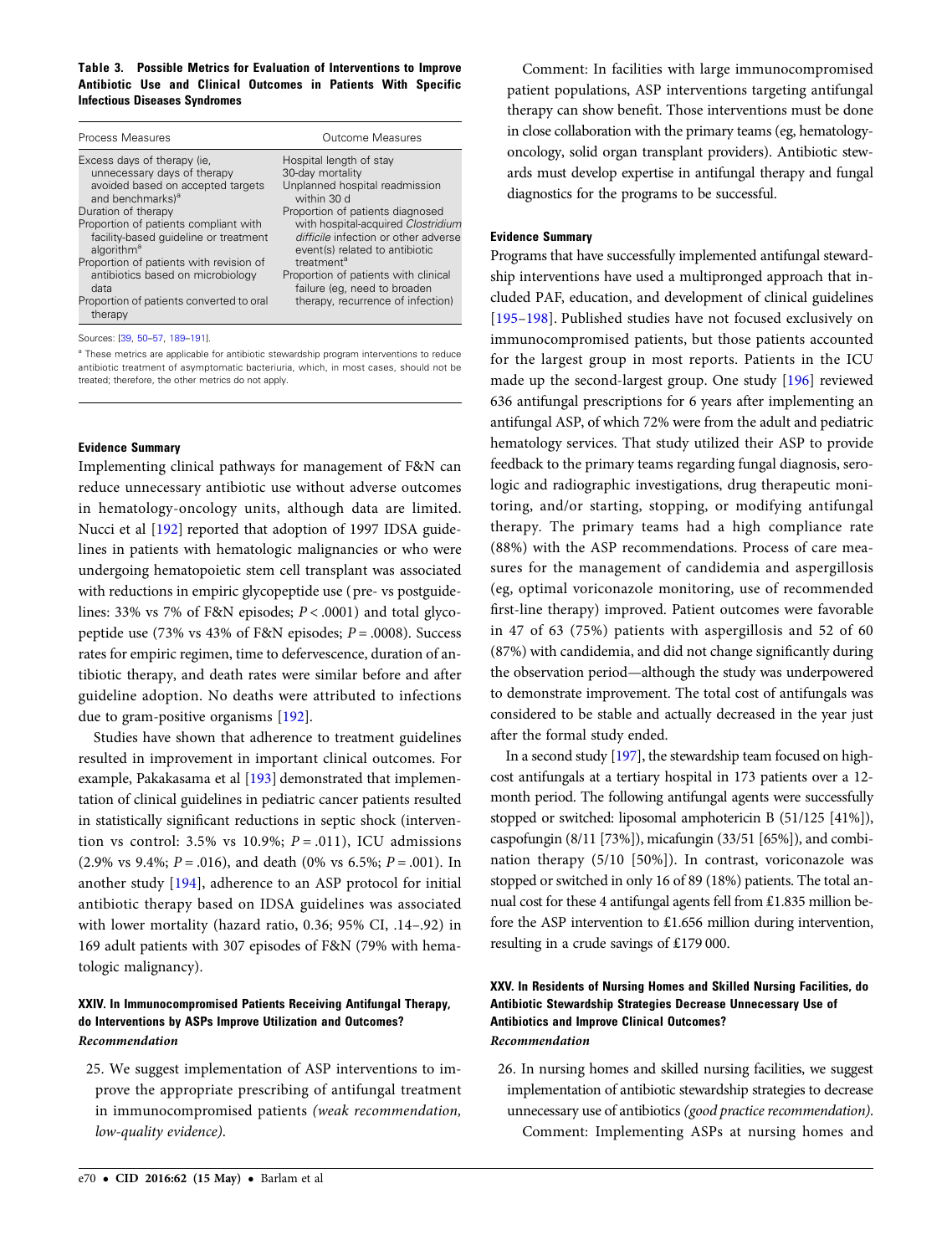skilled nursing facilities is important and must involve pointof-care providers to be successful. The traditional physician– pharmacist team may not be available on-site, and facilities might need to investigate other approaches to review and optimize antibiotic use, such as obtaining infectious diseases expertise through telemedicine consultation.

# Evidence Summary

Nursing homes are significant reservoirs for multidrug-resistant organisms [\[199\]](#page-26-0). Developing approaches to improve antibiotic use is important; however, few studies have shown an impact on clinical outcomes.

Jump et al [[200\]](#page-26-0) reported a decrease in systemic antibiotic use by 30.1% ( $P < .001$ ) and fewer positive C. difficile tests ( $P = .04$ ) after initiating an infectious diseases consultation service at a single Veterans Affairs long-term care facility. The intervention included 24/7 consultation availability by telephone, with weekly on-site case review by an infectious diseases physician and a nurse practitioner. This model, however, may not be possible in many US nursing homes given resource restraints such as lack of finances, availability of an infectious diseases physician, and interest.

Schwartz et al [\[201\]](#page-26-0) conducted an intervention that included physician education, guideline implementation, and presentation of local baseline antibiotic use data in a public long-term care facility with 20 salaried internists. Antibiotic starts decreased by 25.9%, and antibiotic DOTs decreased by 29.7%; those decreases were sustained for a 2-year follow-up period. This level of physician staffing, however, is not typical of most facilities.

Stewardship interventions inclusive of the nursing staff have been successful in reducing antibiotic use, but the effect on clinical outcome is not usually reported. Fleet et al [\[202](#page-26-0)] evaluated the impact of the Resident Antimicrobial Management Plan at 30 nursing homes in England. The nursing staff received written educational materials and used this tool to record compliance with good practice points at treatment initiation and 48–72 hours later. Antibiotic consumption over 12 weeks decreased by 4.9% (95% CI, 1.0%–8.6%;  $P = .02$ ) in the intervention group and increased by 5.1% (95% CI, .2%–10.2%;  $P = .04$ ) in the control group. Loeb et al [\[189\]](#page-26-0) studied a multifaceted educational intervention for urinary tract infections that included a diagnostic and treatment algorithm at 24 nursing homes in Ontario, Canada and Idaho. Antibiotic use for suspected urinary tract infection was lower at intervention than at usual-care nursing homes (1.17 vs 1.59 courses per 1000 resident-days; weighted mean difference, −0.49; 95% CI, −.93 to −.06). Zimmerman et al [\[203](#page-26-0)] assessed a quality improvement program at 12 nursing homes in North Carolina. This multifaceted program consisted of guideline education for providers, sensitization to antibiotic prescribing matters for nursing staff and family members, and prescribing feedback for providers and nursing staff. Between baseline and follow-up at 9 months, prescription rates dropped more at intervention homes (13.16 vs 9.51 per 1000 resident-days) than at comparison homes (12.70 vs 11.80 per 1000 resident-days; pooled difference in differences, −2.75;  $P = .05$ ).

#### XXVI. In NICUs, do Antibiotic Stewardship Interventions Reduce Inappropriate Antibiotic Use and/or Resistance? Recommendation

27. We suggest implementation of antibiotic stewardship interventions to reduce inappropriate antibiotic use and/or resistance in the NICU (good practice recommendation).

#### Evidence Summary

Limited evidence is available to determine the most effective ASP strategies in the NICU, but general principles should apply [[204\]](#page-26-0).

Antibiotic policy and guidelines have been shown to be effective in the NICU [[205\]](#page-26-0). After implementing a vancomycin guideline, Chiu et al [[206](#page-26-0)] saw a 35% reduction in the initiation of vancomycin and a 65% overall decrease in exposure to vancomycin compared with the preimplementation period. Zingg et al [\[205](#page-26-0)] evaluated antibiotic use after initiating a policy to shorten antibiotic therapy for sepsis and coagulase-negative staphylococcal infection, and to stop preemptive treatment if blood cultures were negative. They found an overall 2.8% yearly reduction in antibiotic use  $(P < .001)$  without increasing mortality. Antibiotic restriction interventions can be successful in the NICU. For example, Murki et al [\[207\]](#page-26-0) reported that restricting all cephalosporin classes was associated with a 22% decreased incidence of extended-spectrum β-lactamase–producing, gramnegative infections compared with the previous year ( $P = .03$ ). The proportion of ampicillin use increased from 12.8% to 25.7% ( $P < .001$ ) after the intervention, and the proportion of cephalosporin use declined from 15.8% to 3.0%  $(P < .001)$ .

# XXVII. Should Antimicrobial Stewardship Programs Implement Interventions to Reduce Antibiotic Therapy in Terminally Ill Patients? Recommendation

28. In terminally ill patients, we suggest ASPs provide support to clinical care providers in decisions related to antibiotic treatment (good practice recommendation).

#### Evidence Summary

End of life is defined as the final days or weeks of life in patients under hospice care where the primary goals are managing symptoms, improving comfort, and optimizing quality of life not prolonging survival. In contrast, palliative care is more general and can be pursued along with curative therapies.

Antibiotic use, frequently with multiple antibiotics, is common in patients with terminal cancer. Therapy is often continued after transition to comfort care and discontinued less than 1 day prior to death [[208](#page-26-0)]. Patients with advanced dementia also have high exposure to antibiotics, especially in the weeks prior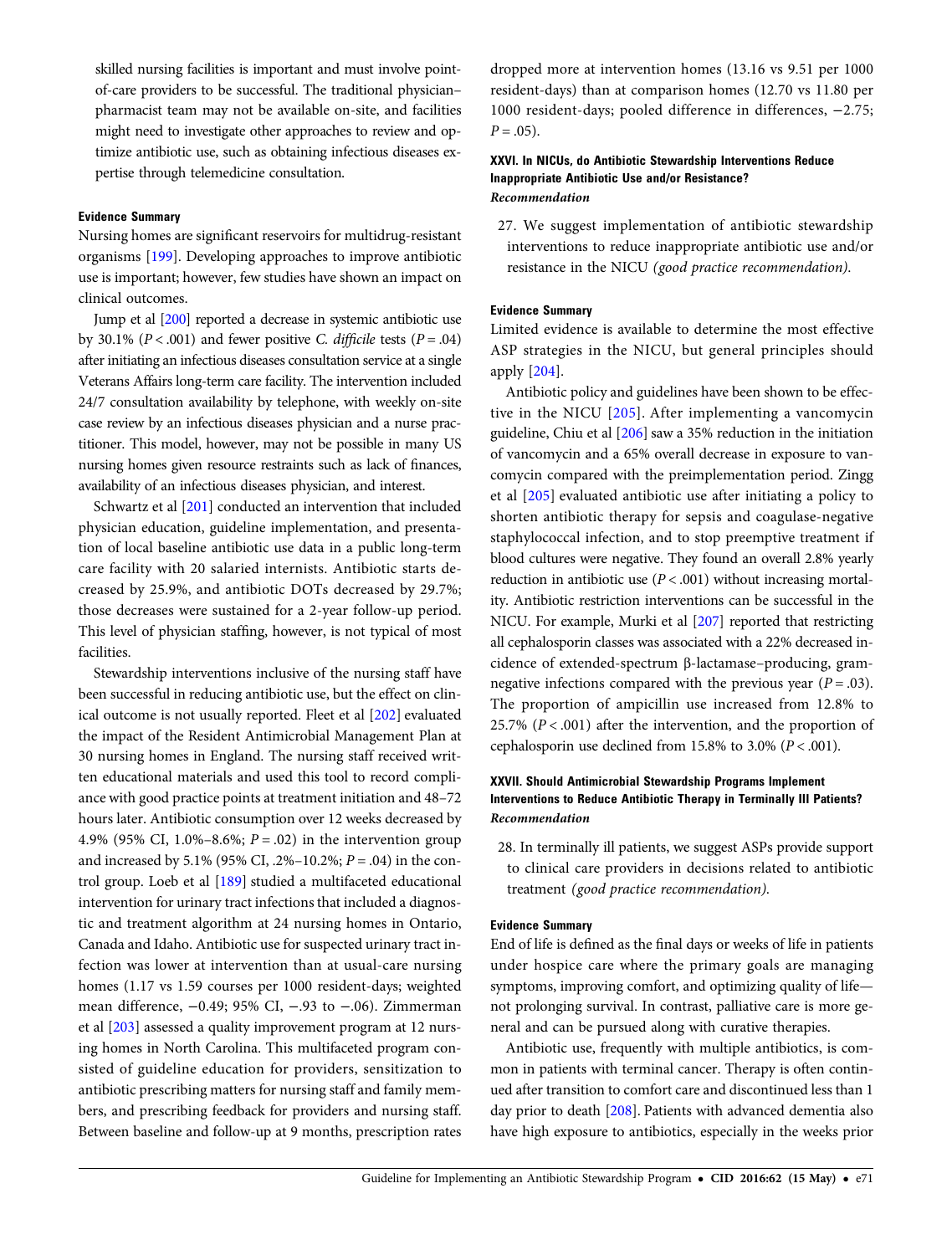to death [[209](#page-26-0)]. Therefore, older adults with advanced dementia or who are in long-term care facilities [[209](#page-26-0)] and patients receiving end-of-life treatment in the ICU [[210](#page-26-0)] may become reservoirs for resistant bacteria. For example, end-of-life antibiotic treatment in the ICU was independently associated with acquisition of resistant bacteria in a logistic regression analysis [[210\]](#page-26-0).

For patients under hospice care, the impact of antibiotic therapy on symptom alleviation should be considered in the context of specific infections [[208](#page-26-0), [211\]](#page-26-0). For example, treating urinary tract infection may improve dysuria and treating thrush may improve dysphagia [[211,](#page-26-0) [212\]](#page-26-0), but the impact of antibiotics on the symptoms of respiratory tract infection is less clear [\[213](#page-26-0)– [216\]](#page-26-0). Givens et al [\[213\]](#page-26-0) reported that, compared with no antibiotic therapy, antibiotic treatment of suspected pneumonia in patients with advanced dementia via any route of administration was associated with improved survival but less comfort  $(P < .001$  for all comparisons) as measured by the Symptom Management at End of Life Dementia scale. In contrast, antibiotic treatment of pneumonia in nursing home residents with dementia was associated with fewer symptoms in 2 Dutch studies. Van der Steen et al [[214\]](#page-26-0) reported that the level of discomfort was generally higher in patients for whom antibiotic therapy was withheld in nonsurvivors compared with surviving patients treated with antibiotics; however, those nonsurvivor patients had more discomfort before pneumonia developed. Subsequently, Van der Steen et al [\[215\]](#page-26-0) reported fewer symptoms if pneumonia was treated with antibiotics rather than just fluids in patients with dementia even if death was imminent; the majority of patients received oral therapy. If prolonging survival is not a primary goal, withholding antibiotic agents should be considered. If treatment is desired, antibiotic agents should be administered orally whenever possible.

Patients and their surrogates should be engaged in the decision to use antibiotic agents at end of life. Stiel et al [\[217\]](#page-26-0) reported that families of terminally ill cancer patients are often consulted about stopping antibiotics, but the decision to start therapy is usually made by clinicians without much discussion. Similarly, Givens et al [\[218\]](#page-26-0) reported that most infectious episodes in nursing home residents with advanced dementia did not involve healthcare proxies in decision making.

Given significant treatment burdens, potential for adverse effects such as CDI, and public health risks, antibiotic therapy should be viewed as aggressive care in the end-of-life setting.

# **CONCLUSIONS**

This guideline discusses a broad range of possible ASP interventions. We have emphasized the need for each site to assess its clinical needs and available resources and individualize its ASP with that assessment in mind.

A powerful way to support antibiotic stewardship is to improve the scientific basis for ASP interventions. As outlined in Section XIII, ASPs can successfully intervene to reduce the duration of therapy for many infections because well-constructed, randomized controlled clinical trials have demonstrated that clinical outcomes are equivalent. Rigorous published evidence is often needed to convince clinicians to alter well-established, albeit suboptimal, practice. For example, ASPs can cite highquality data to reduce unnecessary antibiotic treatment of uncomplicated diverticulitis [[219\]](#page-26-0), or ASB (eg, in women 60 years or younger, diabetic patients, or the elderly) [[220\]](#page-26-0). Additional clinical trials that incorporate consideration of antibiotic stewardship in their design are critically needed.

Another significant gap is the dearth of implementation research in this area [[28](#page-22-0)]. Although the National Action Plan for Combating Antibiotic-Resistant Bacteria [[6\]](#page-22-0) will require the institution of ASPs across healthcare facilities, little effort and limited research funding have been allocated to study how best to achieve large-scale implementation. Qualitative assessments that can examine the impact of factors such as organizational culture, prescriber attitudes, and the self- efficacy of the antibiotic steward (ie, the extent to which he/she believes his/her goals can be reached) are lacking and are important to establish the context in which ASP implementation occurs [\[221,](#page-26-0) [222\]](#page-26-0). There is inadequate information on the best model for an ASP. For example, should stewards use the "bundle" approach that has been applied to ventilator-associated pneumonia [[223\]](#page-26-0) and central line–associated bloodstream infection with great success [[224](#page-26-0)]? Although ASPs have studied application of a combination of interventions, they are not comparable to existing bundles because they require interpretation, expertise, and persuasion [[225\]](#page-26-0). A new or adapted model for ASP is likely needed and best developed through application of rigorous implementation science.

Despite the recognition that much more research is needed, this guideline identifies core interventions for all ASPs as well as other interventions that can be implemented based on facilityspecific assessments of need and resources. Every healthcare facility is able to perform stewardship, and institution of an ASP is attainable and of great importance to public health.

#### Notes

Acknowledgments. The expert panel expresses its gratitude to Drs Elizabeth Dodds Ashley, Annie Wong-Beringer, and Stan Deresinski for their thoughtful reviews of earlier drafts of the guideline. The panel greatly appreciates the work of Charles B. Wessels and Michele Klein Fedyshin of the Health Sciences Library System of the University of Pittsburgh for the development and execution of the systematic literature searches for this guideline, and Jennifer J. Padberg, MPH, for her administrative assistance throughout the guideline development process.

Financial support. Support for these guidelines was provided by the Infectious Diseases Society of America (IDSA) and the Society for Healthcare Epidemiology of America.

Potential conflicts of interest. The following list is a reflection of what has been reported to IDSA. To provide thorough transparency, IDSA requires full disclosure of all relationships, regardless of relevancy to the guideline topic. Evaluation of such relationships as potential conflicts of interest is determined by a review process that includes assessment by the Standards and Practice Guidelines Committee (SPGC) chair, the SPGC liaison to the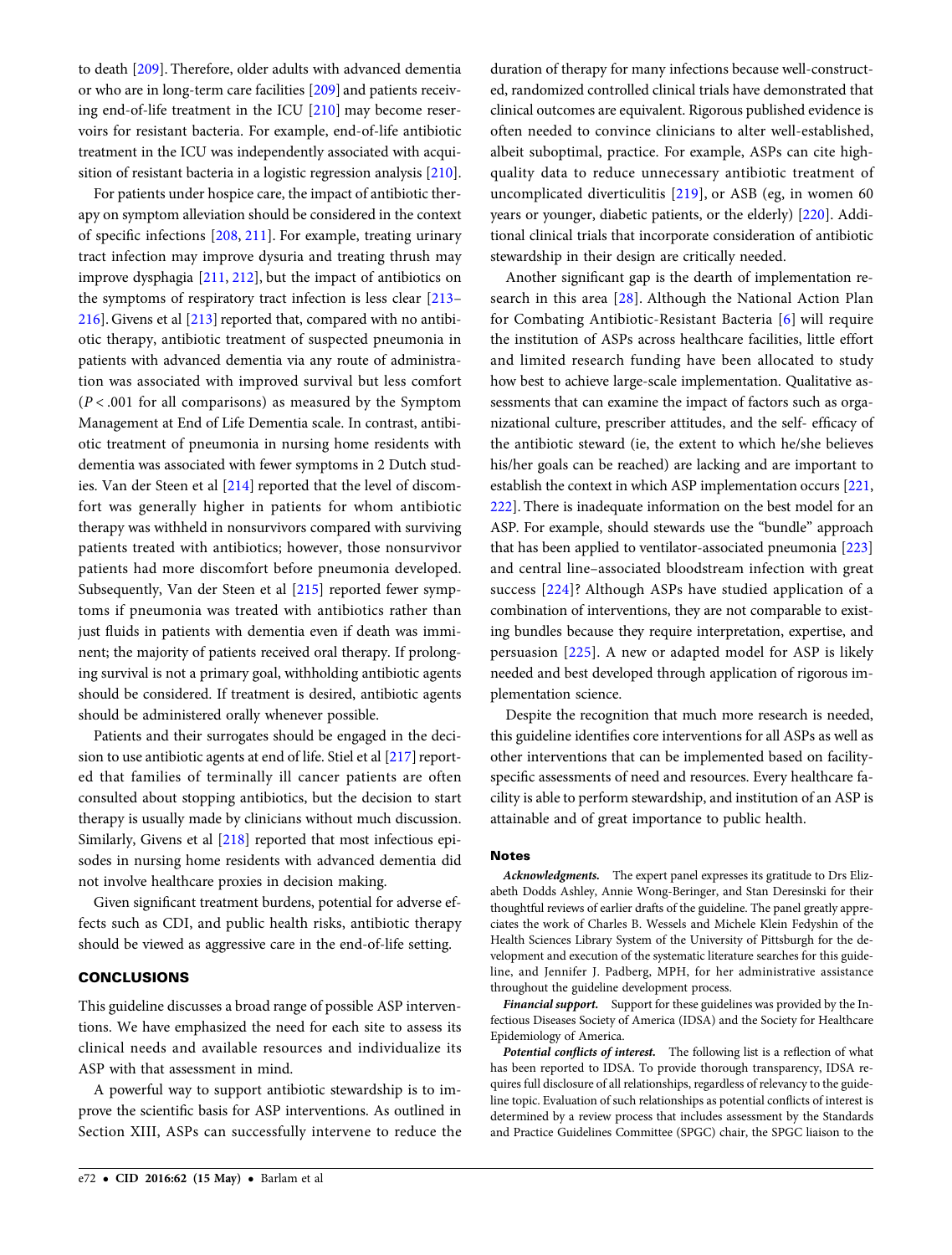<span id="page-22-0"></span>development panel, and the board of directors liaison to the SPGC, and, if necessary, the Conflicts of Interest (COI) Task Force of the Board. This assessment of disclosed relationships for possible COI will be based on the relative weight of the financial relationship (ie, monetary amount) and the relevance of the relationship (ie, the degree to which an association might reasonably be interpreted by an independent observer as related to the topic or recommendation of consideration). The reader of these guidelines should be mindful of this when the list of disclosures is reviewed. S. E. C. has received grants from Pfizer Grants for Learning and Change, and personal fees from Novartis, outside the submitted work. C. M. has received personal fees from Actavis Pharmaceuticals and grants from Cubist Pharmaceuticals, outside the submitted work. A. N. S. has received nonfinancial support from Bruker Diagnostics, outside the submitted work. C. W. H. has received payments for manuscript preparation from IDSA, during the conduct of the work, and payments from Cardeas, Johnson & Johnson, and Sanofi Aventis, outside the submitted work. T. C. J. has been a member of an advisory committee for Durata Therapeutics, outside the submitted work. P. A. L. has received personal fees from JAMA Surgery and Oakstone General Surgery, outside the submitted work. L. S. M. has received grants and nonfinancial support from, and has served on advisory boards for, Cepheid and Durata, and has received honoraria from Alere, outside the submitted work. G. J. M. has received grants from Cempra Pharmaceuticals, Cerexa, and AstraZeneca, and has participated as coauthor on a manuscript for Cubist Pharmaceuticals, outside the submitted work. J. G. N. has served as a consultant for RPS Diagnostics and has received grants from Pfizer, outside the submitted work. C. A. O. has received personal fees from Astellas and Bayer Pharmaceuticals, outside the submitted work. K. K. T. has received personal fees from Premier, Diatherix, the American Institutes of Research, University of Rochester, and Dignity Health, and has received grants from Pew Charitable Trusts, the CDC Foundation, and the Association of State and Territorial Health Officials, outside the submitted work. All other authors report no potential conflicts of interest. All authors have submitted the ICMJE Form for Disclosure of Potential Conflicts of Interest. Conflicts that the editors consider relevant to the content of the manuscript have been disclosed.

#### References

- 1. Fishman N. Policy statement on amtimicrobial stewardship by the Society for Healthcare Epidemiology of America (SHEA), the Infectious Diseases Society of America (IDSA), and the Pediatric Diseases Society (PIDS). Infect Control Hosp Epidemiol 2012; 33:322–7.
- 2. Guyatt GH, Oxman AD, Kunz R, et al. Going from evidence to recommendations. BMJ 2008; 336:1049–51.
- 3. Guyatt GH, Oxman AD, Kunz R, et al. Incorporating considerations of resources use into grading recommendations. BMJ 2008; 336:1170–3.
- 4. Jaeschke R, Guyatt GH, Dellinger P, et al. Use of GRADE grid to reach decisions on clinical practice guidelines when consensus is elusive. BMJ 2008; 337:a744.
- 5. US GRADE Network. Approach and implications to rating the quality of evidence and strength of recommendations using the GRADE methodology, 2015. Available at: [http://www.gradeworkinggroup.org/.](http://www.gradeworkinggroup.org/) Accessed 17 July 2015.
- 6. The White House. National action plan for combating antibiotic-resistant bacteria, 2015. Available at: [https://www.whitehouse.gov/sites/default/](https://www.whitehouse.gov/sites/default/files/docs/national_action_plan_for_combating_antibotic-resistant_bacteria.pdf)files/docs/ [national\\_action\\_plan\\_for\\_combating\\_antibotic-resistant\\_bacteria.pdf.](https://www.whitehouse.gov/sites/default/files/docs/national_action_plan_for_combating_antibotic-resistant_bacteria.pdf) Accessed 14 May 2015.
- 7. Centers for Disease Control and Prevention (CDC). Core elements of hospital antibiotic stewardship programs, 2014. Available at: [http://www.cdc.gov/](http://www.cdc.gov/getsmart/healthcare/pdfs/core-elements.pdf) [getsmart/healthcare/pdfs/core-elements.pdf.](http://www.cdc.gov/getsmart/healthcare/pdfs/core-elements.pdf) Accessed 8 May 2014.
- 8. Dellit TH, Owens RC, McGowan JE Jr, et al. Infectious Diseases Society of America and the Society for Healthcare Epidemiology of America guidelines for developing an institutional program to enhance antimicrobial stewardship. Clin Infect Dis 2007; 44:159–77.
- 9. Centers for Disease Control and Prevention (CDC). The core elements of antibiotic stewardship for nursing homes, 2015. Available at: [http://www.cdc.gov/](http://www.cdc.gov/longtermcare/index.html) [longtermcare/index.html.](http://www.cdc.gov/longtermcare/index.html) Accessed 22 September 2015.
- 10. Infectious Diseases Society of America. Handbook on clinical practice guideline development, 2015. Available at: [http://www.idsociety.org/uploadedFiles/IDSA/](http://www.idsociety.org/uploadedFiles/IDSA/Guidelines-Patient_Care/IDSA_Practice_Guidelines/IDSA%20Handbook%20on%20CPG%20Development%2010.15.pdf) [Guidelines-Patient\\_Care/IDSA\\_Practice\\_Guidelines/IDSA%20Handbook%](http://www.idsociety.org/uploadedFiles/IDSA/Guidelines-Patient_Care/IDSA_Practice_Guidelines/IDSA%20Handbook%20on%20CPG%20Development%2010.15.pdf) [20on%20CPG%20Development%2010.15.pdf](http://www.idsociety.org/uploadedFiles/IDSA/Guidelines-Patient_Care/IDSA_Practice_Guidelines/IDSA%20Handbook%20on%20CPG%20Development%2010.15.pdf). Accessed 5 January 2015.
- 11. Infectious Diseases Society of America. Data supplement for "Implementing an Antibiotic Stewardship Program: guidelines by the Infectious Diseases Society of America and the Society for Healthcare Epidemiology of America," 2016.

Available at: [http://www.idsociety.org/Antimicrobial\\_Agents/#Implementing](http://www.idsociety.org/Antimicrobial_Agents/#ImplementinganAntibioticStewardshipProgram) [anAnti bioticStewardshipProgram.](http://www.idsociety.org/Antimicrobial_Agents/#ImplementinganAntibioticStewardshipProgram) Accessed 6 January 2016.

- 12. Guyatt GH, Schunemann HJ, Djulbegovic B, Akl EA. Guideline panels should not GRADE good practice statements. J Clin Epidemiol 2015; 68:597–600.
- 13. White AC Jr, Atmar RL, Wilson J, Cate TR, Stager CE, Greenberg SB. Effects of requiring prior authorization for selected antimicrobials: expenditures, susceptibilities, and clinical outcomes. Clin Infect Dis 1997; 25:230–9.
- 14. Buising KL, Thursky KA, Robertson MB, et al. Electronic antibiotic stewardship reduced consumption of broad-spectrum antibiotics using a computerized antimicrobial approval system in a hospital setting. J Antimicrob Chemother 2008; 62:608–16.
- 15. Pakyz AL, Oinonen M, Polk RE. Relationship of carbapenem restriction in 22 university teaching hospitals to carbapenem use and carbapenem-resistant Pseudomonas aeruginosa. Antimicrob Agents Chemother 2009; 53:1983–6.
- 16. Metjian TA, Prasad PA, Kogon A, Coffin SE, Zaoutis TE. Evaluation of an antimicrobial stewardship program at a pediatric teaching hospital. Pediatr Infect Dis J 2008; 27:106–11.
- 17. Lewis GJ, Fang X, Gooch M, Cook PP. Decreased resistance of Pseudomonas aeruginosa with restriction of ciprofloxacin in a large teaching hospital's intensive care and intermediate care units. Infect Control Hosp Epidemiol 2012; 33:368–73.
- 18. Feazel LM, Malhotra A, Perencevich EN, Kaboli P, Diekema DJ, Schweizer ML. Effect of antibiotic stewardship programmes on Clostridium difficile incidence: a systematic review and meta-analysis. J Antimicrob Chemother 2014; 69:1748–54.
- 19. Gross R, Morgan AS, Kinky DE, Weiner M, Gibson GA, Fishman NO. Impact of a hospital-based antimicrobial management program on clinical and economic outcomes. Clin Infect Dis 2001; 33:289–95.
- 20. Linkin DR, Fishman NO, Landis JR, et al. Effect of communication errors during calls to an antimicrobial stewardship program. Infect Control Hosp Epidemiol 2007; 28:1374–81.
- 21. Rahal JJ, Urban C, Horn D, et al. Class restriction of cephalosporin use to control total cephalosporin resistance in nosocomial Klebsiella. JAMA 1998; 280:1233–7.
- 22. Carling P, Fung T, Killion A, Terrin N, Barza M. Favorable impact of a multidisciplinary antibiotic management program conducted during 7 years. Infect Control Hosp Epidemiol 2003; 24:699–706.
- 23. Fridkin SK, Lawton R, Edwards JR, Tenover FC, McGowan JE Jr, Gaynes RP. Monitoring antimicrobial use and resistance: comparison with a national benchmark on reducing vancomycin use and vancomycin-resistant enterococci. Emerg Infect Dis 2002; 8:702–7.
- 24. DiazGranados CA. Prospective audit for antimicrobial stewardship in intensive care: impact on resistance and clinical outcomes. Am J Infect Control 2012; 40:526–9.
- 25. Elligsen M, Walker SA, Pinto R, et al. Audit and feedback to reduce broadspectrum antibiotic use among intensive care unit patients: a controlled interrupted time series analysis. Infect Control Hosp Epidemiol 2012; 33:354–61.
- 26. Newland JG, Stach LM, DeLurgio SA, et al. Impact of a prospective-audit-with feedback antimicrobial stewardship program at a children's hospital. J Pediatr Infect Dis 2012; 1:179–86.
- 27. Di Pentima MC, Chan S, Hossain J. Benefits of a pediatric antimicrobial stewardship program at a children's hospital. Pediatrics 2011; 128:1062–70.
- 28. Wagner B, Filice GA, Drekonja D, et al. Antimicrobial stewardship programs in inpatient hospital settings: a systematic review. Infect Control Hosp Epidemiol 2014; 35:1209–28.
- 29. van Kasteren ME, Mannien J, Kullberg BJ, et al. Quality improvement of surgical prophylaxis in Dutch hospitals: evaluation of a multi-site intervention by time series analysis. J Antimicrob Chemother 2005; 56:1094–102.
- 30. Yeo CL, Chan DS, Earnest A, et al. Prospective audit and feedback on antibiotic prescription in an adult hematology-oncology unit in Singapore. Eur J Clin Microbiol Infect Dis 2012; 31:583–90.
- 31. Cosgrove SE, Seo SK, Bolon MK, et al. Evaluation of postprescription review and feedback as a method of promoting rational antimicrobial use: a multicenter intervention. Infect Control Hosp Epidemiol 2012; 33:374–80.
- 32. LaRocco A Jr. Concurrent antibiotic review programs—a role for infectious diseases specialists at small community hospitals. Clin Infect Dis 2003; 37:742–3.
- 33. Vettese N, Hendershot J, Irvine M, Wimer S, Chamberlain D, Massoud N. Outcomes associated with a thrice-weekly antimicrobial stewardship programme in a 253-bed community hospital. J Clin Pharm Ther 2013; 38:401–4.
- 34. Davey P, Brown E, Charani E, et al. Interventions to improve antibiotic prescribing practices for hospital inpatients. Cochrane Database Syst Rev 2013; 4: CD003543.
- 35. Mehta JM, Haynes K, Wileyto EP, et al. Comparison of prior authorization and prospective audit with feedback for antimicrobial stewardship. Infect Control Hosp Epidemiol 2014; 35:1092–9.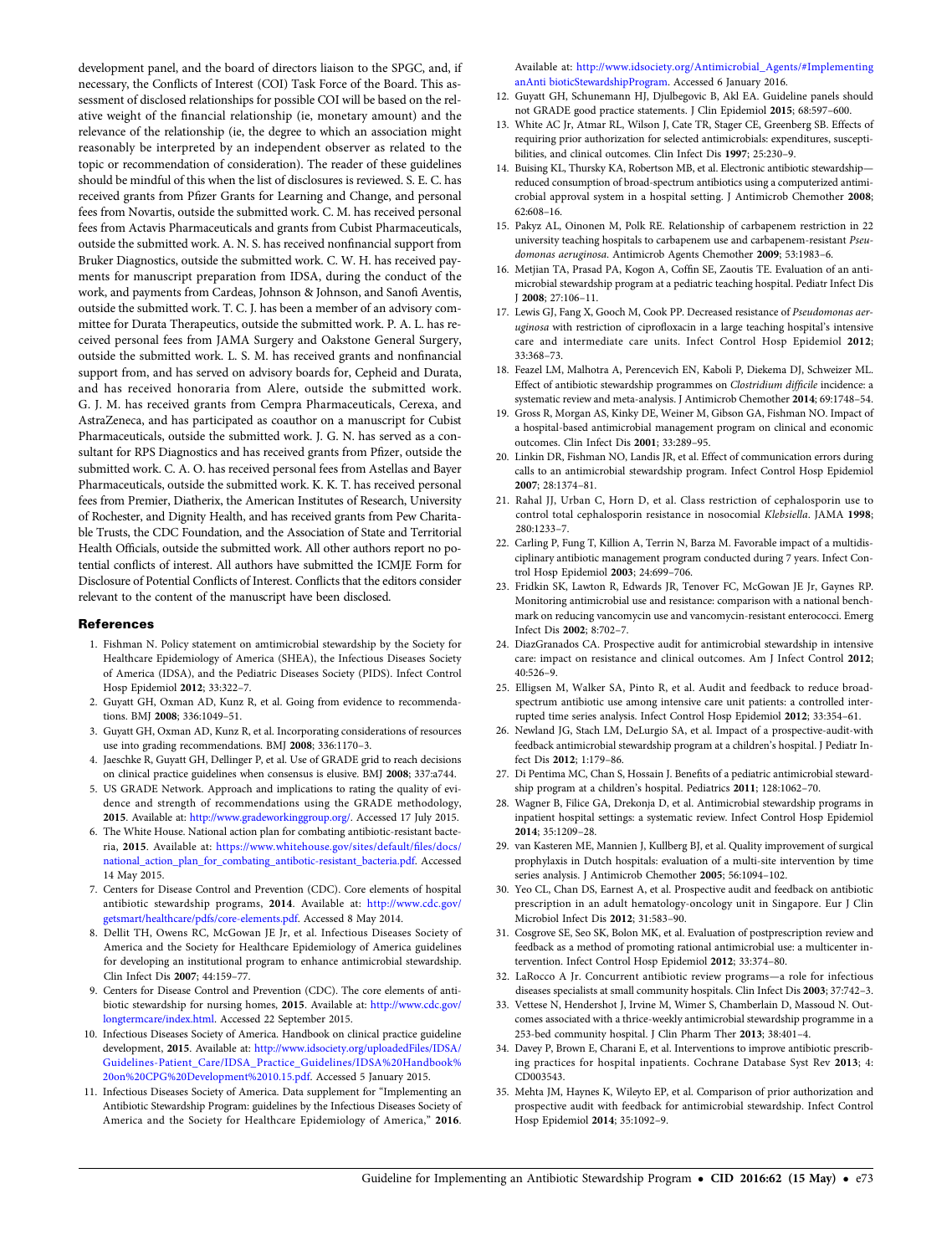- <span id="page-23-0"></span>36. Landgren FT, Harvey KJ, Mashford ML, Moulds RF, Guthrie B, Hemming M. Changing antibiotic prescribing by educational marketing. Med J Aust 1988; 149: 595–9.
- 37. Abbo LM, Cosgrove SE, Pottinger PS, et al. Medical students' perceptions and knowledge about antimicrobial stewardship: how are we educating our future prescribers? Clin Infect Dis 2013; 57:631–8.
- 38. Accreditation Council for Graduate Medical Education. ACGME invited to White House Forum; commits to antibiotic stewardship efforts, 2015. Available at: [http://www.acgme.org/acgmeweb/tabid/478/About/ACGMECommitstoAnti](http://www.acgme.org/acgmeweb/tabid/478/About/ACGMECommitstoAntibioticStewardshipEfforts.aspx) [bioticStewardshipEfforts.aspx](http://www.acgme.org/acgmeweb/tabid/478/About/ACGMECommitstoAntibioticStewardshipEfforts.aspx). Accessed 9 June 2015.
- 39. Carratala J, Garcia-Vidal C, Ortega L, et al. Effect of a 3-step critical pathway to reduce duration of intravenous antibiotic therapy and length of stay in community-acquired pneumonia: a randomized controlled trial. Arch Intern Med 2012; 172:922–8.
- 40. Hauck LD, Adler LM, Mulla ZD. Clinical pathway care improves outcomes among patients hospitalized for community-acquired pneumonia. Ann Epidemiol 2004; 14:669–75.
- 41. Marrie TJ, Lau CY, Wheeler SL, Wong CJ, Vandervoort MK, Feagan BG, CAP-ITAL Study Investigators. A controlled trial of a critical pathway for treatment of community-acquired pneumonia. Community-Acquired Pneumonia Intervention Trial Assessing Levofloxacin. JAMA 2000; 283:749–55.
- 42. Newman RE, Hedican EB, Herigon JC, Williams DD, Williams AR, Newland JG. Impact of a guideline on management of children hospitalized with communityacquired pneumonia. Pediatrics 2012; 129:e597–604.
- 43. Benenson R, Magalski A, Cavanaugh S, Williams E. Effects of a pneumonia clinical pathway on time to antibiotic treatment, length of stay, and mortality. Acad Emerg Med 1999; 6:1243–8.
- 44. Worrall CL, Anger BP, Simpson KN, Leon SM. Impact of a hospital-acquired/ ventilator-associated/healthcare-associated pneumonia practice guideline on outcomes in surgical trauma patients. J Trauma 2010; 68:382–6.
- 45. Dellit TH, Chan JD, Skerrett SJ, Nathens AB. Development of a guideline for the management of ventilator-associated pneumonia based on local microbiologic findings and impact of the guideline on antimicrobial use practices. Infect Control Hosp Epidemiol 2008; 29:525–33.
- 46. Ibrahim EH, Ward S, Sherman G, Schaiff R, Fraser VJ, Kollef MH. Experience with a clinical guideline for the treatment of ventilator-associated pneumonia. Crit Care Med 2001; 29:1109–15.
- 47. Jenkins TC, Knepper BC, Sabel AL, et al. Decreased antibiotic utilization after implementation of a guideline for inpatient cellulitis and cutaneous abscess. Arch Intern Med 2011; 171:1072–9.
- 48. Fine MJ, Stone RA, Lave JR, et al. Implementation of an evidence-based guideline to reduce duration of intravenous antibiotic therapy and length of stay for patients hospitalized with community-acquired pneumonia: a randomized controlled trial. Am J Med 2003; 115:343–51.
- 49. Wilde AM, Nailor MD, Nicolau DP, Kuti JL. Inappropriate antibiotic use due to decreased compliance with a ventilator-associated pneumonia computerized clinical pathway: implications for continuing education and prospective feedback. Pharmacotherapy 2012; 32:755–63.
- 50. Zabarsky TF, Sethi AK, Donskey CJ. Sustained reduction in inappropriate treatment of asymptomatic bacteriuria in a long-term care facility through an educational intervention. Am J Infect Control 2008; 36:476–80.
- 51. Bonnal C, Baune B, Mion M, et al. Bacteriuria in a geriatric hospital: impact of an antibiotic improvement program. J Am Med Dir Assoc 2008; 9:605–9.
- 52. Ostrowsky B, Sharma S, DeFino M, et al. Antimicrobial stewardship and automated pharmacy technology improve antibiotic appropriateness for communityacquired pneumonia. Infect Control Hosp Epidemiol 2013; 34:566–72.
- 53. Capelastegui A, Espana PP, Quintana JM, et al. Improvement of process-of-care and outcomes after implementing a guideline for the management of community-acquired pneumonia: a controlled before-and-after design study. Clin Infect Dis 2004; 39:955–63.
- 54. Avdic E, Cushinotto LA, Hughes AH, et al. Impact of an antimicrobial stewardship intervention on shortening the duration of therapy for community-acquired pneumonia. Clin Infect Dis 2012; 54:1581–7.
- 55. Antworth A, Collins CD, Kunapuli A, et al. Impact of an antimicrobial stewardship program comprehensive care bundle on management of candidemia. Pharmacotherapy 2013; 33:137–43.
- 56. Borde JP, Batin N, Rieg S, et al. Adherence to an antibiotic stewardship bundle targeting Staphylococcus aureus blood stream infections at a 200-bed community hospital. Infection 2014; 42:713–9.
- 57. Pogue JM, Mynatt RP, Marchaim D, et al. Automated alerts coupled with antimicrobial stewardship intervention lead to decreases in length of stay in patients with gram-negative bacteremia. Infect Control Hosp Epidemiol 2014; 35:132–8.
- 58. Climo MW, Israel DS, Wong ES, Williams D, Coudron P, Markowitz SM. Hospital-wide restriction of clindamycin: effect on the incidence of Clostridium difficile-associated diarrhea and cost. Ann Intern Med 1998; 128(12 pt 1):989–95.
- 59. Valiquette L, Cossette B, Garant MP, Diab H, Pepin J. Impact of a reduction in the use of high-risk antibiotics on the course of an epidemic of Clostridium difficile-associated disease caused by the hypervirulent NAP1/027 strain. Clin Infect Dis 2007; 45(suppl 2):S112–21.
- 60. Aldeyab MA, Kearney MP, Scott MG, et al. An evaluation of the impact of antibiotic stewardship on reducing the use of high-risk antibiotics and its effect on the incidence of Clostridium difficile infection in hospital settings. J Antimicrob Chemother 2012; 67:2988–96.
- 61. Talpaert MJ, Gopal Rao G, Cooper BS, Wade P. Impact of guidelines and enhanced antibiotic stewardship on reducing broad-spectrum antibiotic usage and its effect on incidence of Clostridium difficile infection. J Antimicrob Chemother 2011; 66:2168–74.
- 62. Dancer SJ, Kirkpatrick P, Corcoran DS, Christison F, Farmer D, Robertson C. Approaching zero: temporal effects of a restrictive antibiotic policy on hospital-acquired Clostridium difficile, extended-spectrum beta-lactamase-producing coliforms and meticillin-resistant Staphylococcus aureus. Int J Antimicrob Agents 2013; 41:137–42.
- 63. Price J, Cheek E, Lippett S, et al. Impact of an intervention to control Clostridium difficile infection on hospital- and community-onset disease; an interrupted time series analysis. Clin Microbiol Infect 2010; 16:1297–302.
- 64. Fowler S, Webber A, Cooper BS, et al. Successful use of feedback to improve antibiotic prescribing and reduce Clostridium difficile infection: a controlled interrupted time series. J Antimicrob Chemother 2007; 59:990–5.
- 65. Kallen AJ, Thompson A, Ristaino P, et al. Complete restriction of fluoroquinolone use to control an outbreak of Clostridium difficile infection at a community hospital. Infect Control Hosp Epidemiol 2009; 30:264–72.
- Lee TC, Frenette C, Jayaraman D, Green L, Pilote L. Antibiotic self-stewardship: trainee-led structured antibiotic time-outs to improve antimicrobial use. Ann Intern Med 2014; 161(suppl 10):S53–8.
- 67. Weiss CH, Persell SD, Wunderink RG, Baker DW. Empiric antibiotic, mechanical ventilation, and central venous catheter duration as potential factors mediating the effect of a checklist prompting intervention on mortality: an exploratory analysis. BMC Health Serv Res 2012; 12:198–204.
- 68. Weiss CH, Dibardino D, Rho J, Sung N, Collander B, Wunderink RG. A clinical trial comparing physician prompting with an unprompted automated electronic checklist to reduce empirical antibiotic utilization. Crit Care Med 2013; 41:2563–9.
- 69. Lesprit P, Landelle C, Girou E, Brun-Buisson C. Reassessment of intravenous antibiotic therapy using a reminder or direct counselling. J Antimicrob Chemother 2010; 65:789–95.
- 70. Guglielmo B, Dudas V, Maewal I, et al. Impact of a series of interventions in vancomycin prescribing on use and prevalence of vancomycin-resistant enterococci. Jt Comm Qual Patient Saf 2005; 31:469–75.
- 71. Connor DM, Binkley S, Fishman NO, Gasink LB, Linkin D, Lautenbach E. Impact of automatic orders to discontinue vancomycin therapy on vancomycin use in an antimicrobial stewardship program. Infect Control Hosp Epidemiol 2007; 28:1408–10.
- 72. Evans RS, Pestotnik SL, Classen DC, et al. A computer-assisted management program for antibiotics and other antiinfective agents. N Engl J Med 1998; 338:232–8.
- 73. Paul M, Andreassen S, Tacconelli E, et al. Improving empirical antibiotic treatment using TREAT, a computerized decision support system: cluster randomized trial. J Antimicrob Chemother 2006; 58:1238–45.
- 74. Yong MK, Buising KL, Cheng AC, Thursky KA. Improved susceptibility of gramnegative bacteria in an intensive care unit following implementation of a computerized antibiotic decision support system. J Antimicrob Chemother 2010; 65:1062–9.
- 75. Mullett CJ, Evans RS, Christenson JC, Dean JM. Development and impact of a computerized pediatric antiinfective decision support program. Pediatrics 2001; 108:E75.
- 76. Pestotnik SL, Classen DC, Evans RS, Burke JP. Implementing antibiotic practice guidelines through computer-assisted decision support: clinical and financial outcomes. Ann Intern Med 1996; 124:884–90.
- 77. Filice GA, Drekonja DM, Thurn JR, et al. Use of a computer decision support system and antimicrobial therapy appropriateness. Infect Control Hosp Epidemiol 2013; 34:558–65.
- 78. Kaushal R, Shojania KG, Bates DW. Effects of computerized physician order entry and clinical decision support systems on medication safety: a systematic review. Arch Intern Med 2003; 163:1409–16.
- 79. McGregor JC, Weekes E, Forrest GN, et al. Impact of a computerized clinical decision support system on reducing inappropriate antimicrobial use: a randomized controlled trial. J Am Med Inform Assoc 2006; 13:378–84.
- 80. Hermsen ED, VanSchooneveld TC, Sayles H, Rupp ME. Implementation of a clinical decision support system for antimicrobial stewardship. Infect Control Hosp Epidemiol 2012; 33:412–5.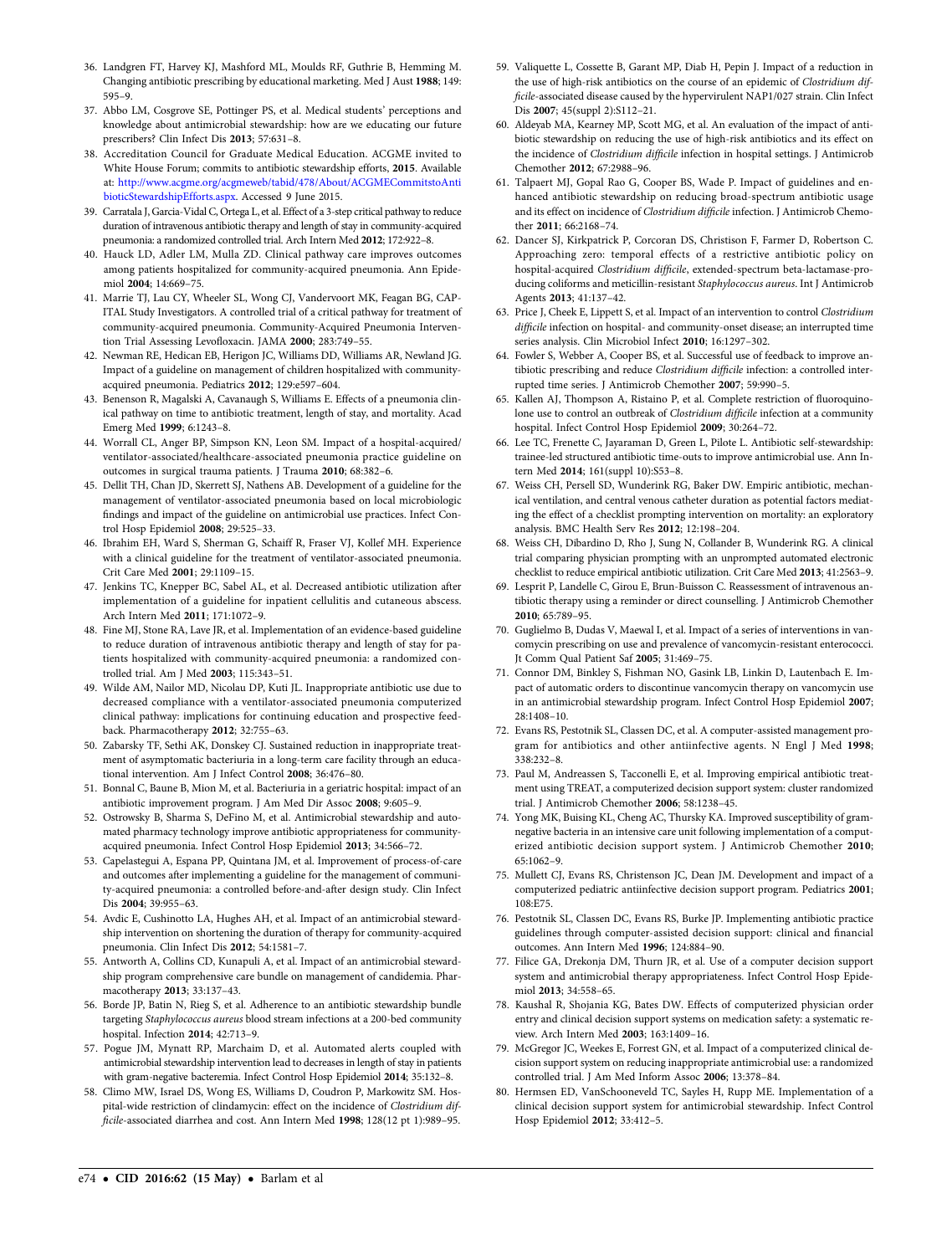- <span id="page-24-0"></span>81. Patel J, Esterly JS, Scheetz MH, Bolon MK, Postelnick MJ. Effective use of a clinical decision-support system to advance antimicrobial stewardship. Am J Health Syst Pharm 2012; 69:1543–4.
- 82. Brown EM, Nathwani D. Antibiotic cycling or rotation: a systematic review of the evidence of efficacy. J Antimicrob Chemother 2005; 55:6–9.
- 83. Bergstrom CT, Lo M, Lipsitch M. Ecological theory suggests that antimicrobial cycling will not reduce antimicrobial resistance in hospitals. Proc Natl Acad Sci U S A 2004; 101:13285–90.
- 84. Beardmore RE, Pena-Miller R. Antibiotic cycling versus mixing: the difficulty of using mathematical models to definitively quantify their relative merits. Math Biosci Eng 2010; 7:923–33.
- 85. Bal AM, Kumar A, Gould IM. Antibiotic heterogeneity: from concept to practice. Ann N Y Acad Sci 2010; 1213:81–91.
- 86. Masterton RG. Antibiotic heterogeneity. Int J Antimicrob Agents 2010; 36(suppl 3):S15–8.
- 87. Kemme DJ, Daniel CI. Aminoglycoside dosing: a randomized prospective study. South Med J 1993; 86:46-51.
- 88. Leehey DJ, Braun BI, Tholl DA, et al. Can pharmacokinetic dosing decrease nephrotoxicity associated with aminoglycoside therapy. J Am Soc Nephrol 1993; 4:81–90.
- 89. Streetman DS, Nafziger AN, Destache CJ, Bertino AS Jr. Individualized pharmacokinetic monitoring results in less aminoglycoside-associated nephrotoxicity and fewer associated costs. Pharmacotherapy 2001; 21:443–51.
- 90. Bartal C, Danon A, Schlaeffer F, et al. Pharmacokinetic dosing of aminoglycosides: a controlled trial. Am J Med 2003; 114:194–8.
- 91. Bond CA, Raehl CL. Clinical and economic outcomes of pharmacist-managed aminoglycoside or vancomycin therapy. Am J Health Syst Pharm 2005; 62:1596–605.
- 92. Whipple JK, Ausman RK, Franson T, Quebbeman EJ. Effect of individualized pharmacokinetic dosing on patient outcome. Crit Care Med 1991; 19: 1480–5.
- 93. Fernandez de Gatta MD, Calvo MV, Hernandez JM, Caballero D, San Miguel JF, Dominguez-Gil A. Cost-effectiveness analysis of serum vancomycin concentration monitoring in patients with hematologic malignancies. Clin Pharmacol Ther 1996; 60:332–40.
- 94. Iwamoto T, Kagawa Y, Kojima M. Clinical efficacy of therapeutic drug monitoring in patients receiving vancomycin. Biol Pharm Bull 2003; 26:876–9.
- 95. Karam CM, McKinnon PS, Neuhauser MM, Rybak MJ. Outcome assessment of minimizing vancomycin monitoring and dosing adjustments. Pharmacotherapy 1999; 19:257–66.
- 96. Welty TE, Copa AK. Impact of vancomycin therapeutic drug monitoring on patient care. Ann Pharmacother 1994; 28:1335–9.
- 97. Jiang SP, Zhu ZY, Ma KF, Zheng X, Lu XY. Impact of pharmacist antimicrobial dosing adjustments in septic patients on continuous renal replacement therapy in an intensive care unit. Scand J Infect Dis 2013; 45:891–9.
- 98. Wang HY, Lu CL, Wu MP, Huang MH, Huang YB. Effectiveness of an integrated CPOE decision-supporting system with clinical pharmacist monitoring practice in preventing antibiotic dosing errors. Int J Clin Pharmacol Ther 2012; 50:375–82.
- 99. Evans RS, Pestotnik SL, Classen DC, Burke JP. Evaluation of a computer-assisted antibiotic-dose monitor. Ann Pharmacother 1999; 33:1026–31.
- 100. Freeman CD, Strayer AH. Mega-analysis of meta-analysis: an examination of meta-analysis with an emphasis on once-daily aminoglycoside comparative trials. Pharmacotherapy 1996; 16:1093–102.
- 101. Barza M, Ioannidis JP, Cappelleri JC, Lau J. Single or multiple daily doses of aminoglycosides: a meta-analysis. BMJ 1996; 312:338–45.
- 102. Falagas ME, Tansarli GS, Ikawa K, Vardakas KZ. Clinical outcomes with extended or continuous versus short-term intravenous infusion of carbapenems and piperacillin/tazobactam: a systematic review and meta-analysis. Clin Infect Dis 2013; 56:272–82.
- 103. Tamma PD, Putcha N, Suh YD, Van Arendonk KJ, Rinke ML. Does prolonged beta-lactam infusions improve clinical outcomes compared to intermittent infusions? A meta-analysis and systematic review of randomized, controlled trials. BMC Infect Dis 2011; 11:181–93.
- 104. Shiu J, Wang E, Tejani AM, Wasdell M. Continuous versus intermittent infusions of antibiotics for the treatment of severe acute infections. Cochrane Database Syst Rev 2013; 3:CD008481.
- 105. Dulhunty JM, Roberts JA, Davis JS, et al. A multicenter randomized trial of continuous versus intermittent β-lactam infusion in severe sepsis. Am J Respir Crit Care Med 2015; 192:1298–305.
- 106. Cataldo MA, Tacconelli E, Grilli E, Pea F, Petrosillo N. Continuous versus intermittent infusion of vancomycin for the treatment of gram-positive infections: systematic review and meta-analysis. J Antimicrob Chemother 2012; 67:17–24.
- 107. McKamy S, Chen T, Lee M, Ambrose PJ. Evaluation of a pediatric continuousinfusion vancomycin therapy guideline. Am J Health Syst Pharm 2012; 69:2066–71.
- 108. McNabb JJ, Nightingale CH, Quintiliani R, Nicolau DP. Cost-effectiveness of ceftazidime by continuous infusion versus intermittent infusion for nosocomial pneumonia. Pharmacotherapy 2001; 21:549–55.
- 109. Wysocki M, Delatour F, Faurisson F, et al. Continuous versus intermittent infusion of vancomycin in severe staphylococcal infections: prospective multicenter randomized study. Antimicrob Agents Chemother 2001; 45:2460–7.
- 110. Goff DA, Bauer KA, Reed EE, Stevenson KB, Taylor JJ, West JE. Is the "lowhanging fruit" worth picking for antimicrobial stewardship programs? Clin Infect Dis 2012; 55:587–92.
- 111. Jones M, Huttner B, Madaras-Kelly K, et al. Parenteral to oral conversion of fluoroquinolones: low-hanging fruit for antimicrobial stewardship programs? Infect Control Hosp Epidemiol 2012; 33:362–7.
- 112. Sevinç F, Prins JM, Koopmans RP, et al. Early switch from intravenous to oral antibiotics: guidelines and implementation in a large teaching hospital. J Antimicrob Chemother 1999; 43:601–6.
- 113. Davis SL, Delgado G Jr, McKinnon PS. Pharmacoeconomic considerations associated with the use of intravenous-to-oral moxifloxacin for community-acquired pneumonia. Clin Infect Dis 2005; 41(suppl 2):S136–43.
- 114. Mertz D, Koller M, Haller P, et al. Outcomes of early switching from intravenous to oral antibiotics on medical wards. J Antimicrob Chemother 2009; 64:188–99.
- 115. Omidvari K, de Boisblanc BP, Karam G, Nelson S, Haponik E, Summer W. Early transition to oral antibiotic therapy for community-acquired pneumonia: duration of therapy, clinical outcomes, and cost analysis. Respir Med 1998; 92:1032–9.
- 116. Laing RB, Mackenzie AR, Shaw H, Gould IM, Douglas JG. The effect of intravenous-to-oral switch guidelines on the use of parenteral antimicrobials in medical wards. J Antimicrob Chemother 1998; 42:107–11.
- 117. Conant MM, Erdman SM, Osterholzer D. Mandatory infectious diseases approval of outpatient parenteral antimicrobial therapy (OPAT): clinical and economic outcomes of averted cases. J Antimicrob Chemother 2014; 69:1695–700.
- 118. Macy E, Contreras R. Health care use and serious infection prevalence associated with penicillin "allergy" in hospitalized patients: a cohort study. J Allergy Clin Immunol 2014; 133:790–6.
- 119. Unger NR, Gauthier TP, Cheung LW. Penicillin skin testing: potential implications for antimicrobial stewardship. Pharmacotherapy 2013; 33:856–67.
- 120. Trubiano J, Phillips E. Antimicrobial stewardship's new weapon? A review of antibiotic allergy and pathways to 'de-labeling.' Curr Opin Infect Dis 2013; 26:526–37.
- 121. Rimawi RH, Cook PP, Gooch M, et al. The impact of penicillin skin testing on clinical practice and antimicrobial stewardship. J Hosp Med 2013; 8:341–5.
- 122. Park MA, McClimon BJ, Ferguson B, et al. Collaboration between allergists and pharmacists increases β-lactam antibiotic prescriptions in patients with a history of penicillin allergy. Int Arch Allergy Immunol 2011; 154:57–62.
- 123. Dimopoulos G, Matthaiou DK, Karageorgopoulos DE, Grammatikos AP, Athanassa Z, Falagas ME. Short- versus long-course antibacterial therapy for community-acquired pneumonia: a meta-analysis. Drugs 2008; 68:1841–54.
- 124. Pugh R, Grant C, Cooke RP, Dempsey G. Short-course versus prolonged-course antibiotic therapy for hospital-acquired pneumonia in critically ill adults. Cochrane Database Syst Rev 2011:CD007577.
- 125. Dimopoulos G, Poulakou G, Pneumatikos IA, Armaganidis A, Kollef MH, Matthaiou DK. Short-versus long-duration antibiotic regimens for ventilatorassociated pneumonia: a systematic review and meta-analysis. Chest 2013; 144:1759–67.
- 126. Abbo LM, Hooton TM. Antimicrobial stewardship and urinary tract infections. Antibiotics 2014; 3:174–92.
- 127. Chastre J, Wolff M, Fagon JY, et al. Comparison of 8 vs 15 days of antibiotic therapy for ventilator-associated pneumonia in adults: a randomized trial. JAMA 2003; 290:2588–98.
- 128. el Moussaoui R, de Borgie CA, van den Broek P, et al. Effectiveness of discontinuing antibiotic treatment after three days versus eight days in mild to moderatesevere community acquired pneumonia: randomised, double blind study. BMJ 2006; 332:1355–62.
- 129. Greenberg D, Givon-Lavi N, Sadaka Y, Ben-Shimol S, Bar-Ziv J, Dagan R. Shortcourse antibiotic treatment for community-acquired alveolar pneumonia in ambulatory children: a double-blind, randomized, placebo-controlled trial. Pediatr Infect Dis J 2014; 33:136–42.
- 130. Hepburn MJ, Dooley DP, Skidmore PJ, Ellis MW, Starnes WF, Hasewinkle WC. Comparison of short-course (5 days) and standard (10 days) treatment for uncomplicated cellulitis. Arch Intern Med 2004; 164:1669–74.
- 131. Sandberg T, Skoog G, Hermansson AB, et al. Ciprofloxacin for 7 days versus 14 days in women with acute pyelonephritis: a randomised, open-label and doubleblind, placebo-controlled, non-inferiority trial. Lancet 2012; 380:484–90.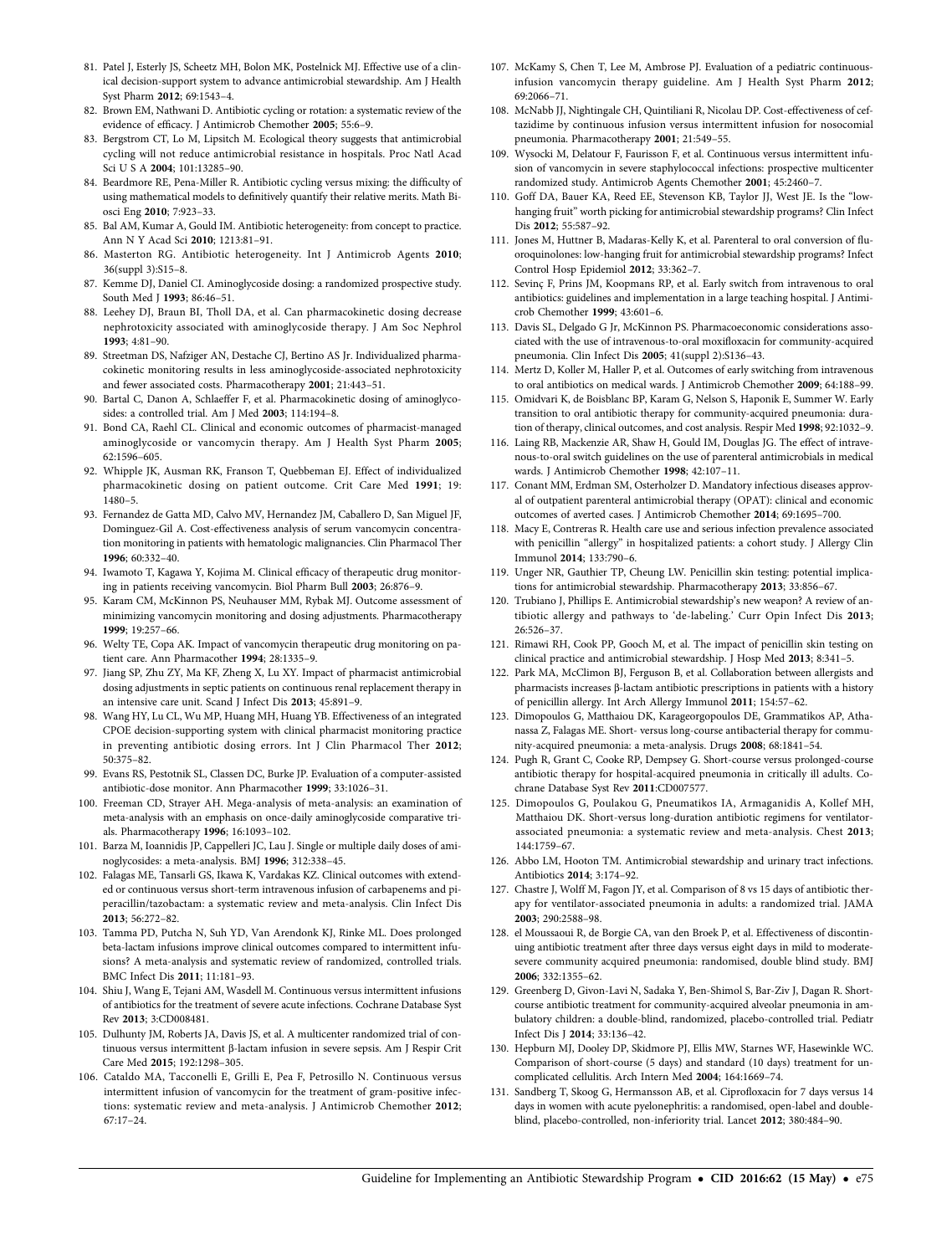- <span id="page-25-0"></span>132. Talan DA, Stamm WE, Hooton TM, et al. Comparison of ciprofloxacin (7 days) and trimethoprim-sulfamethoxazole (14 days) for acute uncomplicated pyelonephritis pyelonephritis in women: a randomized trial. JAMA 2000; 283:1583–90.
- 133. Runyon BA, McHutchison JG, Antillon MR, Akriviadis EA, Montano AA. Shortcourse versus long-course antibiotic treatment of spontaneous bacterial peritonitis. A randomized controlled study of 100 patients. Gastroenterology 1991; 100:1737–42.
- 134. Saini SS, Dutta S, Ray P, Narang A. Short course versus 7-day course of intravenous antibiotics for probable neonatal septicemia: a pilot, open-label, randomized controlled trial. Indian Pediatr 2011; 48:19–24.
- 135. Sawyer RG, Claridge JA, Nathens AB, et al. Trial of short-course antimicrobial therapy for intraabdominal infection. N Engl J Med 2015; 372:1996–2005.
- 136. Bernard L, Dinh A, Ghout I, et al. Antibiotic treatment for 6 weeks versus 12 weeks in patients with pyogenic vertebral osteomyelitis: an open-label, noninferiority, randomised, controlled trial. Lancet 2015; 385:875–82.
- 137. Clinical and Laboratory Standards Institute. Analysis and presentation of cumulative antimicrobial susceptibility test data; approved guideline. 4th ed. CLSI document M39-A4, 2014. Wayne, PA: CLSI, 2014.
- 138. Binkley S, Fishman NO, LaRosa LA, et al. Comparison of unit-specific and hospital-wide antibiograms: potential implications for selection of empirical antimicrobial therapy. Infect Control Hosp Epidemiol 2006; 27:682–7.
- 139. Swami SK, Banerjee R. Comparison of hospital-wide and age and location stratified antibiograms of S. aureus, E. coli, and S. pneumoniae: age- and location-stratified antibiograms. Springerplus 2013; 2:63–7.
- 140. Green DL. Selection of an empiric antibiotic regimen for hospital-acquired pneumonia using a unit and culture-type specific antibiogram. J Intensive Care Med 2005; 20:296–301.
- 141. Kuster SP, Ruef C, Zbinden R, et al. Stratification of cumulative antibiograms in hospitals for hospital unit, specimen type, isolate sequence and duration of hospital stay. J Antimicrob Chemother 2008; 62:1451–61.
- 142. Bosso JA, Mauldin PD, Steed LL. Consequences of combining cystic fibrosis- and non-cystic fibrosis-derived Pseudomonas aeruginosa antibiotic susceptibility results in hospital antibiograms. Ann Pharmacother 2006; 40:1946–9.
- 143. Anderson DJ, Miller B, Marfatia R, Drew R. Ability of an antibiogram to predict Pseudomonas aeruginosa susceptibility to targeted antimicrobials based on hospital day of isolation. Infect Control Hosp Epidemiol 2012; 33:589–93.
- 144. Boggan JC, Navar-Boggan AM, Jhaveri R. Pediatric-specific antimicrobial susceptibility data and empiric antibiotic selection. Pediatrics 2012; 130:e615–22.
- 145. Coupat C, Pradier C, Degand N, Hofliger P, Pulcini C. Selective reporting of antibiotic susceptibility data improves the appropriateness of intended antibiotic prescriptions in urinary tract infections: a case-vignette randomised study. Eur J Clin Microbiol Infect Dis 2013; 32:627–36.
- 146. Tan TY, McNulty C, Charlett A, Nessa N, Kelly C, Beswick T. Laboratory antibiotic susceptibility reporting and antibiotic prescribing in general practice. J Antimicrob Chemother 2003; 51:379–84.
- 147. McNulty CA, Lasseter GM, Charlett A, et al. Does laboratory antibiotic susceptibility reporting influence primary care prescribing in urinary tract infection and other infections? J Antimicrob Chemother 2011; 66:1396–404.
- 148. Clinical and Laboratory Standards Institute. Performance standards for antimicrobial susceptibility testing; 23rd informational supplement. CLSI document M100-S24. Wayne, PA: CLSI, 2014.
- 149. Jennings LC, Skopnik H, Burckhardt I, Hribar I, Del Piero L, Deichmann KA. Effect of rapid influenza testing on the clinical management of paediatric influenza. Influenza Other Respir Viruses 2009; 3:91–8.
- 150. Bonner AB, Monroe KW, Talley LI, Klasner AE, Kimberlin DW. Impact of the rapid diagnosis of influenza on physician decision-making and patient management in the pediatric emergency department: results of a randomized, prospective, controlled trial. Pediatrics 2003; 112:363–7.
- 151. Doan QH, Kissoon N, Dobson S, et al. A randomized, controlled trial of the impact of early and rapid diagnosis of viral infections in children brought to an emergency department with febrile respiratory tract illnesses. J Pediatr 2009; 154:91–5.
- 152. Wishaupt JO, Russcher A, Smeets LC, Versteegh FG, Hartwig NG. Clinical impact of RT-PCR for pediatric acute respiratory infections: a controlled clinical trial. Pediatrics 2011; 128:e1113–20.
- 153. Byington CL, Castillo H, Gerber K, et al. The effect of rapid respiratory viral diagnostic testing on antibiotic use in a children's hospital. Arch Pediatr Adolesc Med 2002; 156:1230–4.
- 154. Kadmon G, Levy I, Mandelboim M, et al. Polymerase-chain-reaction-based diagnosis of viral pulmonary infections in immunocompromised children. Acta Paediatr 2013; 102:e263–8.
- 155. Oosterheert JJ, van Loon AM, Schuurman R, et al. Impact of rapid detection of viral and atypical bacterial pathogens by real-time polymerase chain reaction for patients with lower respiratory tract infection. Clin Infect Dis 2005; 41: 1438–44.
- 156. Falsey AR, Murata Y, Walsh EE. Impact of rapid diagnosis on management of adults hospitalized with influenza. Arch Intern Med 2007; 167:354–60.
- 157. Petrozzino JJ, Smith C, Atkinson MJ. Rapid diagnostic testing for seasonal influenza: an evidence-based review and comparison with unaided clinical diagnosis. J Emerg Med 2010; 39:476–90 e1.
- 158. Parta M, Goebel M, Thomas J, Matloobi M, Stager C, Musher DM. Impact of an assay that enables rapid determination of Staphylococcus species and their drug susceptibility on the treatment of patients with positive blood culture results. Infect Control Hosp Epidemiol 2010; 31:1043–8.
- 159. Huang AM, Newton D, Kunapuli A, et al. Impact of rapid organism identification via matrix-assisted laser desorption/ionization time-of-flight combined with antimicrobial stewardship team intervention in adult patients with bacteremia and candidemia. Clin Infect Dis 2013; 57:1237–45.
- 160. Bauer KA, West JE, Balada-Llasat JM, Pancholi P, Stevenson KB, Goff DA. An antimicrobial stewardship program's impact with rapid polymerase chain reaction methicillin-resistant Staphylococcus aureus/S. aureus blood culture test in patients with S. aureus bacteremia. Clin Infect Dis 2010; 51:1074–80.
- 161. Perez KK, Olsen RJ, Musick WL, et al. Integrating rapid pathogen identification and antimicrobial stewardship significantly decreases hospital costs. Arch Pathol Lab Med 2013; 137:1247–54.
- 162. Banerjee R, Teng CB, Cunningham SA, et al. Randomized trial of rapid multiplex polymerase chain reaction-based blood culture identification and susceptibility testing. Clin Infect Dis 2015; 61:1071–80.
- 163. Forrest GN, Roghmann MC, Toombs LS, et al. Peptide nucleic acid fluorescent in situ hybridization for hospital-acquired enterococcal bacteremia: delivering earlier effective antimicrobial therapy. Antimicrob Agents Chemother 2008; 52:3558–63.
- 164. Seng P, Abat C, Rolain JM, et al. Identification of rare pathogenic bacteria in a clinical microbiology laboratory: impact of matrix-assisted laser desorption ionization-time of flight mass spectrometry. J Clin Microbiol 2013; 51:2182–94.
- 165. Holtzman C, Whitney D, Barlam T, Miller NS. Assessment of impact of peptide nucleic acid fluorescence in situ hybridization for rapid identification of coagulase-negative staphylococci in the absence of antimicrobial stewardship intervention. J Clin Microbiol 2011; 49:1581–2.
- 166. Frye AM, Baker CA, Rustvold DL, et al. Clinical impact of a real-time PCR assay for rapid identification of staphylococcal bacteremia. J Clin Microbiol 2012; 50:127–33.
- 167. Schneiderhan W, Grundt A, Worner S, Findeisen P, Neumaier M. Workflow analysis of around-the-clock processing of blood culture samples and integrated MALDI-TOF mass spectrometry analysis for the diagnosis of bloodstream infections. Clin Chem 2013; 59:1649–56.
- 168. Bloos F, Sachse S, Kortgen A, et al. Evaluation of a polymerase chain reaction assay for pathogen detection in septic patients under routine condition: an observational study. PLoS One 2012; 7:e46003.
- 169. Nobre V, Harbarth S, Graf JD, Rohner P, Pugin J. Use of procalcitonin to shorten antibiotic treatment duration in septic patients: a randomized trial. Am J Respir Crit Care Med 2008; 177:498–505.
- 170. Schroeder S, Hochreiter M, Koehler T, et al. Procalcitonin (PCT)-guided algorithm reduces length of antibiotic treatment in surgical intensive care patients with severe sepsis: results of a prospective randomized study. Langenbecks Arch Surg 2009; 394:221–6.
- 171. Hochreiter M, Kohler T, Schweiger AM, et al. Procalcitonin to guide duration of antibiotic therapy in intensive care patients: a randomized prospective controlled trial. Crit Care 2009; 13:R83–9.
- 172. Bouadma L, Luyt CE, Tubach F, et al. Use of procalcitonin to reduce patients' exposure to antibiotics in intensive care units (PRORATA trial): a multicentre randomised controlled trial. Lancet 2010; 375:463–74.
- 173. Prkno A, Wacker C, Brunkhorst FM, Schlattmann P. Procalcitonin-guided therapy in intensive care unit patients with severe sepsis and septic shock—a systematic review and meta-analysis. Crit Care 2013; 17:R291–301.
- 174. Jensen JU, Hein L, Lundgren B, et al. Procalcitonin-guided interventions against infections to increase early appropriate antibiotics and improve survival in the intensive care unit: a randomized trial. Crit Care Med 2011; 39:2048–58.
- 175. Layios N, Lambermont B, Canivet JL, et al. Procalcitonin usefulness for the initiation of antibiotic treatment in intensive care unit patients. Crit Care Med 2012; 40:2304–9.
- 176. Cordonnier C, Pautas C, Maury S, et al. Empirical versus preemptive antifungal therapy for high-risk, febrile, neutropenic patients: a randomized, controlled trial. Clin Infect Dis 2009; 48:1042–51.
- 177. Hebart H, Klingspor L, Klingebiel T, et al. A prospective randomized controlled trial comparing PCR-based and empirical treatment with liposomal amphotericin B in patients after allo-SCT. Bone Marrow Transplant 2009; 43:553–61.
- 178. Jha AK, Bansal D, Chakrabarti A, Shivaprakash MR, Trehan A, Marwaha RK. Serum galactomannan assay for the diagnosis of invasive aspergillosis in children with haematological malignancies. Mycoses 2013; 56:442–8.